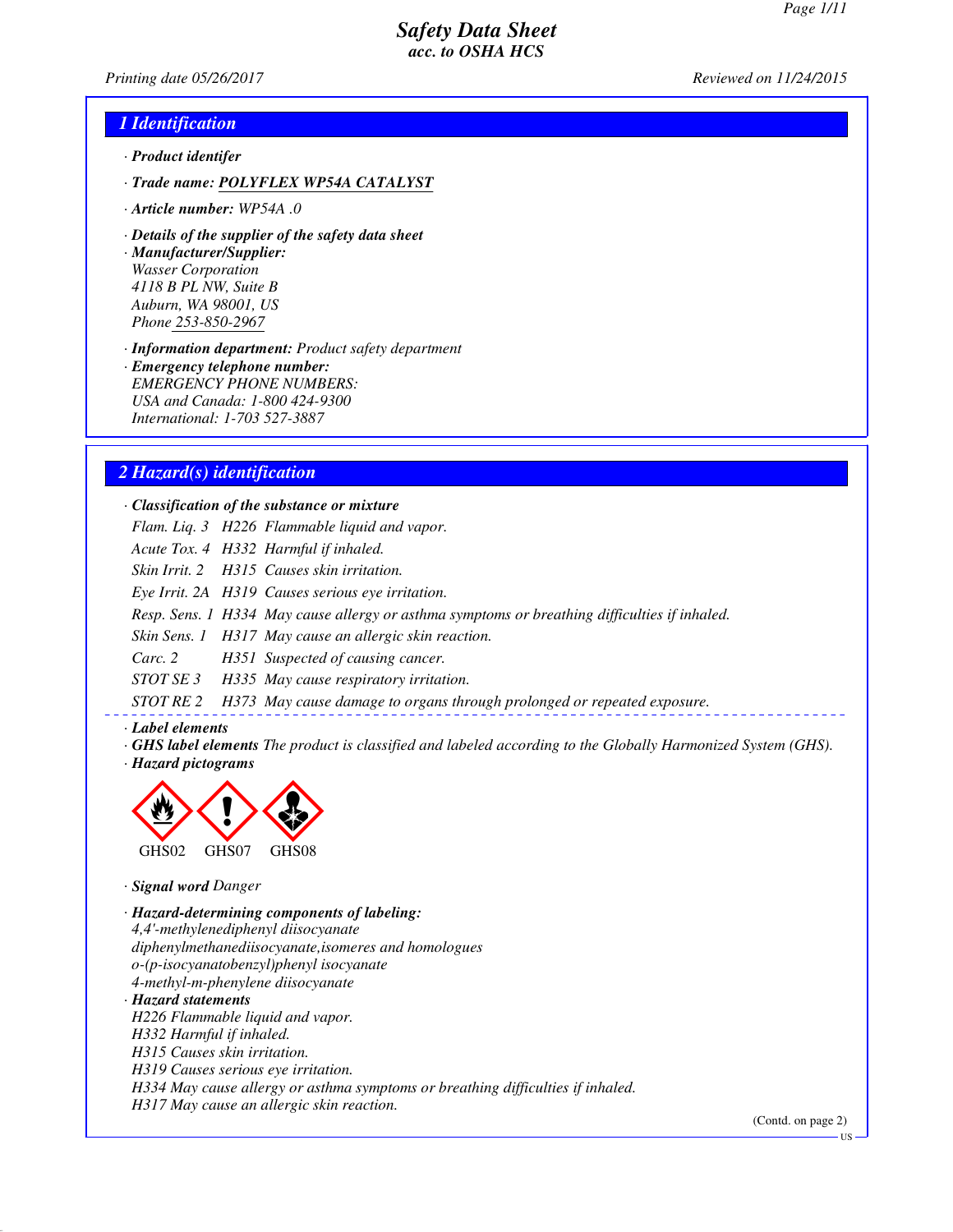*Printing date 05/26/2017 Reviewed on 11/24/2015*

### *Trade name: POLYFLEX WP54A CATALYST*

|                                   | (Contd. of page 1)                                                                                            |
|-----------------------------------|---------------------------------------------------------------------------------------------------------------|
| H351 Suspected of causing cancer. |                                                                                                               |
|                                   | H335 May cause respiratory irritation.                                                                        |
|                                   | H373 May cause damage to organs through prolonged or repeated exposure.                                       |
| Precautionary statements          |                                                                                                               |
| Keep out of reach from children.  |                                                                                                               |
| P210                              | Keep away from heat/sparks/open flames/hot surfaces. No smoking.                                              |
| P241                              | Use explosion-proof electrical/ventilating/lighting/equipment.                                                |
| P <sub>260</sub>                  | Do not breathe dust/fume/gas/mist/vapors/spray.                                                               |
| P284                              | [In case of inadequate ventilation] wear respiratory protection.                                              |
| P280                              | Wear protective gloves/protective clothing/eye protection/face protection.                                    |
| P <sub>240</sub>                  | Ground/bond container and receiving equipment.                                                                |
| P <sub>242</sub>                  | Use only non-sparking tools.                                                                                  |
| P243                              | Take precautionary measures against static discharge.                                                         |
| P264                              | Wash thoroughly after handling.                                                                               |
| P271                              | Use only outdoors or in a well-ventilated area.                                                               |
| P272                              | Contaminated work clothing must not be allowed out of the workplace.                                          |
| P <sub>201</sub>                  | Obtain special instructions before use.                                                                       |
| P <sub>202</sub>                  | Do not handle until all safety precautions have been read and understood.                                     |
|                                   | P303+P361+P353 If on skin (or hair): Take off immediately all contaminated clothing. Rinse skin with water/   |
|                                   | shower.                                                                                                       |
|                                   | P305+P351+P338 If in eyes: Rinse cautiously with water for several minutes. Remove contact lenses, if present |
|                                   | and easy to do. Continue rinsing.                                                                             |
| P321                              | Specific treatment (see on this label).                                                                       |
| $P342 + P311$                     | If experiencing respiratory symptoms: Call a POISON CENTER/doctor.                                            |
| $P304 + P340$                     | IF INHALED: Remove person to fresh air and keep comfortable for breathing.                                    |
| P312                              | Call a POISON CENTER/doctor if you feel unwell.                                                               |
| P363                              | Wash contaminated clothing before reuse.                                                                      |
| $P308 + P313$                     | IF exposed or concerned: Get medical advice/attention.                                                        |
| P333+P313                         | If skin irritation or rash occurs: Get medical advice/attention.                                              |
| P337+P313                         | If eye irritation persists: Get medical advice/attention.                                                     |
| P314                              | Get medical advice/attention if you feel unwell.                                                              |
| P370+P378                         | In case of fire: Use for extinction: CO2, powder or water spray.                                              |
| P362+P364                         | Take off contaminated clothing and wash it before reuse.                                                      |
| P <sub>405</sub>                  | Store locked up.                                                                                              |
| P403+P233                         | Store in a well-ventilated place. Keep container tightly closed.                                              |
| $P403 + P235$                     | Store in a well-ventilated place. Keep cool.                                                                  |
| P501                              | Dispose of contents/container in accordance with local/regional/national/international                        |
|                                   | regulations.                                                                                                  |

*· Classification system:*

*· NFPA ratings (scale 0 - 4)*



*· HMIS-ratings (scale 0 - 4)*



*· Other hazards*

- *· Results of PBT and vPvB assessment*
- *· PBT: Not applicable.*

(Contd. on page 3)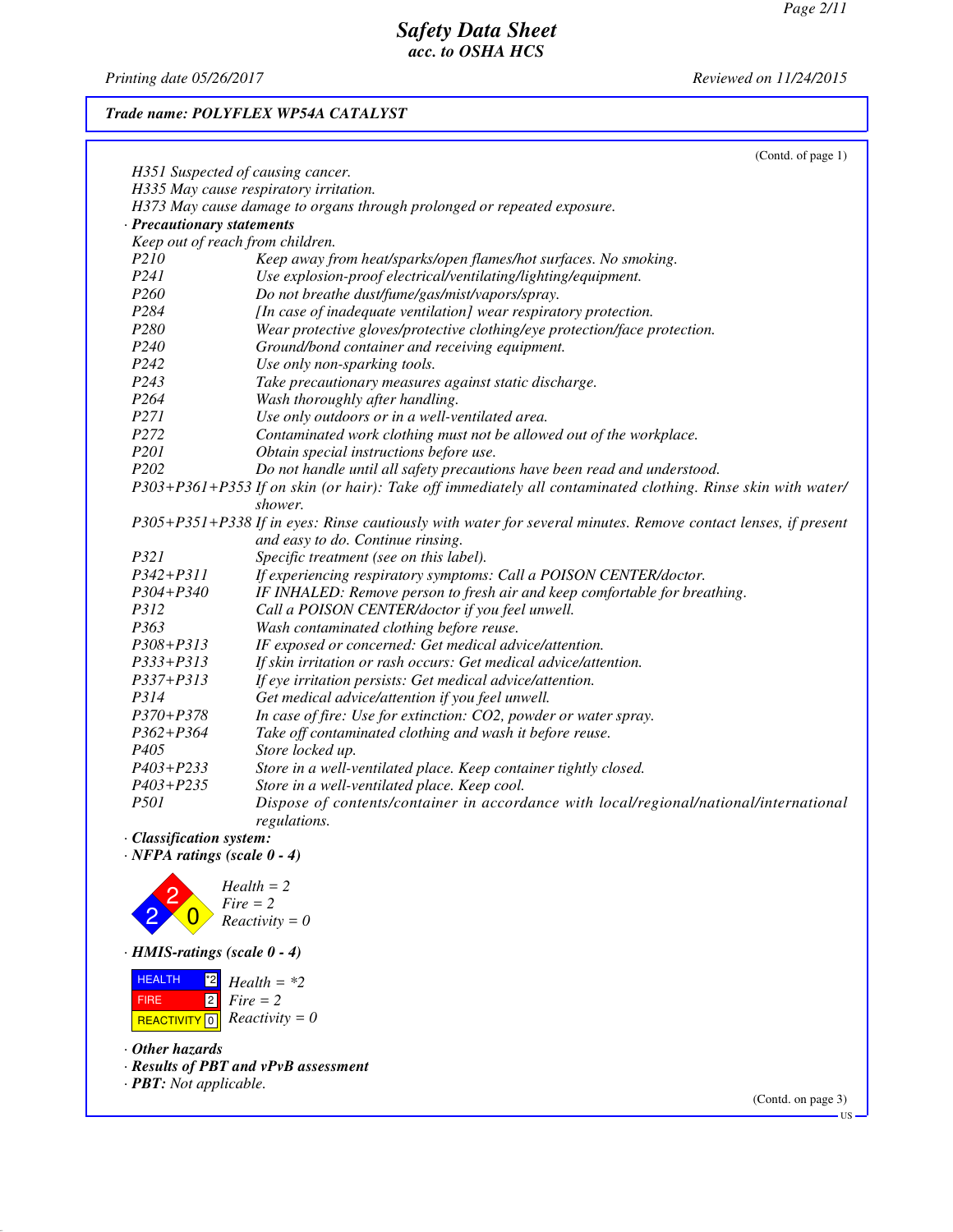(Contd. of page 2)

## *Safety Data Sheet acc. to OSHA HCS*

*Printing date 05/26/2017 Reviewed on 11/24/2015*

*Trade name: POLYFLEX WP54A CATALYST*

*· vPvB: Not applicable.*

### *3 Composition/information on ingredients*

#### *· Chemical characterization: Mixtures*

*· Description: Mixture of the substances listed below with nonhazardous additions.*

#### *· Dangerous components:*

| Dungerous components.                                          |               |
|----------------------------------------------------------------|---------------|
| 101-68-8 4,4'-methylenediphenyl diisocyanate                   | $10 - 30\%$ % |
| 9016-87-9 diphenylmethanediisocyanate, isomeres and homologues | $10 - 30\%$ % |
| 64742-95-6 Solvent naphtha (petroleum), light arom.            | $10 - 30\%$ % |
| 5873-54-1 o-(p-isocyanatobenzyl)phenyl isocyanate              | $1-5\%$ %     |
| 584-84-9 4-methyl-m-phenylene diisocyanate                     | $0.1 - 1\%$ % |
| 91-08-7 2-methyl-m-phenylene diisocyanate                      | $0.1 - 1\%$ % |
| 26447-40-5 methylenediphenyl diisocyanate                      | $0.1 - 1\%$ % |

### *4 First-aid measures*

#### *· Description of first aid measures*

*· General information:*

*Symptoms of poisoning may even occur after several hours; therefore medical observation for at least 48 hours after the accident.*

### *· After inhalation:*

*Supply fresh air and to be sure call for a doctor.*

*In case of unconsciousness place patient stably in side position for transportation.*

*· After skin contact: Immediately wash with water and soap and rinse thoroughly.*

*· After eye contact:*

*Rinse opened eye for several minutes under running water. If symptoms persist, consult a doctor.*

*· After swallowing: If symptoms persist consult doctor.*

*· Information for doctor:*

*· Most important symptoms and effects, both acute and delayed No further relevant information available.*

*· Indication of any immediate medical attention and special treatment needed No further relevant information available.*

### *5 Fire-fighting measures*

- *· Extinguishing media*
- *· Suitable extinguishing agents:*
- *CO2, extinguishing powder or water spray. Fight larger fires with water spray or alcohol resistant foam.*
- *· For safety reasons unsuitable extinguishing agents: Water with full jet*
- *· Special hazards arising from the substance or mixture No further relevant information available.*
- *· Advice for firefighters*
- *· Protective equipment: Mouth respiratory protective device.*

### *6 Accidental release measures*

*· Personal precautions, protective equipment and emergency procedures Wear protective equipment. Keep unprotected persons away.*

*· Environmental precautions: Do not allow to enter sewers/ surface or ground water.*

(Contd. on page 4)

US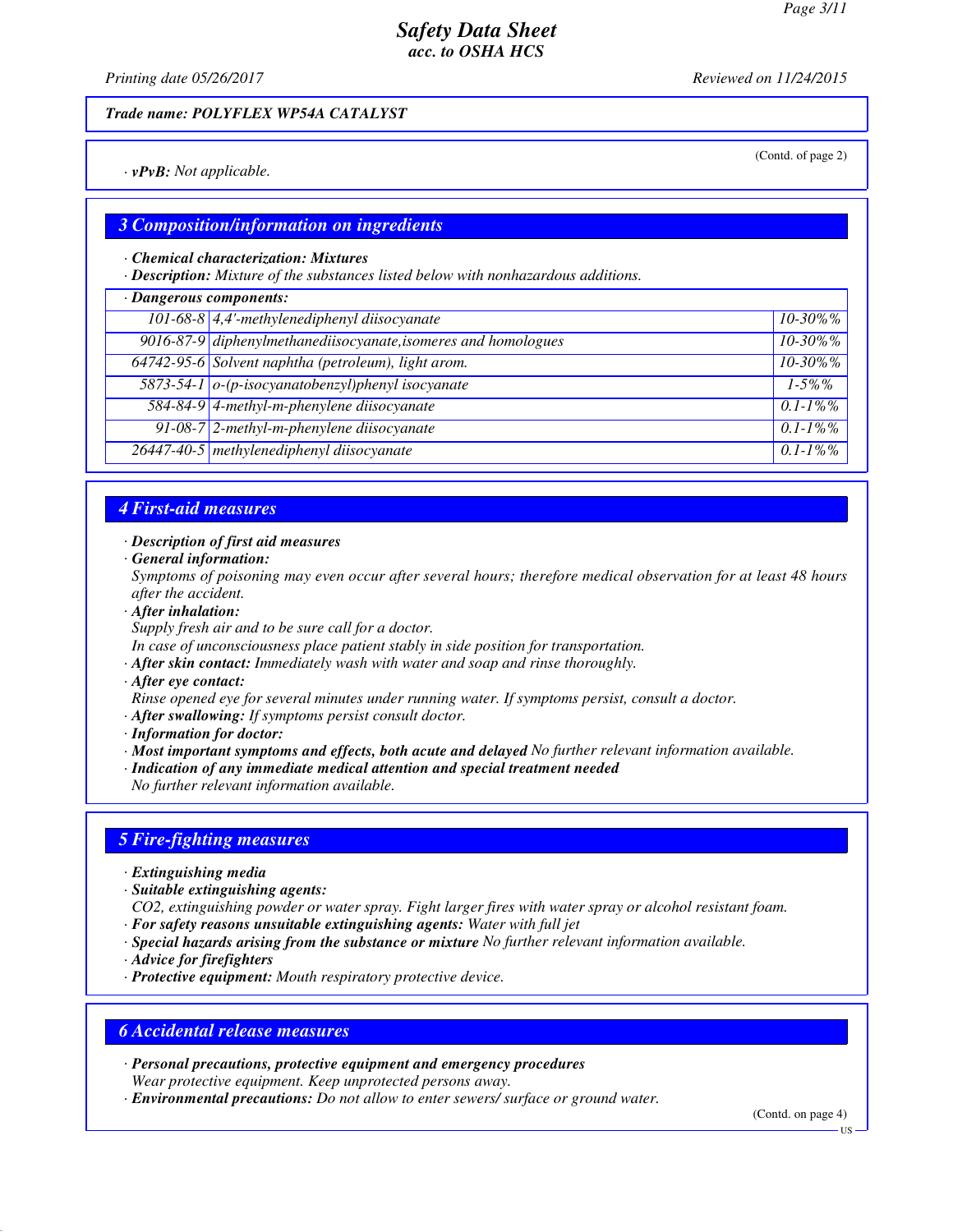(Contd. of page 3)

## *Safety Data Sheet acc. to OSHA HCS*

*Printing date 05/26/2017 Reviewed on 11/24/2015*

### *Trade name: POLYFLEX WP54A CATALYST*

*· Methods and material for containment and cleaning up: Absorb with liquid-binding material (sand, diatomite, acid binders, universal binders, sawdust). Dispose contaminated material as waste according to item 13. Ensure adequate ventilation.*

*· Reference to other sections See Section 7 for information on safe handling. See Section 8 for information on personal protection equipment. See Section 13 for disposal information.*

## *7 Handling and storage*

- *· Precautions for safe handling Ensure good ventilation/exhaustion at the workplace. · Information about protection against explosions and fires:*
- *Keep ignition sources away Do not smoke. Protect against electrostatic charges.*
- *· Conditions for safe storage, including any incompatibilities*
- *· Storage:*
- *· Requirements to be met by storerooms and receptacles: No special requirements.*
- *· Information about storage in one common storage facility: Not required.*
- *· Further information about storage conditions: Keep receptacle tightly sealed.*
- *· Specific end use(s) No further relevant information available.*

### *8 Exposure controls/personal protection*

*· Additional information about design of technical systems: No further data; see item 7.*

- *· Control parameters*
- *· Components with limit values that require monitoring at the workplace:*

*The following constituents are the only constituents of the product which have a PEL, TLV or other recommended exposure limit.*

*At this time, the other constituents have no known exposure limits.*

| 101-68-8 4,4'-methylenediphenyl diisocyanate                                                                                                                                 |                       |
|------------------------------------------------------------------------------------------------------------------------------------------------------------------------------|-----------------------|
| PEL Ceiling limit value: $0.2 \text{ mg/m}^3$ , $0.02 \text{ ppm}$                                                                                                           |                       |
| REL Long-term value: $0.05$ mg/m <sup>3</sup> , $0.005$ ppm<br>Ceiling limit value: $0.2*$ mg/m <sup>3</sup> , $0.02*$ ppm<br>$*10$ -min                                     |                       |
| $TLV$ Long-term value: 0.051 mg/m <sup>3</sup> , 0.005 ppm                                                                                                                   |                       |
| 584-84-9 4-methyl-m-phenylene diisocyanate                                                                                                                                   |                       |
| PEL Ceiling limit value: $0.14$ mg/m <sup>3</sup> , $0.02$ ppm                                                                                                               |                       |
| REL See Pocket Guide App. A                                                                                                                                                  |                       |
| TLV Short-term value: $0.035*$ mg/m <sup>3</sup> , $0.005*$ ppm<br>Long-term value: $0.007*$ mg/m <sup>3</sup> , $0.001*$ ppm<br>*inh.fraction+vapour; Skin; DSEN, RSEN; BEI |                       |
| 91-08-7 2-methyl-m-phenylene diisocyanate                                                                                                                                    |                       |
| TLV Short-term value: $0.035*$ mg/m <sup>3</sup> , $0.005*$ ppm<br>Long-term value: $0.007*$ mg/m <sup>3</sup> , $0.001*$ ppm<br>*inh.fraction+vapour;Skin;DSEN,RSEN;BEI     |                       |
| $\cdot$ <b>Additional information:</b> The lists that were valid during the creation were used as basis.                                                                     | (Contd. on page $5$ ) |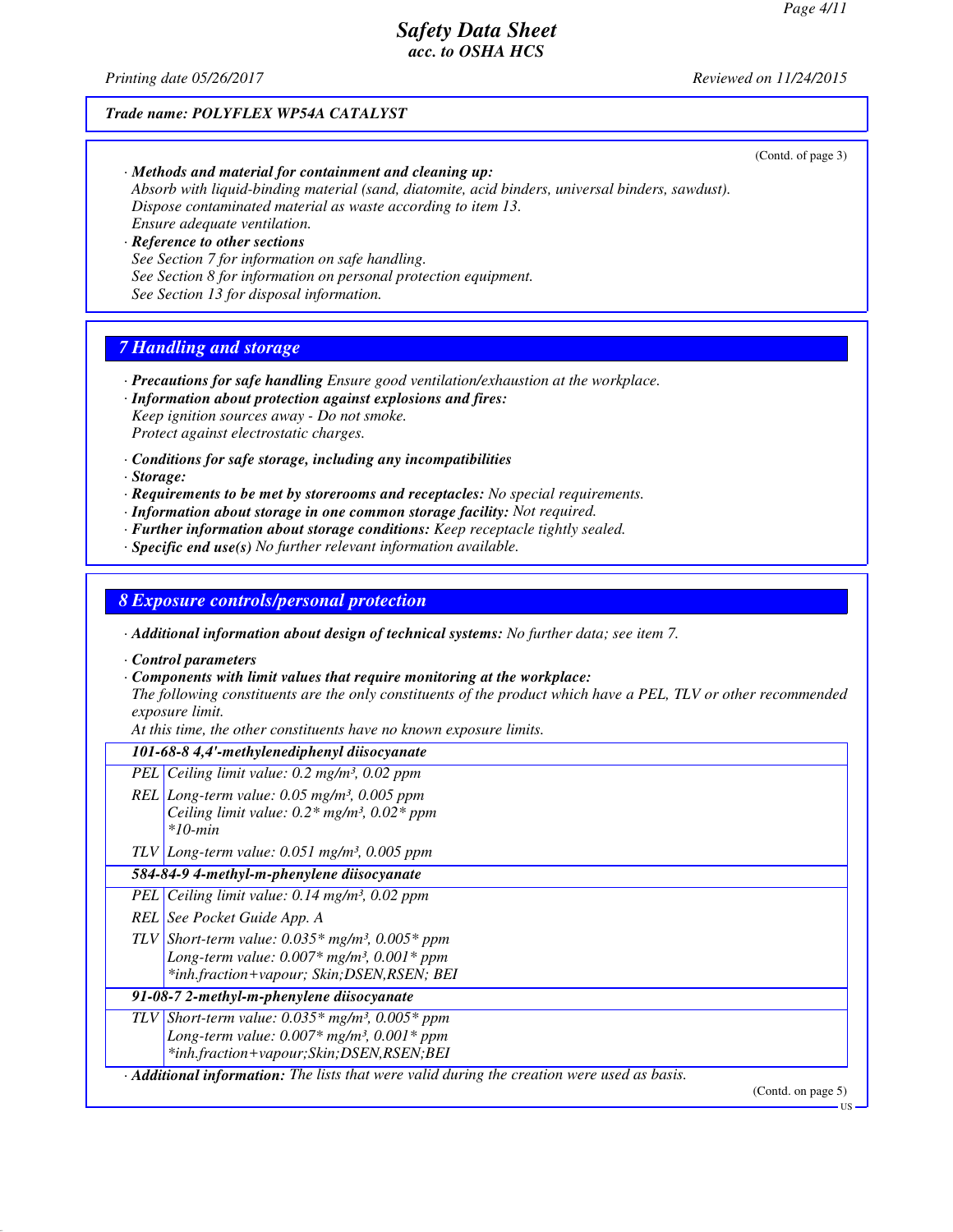*Printing date 05/26/2017 Reviewed on 11/24/2015*

#### *Trade name: POLYFLEX WP54A CATALYST*

(Contd. of page 4)

- *· Exposure controls*
- *· Personal protective equipment:*

*· General protective and hygienic measures: Keep away from foodstuffs, beverages and feed. Immediately remove all soiled and contaminated clothing. Wash hands before breaks and at the end of work. Store protective clothing separately. Avoid contact with the eyes and skin.*

*· Breathing equipment:*

*During mixing, handling and application: Splash goggles. Full protective clothing. Gloves (impervious). When air concentrations are not known (or above the TLV), an air-supplied respirator is required. Refer to OSHA Respiratory Protection Standard (29 CFR 1910.134).In presence of air movement, air-purifying (cartridge type) respirators are not the best protection but can be used, if you replaced them frequently. Change cartridges after 8h max or less due to their low warning properties. When in a confined space wear MSHA/NIOSH approved selfcontained breathing apparatus or equivalent and full protective gear.*

*· Protection of hands:*



\_S*Protective gloves*

*The glove material has to be impermeable and resistant to the product/ the substance/ the preparation. Due to missing tests no recommendation to the glove material can be given for the product/ the preparation/ the chemical mixture.*

*Selection of the glove material on consideration of the penetration times, rates of diffusion and the degradation · Material of gloves*

*The selection of the suitable gloves does not only depend on the material, but also on further marks of quality and varies from manufacturer to manufacturer. As the product is a preparation of several substances, the resistance of the glove material can not be calculated in advance and has therefore to be checked prior to the application.*

*· Penetration time of glove material*

*The exact break through time has to be found out by the manufacturer of the protective gloves and has to be observed.*

*· Eye protection:*



\_R*Tightly sealed goggles*

| · Information on basic physical and chemical properties<br><b>General Information</b> |                 |  |
|---------------------------------------------------------------------------------------|-----------------|--|
| $\cdot$ Appearance:                                                                   |                 |  |
| Form:                                                                                 | Fluid           |  |
| Color:                                                                                | Amber colored   |  |
| $\cdot$ Odor:                                                                         | Aromatic        |  |
| ⋅ Odor threshold:                                                                     | Not determined. |  |
| $\cdot$ pH-value:                                                                     | Not determined. |  |
| $\cdot$ Change in condition                                                           |                 |  |
| <b>Melting point/Melting range:</b>                                                   | Undetermined.   |  |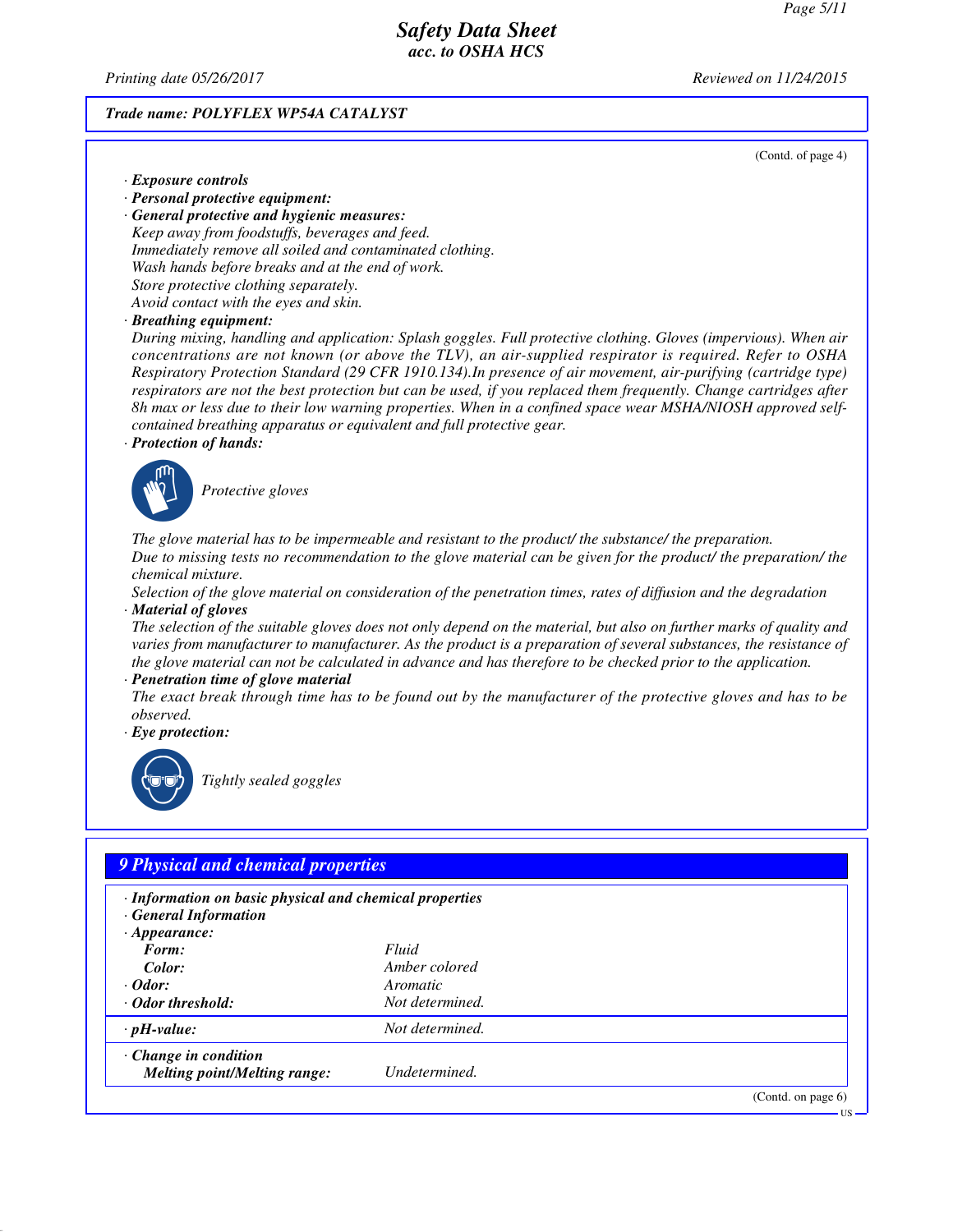*Printing date 05/26/2017 Reviewed on 11/24/2015*

## *Trade name: POLYFLEX WP54A CATALYST*

| <i>Reviewed on 11/24/2015</i> |  |
|-------------------------------|--|
|-------------------------------|--|

|                                                                                                              | (Contd. of page 5)                                                                                |
|--------------------------------------------------------------------------------------------------------------|---------------------------------------------------------------------------------------------------|
| <b>Boiling point/Boiling range:</b>                                                                          | 190 °C (374 °F)                                                                                   |
| · Flash point:                                                                                               | 45 °C (113 °F)                                                                                    |
| $\cdot$ Flammability (solid, gaseous):                                                                       | Not applicable.                                                                                   |
| · Ignition temperature:                                                                                      | 400 °C (752 °F)                                                                                   |
| $\cdot$ Decomposition temperature:                                                                           | Not determined.                                                                                   |
| $\cdot$ Auto igniting:                                                                                       | Product is not selfigniting.                                                                      |
| $\cdot$ Danger of explosion:                                                                                 | Product is not explosive. However, formation of explosive air/vapor<br>mixtures are possible.     |
| $\cdot$ Explosion limits:<br>Lower:<br><b>Upper:</b>                                                         | $0.4$ Vol %<br>7.5 Vol $%$                                                                        |
| $\cdot$ Vapor pressure at 20 °C (68 °F):                                                                     | $5$ hPa (4 mm Hg)                                                                                 |
| $\cdot$ Density at 20 °C (68 °F):<br>· Relative density<br>$\cdot$ Vapor density<br>$\cdot$ Evaporation rate | $1.08$ g/cm <sup>3</sup> (9.013 lbs/gal)<br>Not determined.<br>Not determined.<br>Not determined. |
| · Solubility in / Miscibility with<br>Water:                                                                 | Not miscible or difficult to mix.                                                                 |
| · Partition coefficient (n-octanol/water): Not determined.                                                   |                                                                                                   |
| $\cdot$ Viscosity:<br>Dynamic:<br>Kinematic:<br>$\cdot$ Other information                                    | Not determined.<br>Not determined.<br>No further relevant information available.                  |

### *10 Stability and reactivity*

*· Reactivity No further relevant information available.*

- *· Chemical stability*
- *· Thermal decomposition / conditions to be avoided: No decomposition if used according to specifications.*
- *· Possibility of hazardous reactions No dangerous reactions known.*
- *· Conditions to avoid No further relevant information available.*
- *· Incompatible materials: No further relevant information available.*
- *· Hazardous decomposition products: No dangerous decomposition products known.*

## *11 Toxicological information*

*· Information on toxicological effects*

*· Acute toxicity:*

| · LD/LC50 values that are relevant for classification: |  |  |  |
|--------------------------------------------------------|--|--|--|
|                                                        |  |  |  |

*101-68-8 4,4'-methylenediphenyl diisocyanate*

*Oral LD50 2200 mg/kg (mouse)*

*64742-95-6 Solvent naphtha (petroleum), light arom.*

*Oral LD50 >6800 mg/kg (rat)*

(Contd. on page 7)

US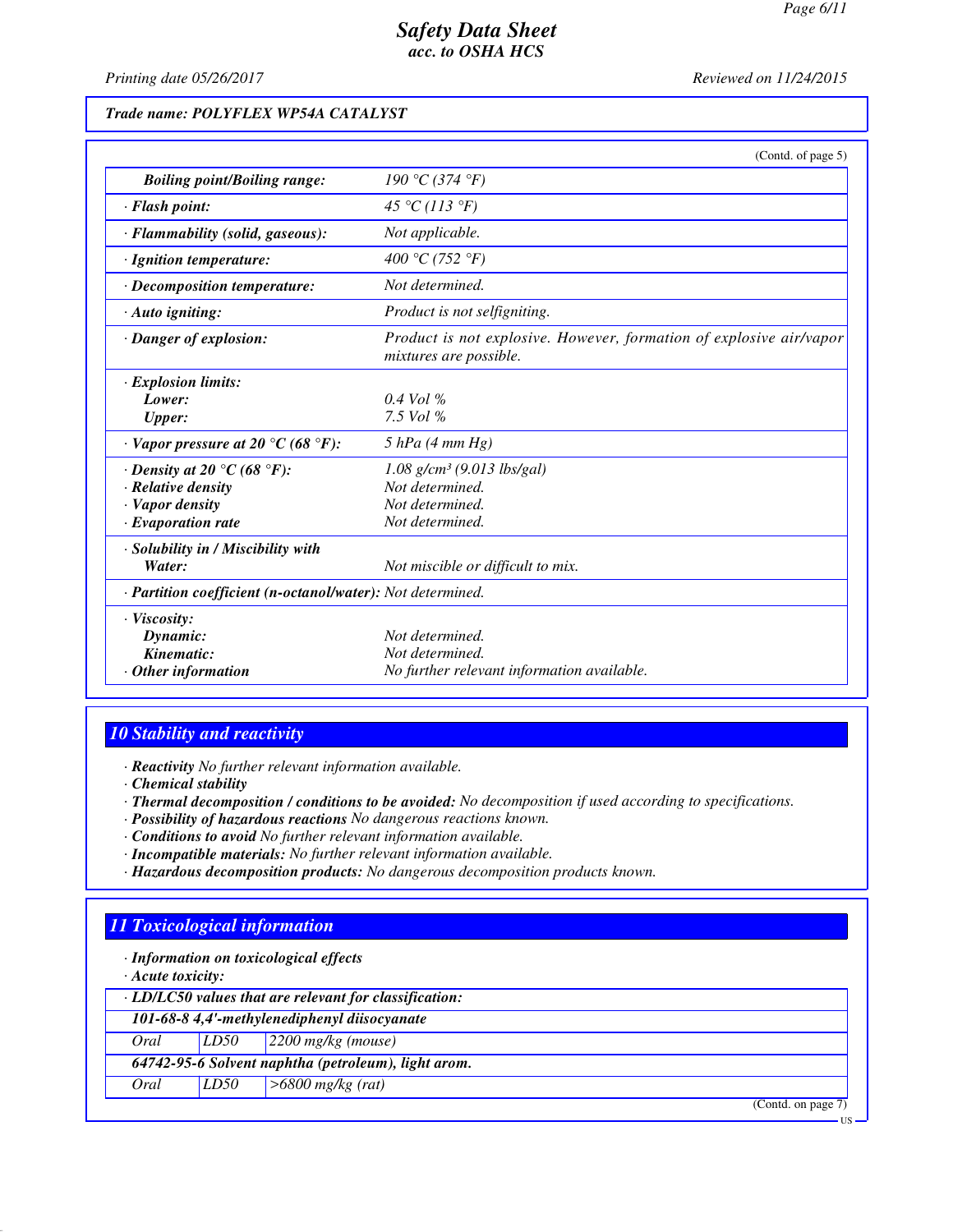*Printing date 05/26/2017 Reviewed on 11/24/2015*

### *Trade name: POLYFLEX WP54A CATALYST*

|                                                                                                                  |      | (Contd. of page 6)                                                                                                                                                                                                                                                                                                     |                          |
|------------------------------------------------------------------------------------------------------------------|------|------------------------------------------------------------------------------------------------------------------------------------------------------------------------------------------------------------------------------------------------------------------------------------------------------------------------|--------------------------|
| Dermal                                                                                                           | LD50 | $>3400$ mg/kg (rab)                                                                                                                                                                                                                                                                                                    |                          |
|                                                                                                                  |      | Inhalative $ LC50/4 h  > 10.2$ mg/l (rat)                                                                                                                                                                                                                                                                              |                          |
|                                                                                                                  |      | 584-84-9 4-methyl-m-phenylene diisocyanate                                                                                                                                                                                                                                                                             |                          |
| Oral                                                                                                             | LD50 | 5800 mg/kg (rat)                                                                                                                                                                                                                                                                                                       |                          |
| · Primary irritant effect:<br>. on the eye: Irritating effect.<br>· Sensitization:<br>Harmful<br><i>Irritant</i> |      | $\cdot$ on the skin: Irritant to skin and mucous membranes.<br>Sensitization possible through inhalation.<br>Sensitization possible through skin contact.<br>· Additional toxicological information:<br>The product shows the following dangers according to internally approved calculation methods for preparations: |                          |
| $\cdot$ Carcinogenic categories                                                                                  |      |                                                                                                                                                                                                                                                                                                                        |                          |
|                                                                                                                  |      | · IARC (International Agency for Research on Cancer)                                                                                                                                                                                                                                                                   |                          |
|                                                                                                                  |      | 101-68-8 $\vert$ 4,4'-methylenediphenyl diisocyanate                                                                                                                                                                                                                                                                   | $\overline{\mathcal{E}}$ |
|                                                                                                                  |      | $9016-87-9$ diphenylmethanediisocyanate, isomeres and homologues                                                                                                                                                                                                                                                       | 3                        |
|                                                                                                                  |      | · NTP (National Toxicology Program)                                                                                                                                                                                                                                                                                    |                          |
|                                                                                                                  |      | 584-84-9 4-methyl-m-phenylene diisocyanate                                                                                                                                                                                                                                                                             | $\boldsymbol{R}$         |
|                                                                                                                  |      | 91-08-7 $2$ -methyl-m-phenylene diisocyanate                                                                                                                                                                                                                                                                           | $\boldsymbol{R}$         |
|                                                                                                                  |      | OSHA-Ca (Occupational Safety & Health Administration)                                                                                                                                                                                                                                                                  |                          |
|                                                                                                                  |      | None of the ingredients is listed.                                                                                                                                                                                                                                                                                     |                          |

## *12 Ecological information*

- *· Toxicity*
- *· Aquatic toxicity: No further relevant information available.*
- *· Persistence and degradability No further relevant information available.*
- *· Behavior in environmental systems:*
- *· Bioaccumulative potential No further relevant information available.*
- *· Mobility in soil No further relevant information available.*
- *· Additional ecological information:*
- *· General notes:*

*Water hazard class 2 (Self-assessment): hazardous for water Do not allow product to reach ground water, water course or sewage system. Danger to drinking water if even small quantities leak into the ground.*

- *· Results of PBT and vPvB assessment*
- *· PBT: Not applicable.*
- *· vPvB: Not applicable.*
- *· Other adverse effects No further relevant information available.*

## *13 Disposal considerations*

- *· Waste treatment methods*
- *· Recommendation:*

*Must not be disposed of together with household garbage. Do not allow product to reach sewage system.*

(Contd. on page 8)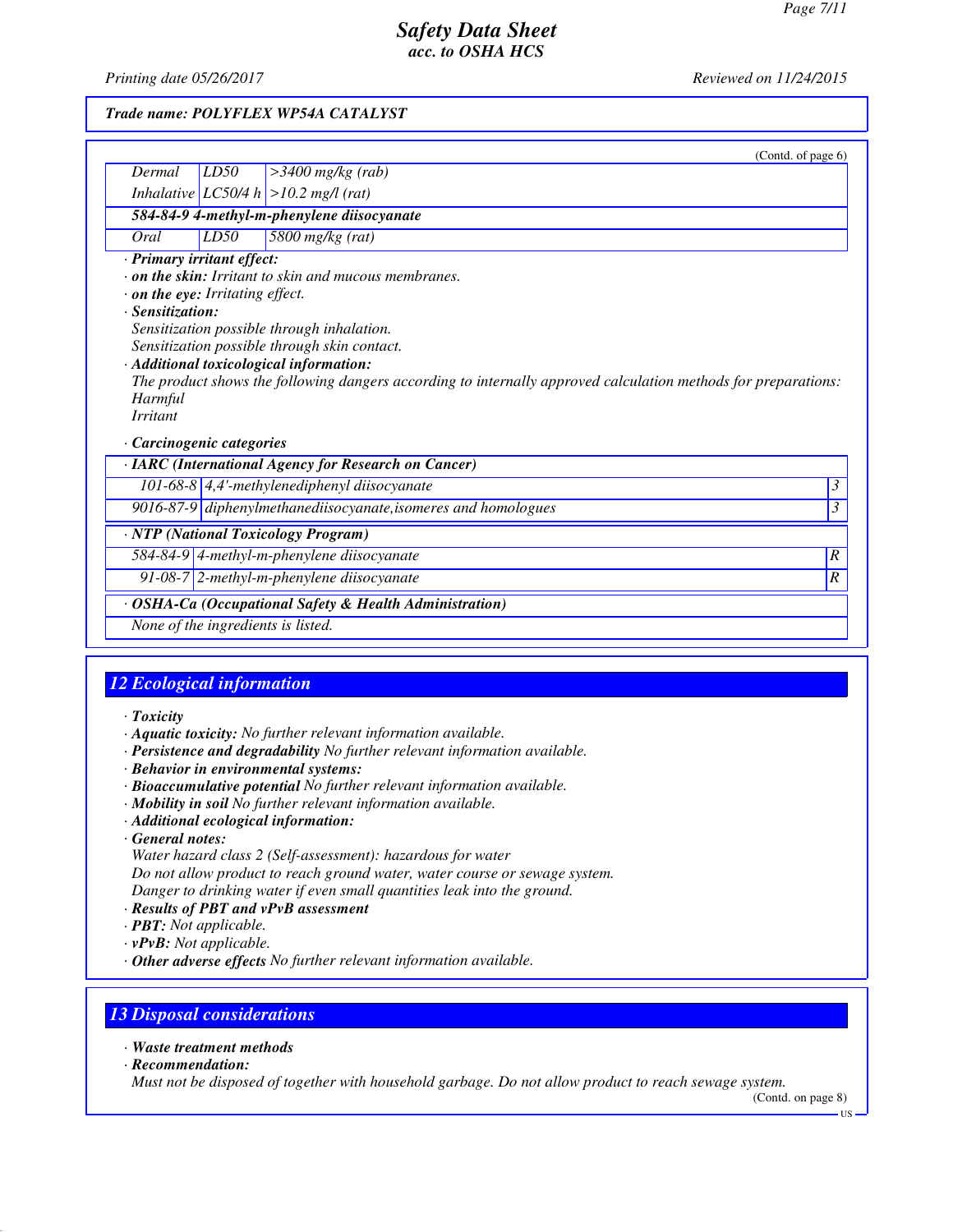(Contd. of page 7)

## *Safety Data Sheet acc. to OSHA HCS*

*Printing date 05/26/2017 Reviewed on 11/24/2015*

## *Trade name: POLYFLEX WP54A CATALYST*

*· Uncleaned packagings:*

*· Recommendation: Disposal must be made according to official regulations.*

| 14 Transport information                                                                         |                                                                                                                  |
|--------------------------------------------------------------------------------------------------|------------------------------------------------------------------------------------------------------------------|
| $\cdot$ UN-Number<br>· DOT, ADR, IMDG, IATA                                                      | <b>UN1263</b>                                                                                                    |
| · UN proper shipping name<br>$\cdot$ DOT<br>$\cdot$ ADR<br>· IMDG, IATA                          | Paint related material<br>1263 Paint related material<br>PAINT RELATED MATERIAL                                  |
| · Transport hazard class(es)<br>$\cdot$ DOT                                                      |                                                                                                                  |
| $\cdot$ Class<br>· Label                                                                         | 3 Flammable liquids<br>3                                                                                         |
| · ADR, IMDG, IATA<br>$\cdot$ Class<br>· Label                                                    | 3 Flammable liquids<br>$\mathfrak{Z}$                                                                            |
| · Packing group<br>· DOT, ADR, IMDG, IATA                                                        | III                                                                                                              |
| · Environmental hazards:                                                                         | Not applicable.                                                                                                  |
| · Special precautions for user<br>· Danger code (Kemler):<br>· EMS Number:<br>· Stowage Category | Warning: Flammable liquids<br>30<br>$F-E,S-E$<br>A                                                               |
| · Transport in bulk according to Annex II of<br><b>MARPOL73/78 and the IBC Code</b>              | Not applicable.                                                                                                  |
| · Transport/Additional information:                                                              |                                                                                                                  |
| $\cdot$ DOT<br>· Quantity limitations                                                            | On passenger aircraft/rail: 60 L<br>On cargo aircraft only: 220 L                                                |
| $\cdot$ ADR<br>$\cdot$ Excepted quantities (EQ)                                                  | Code: E1<br>Maximum net quantity per inner packaging: 30 ml<br>Maximum net quantity per outer packaging: 1000 ml |

US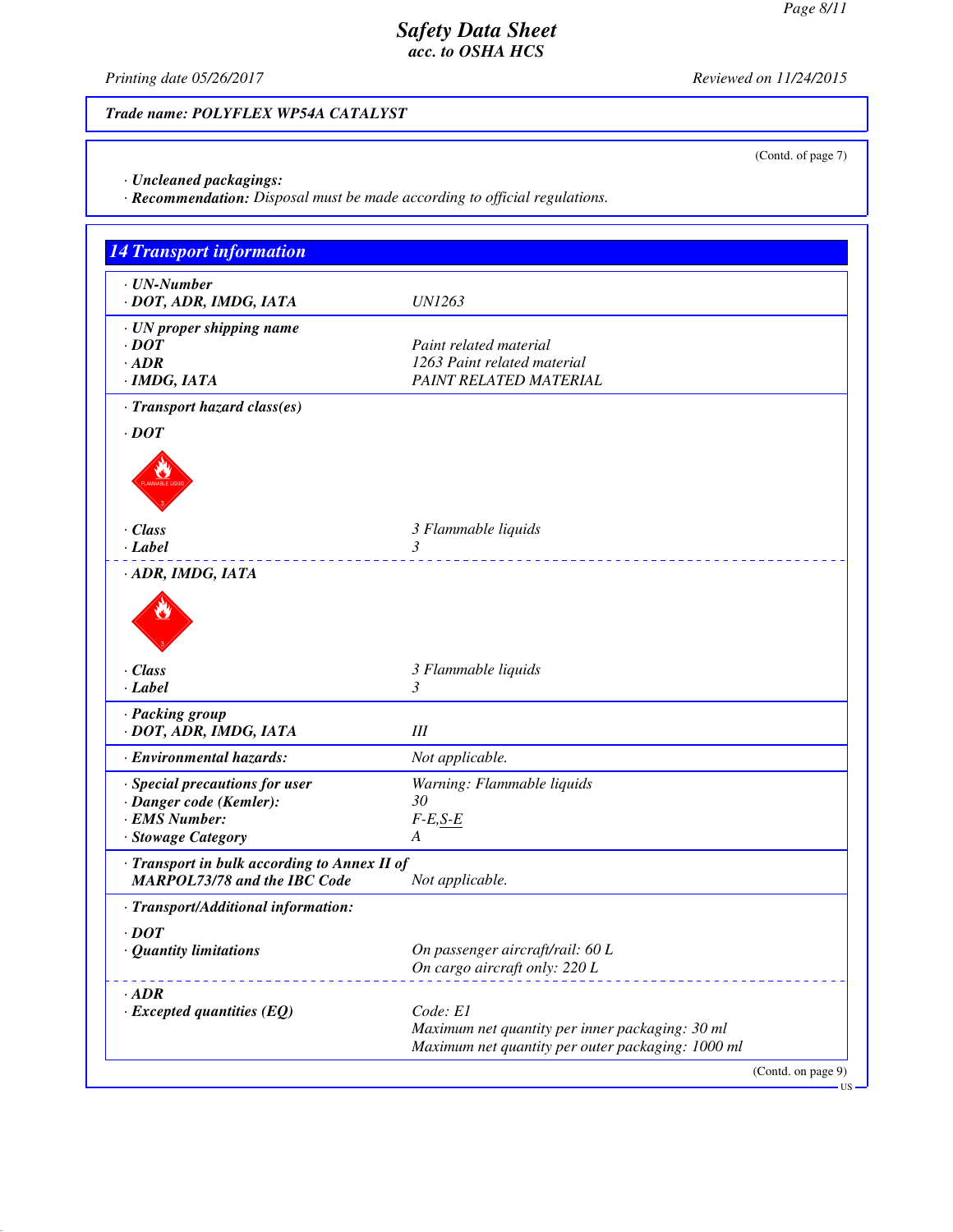*Printing date 05/26/2017 Reviewed on 11/24/2015*

### *Trade name: POLYFLEX WP54A CATALYST*

(Contd. of page 8)

| $\cdot$ IMDG<br>$\cdot$ Limited quantities (LQ)<br>$\cdot$ Excepted quantities (EQ) | 51.<br>Code: E1<br>Maximum net quantity per inner packaging: 30 ml<br>Maximum net quantity per outer packaging: 1000 ml |  |
|-------------------------------------------------------------------------------------|-------------------------------------------------------------------------------------------------------------------------|--|
| · UN "Model Regulation":                                                            | UN 1263 PAINT RELATED MATERIAL, 3, III                                                                                  |  |

### *15 Regulatory information*

|        | $\cdot$ Safety, health and environmental regulations/legislation specific for the substance or mixture |  |  |  |
|--------|--------------------------------------------------------------------------------------------------------|--|--|--|
| · Sara |                                                                                                        |  |  |  |

*· Section 355 (extremely hazardous substances):*

*584-84-9 4-methyl-m-phenylene diisocyanate*

*91-08-7 2-methyl-m-phenylene diisocyanate*

*· Section 313 (Specific toxic chemical listings):*

*101-68-8 4,4'-methylenediphenyl diisocyanate*

*9016-87-9 diphenylmethanediisocyanate,isomeres and homologues*

*584-84-9 4-methyl-m-phenylene diisocyanate*

*91-08-7 2-methyl-m-phenylene diisocyanate*

*· TSCA (Toxic Substances Control Act):*

*All ingredients are listed.*

*· Proposition 65*

*· Chemicals known to cause cancer:*

*None of the ingredients is listed.*

*· Chemicals known to cause reproductive toxicity for females:*

*None of the ingredients is listed.*

*· Chemicals known to cause reproductive toxicity for males:*

*None of the ingredients is listed.*

*· Chemicals known to cause developmental toxicity:*

*None of the ingredients is listed.*

*· Carcinogenic categories*

| <b>EPA</b> (Environmental Protection Agency)                     |             |  |  |  |
|------------------------------------------------------------------|-------------|--|--|--|
| 101-68-8 $\vert$ 4,4'-methylenediphenyl diisocyanate             | $D$ , $CBD$ |  |  |  |
| $9016-87-9$ diphenylmethanediisocyanate, isomeres and homologues | CBD         |  |  |  |
|                                                                  |             |  |  |  |
| <b>THE R.T. / FEEL</b><br>$1 1111 \cdot 1111 1 1111 1 111111$    |             |  |  |  |

*· TLV (Threshold Limit Value established by ACGIH)*

*4-methyl-m-phenylene diisocyanate (A4)*

*2-methyl-m-phenylene diisocyanate (A4)*

*· NIOSH-Ca (National Institute for Occupational Safety and Health)*

*584-84-9 4-methyl-m-phenylene diisocyanate*

*91-08-7 2-methyl-m-phenylene diisocyanate*

*· GHS label elements The product is classified and labeled according to the Globally Harmonized System (GHS).* (Contd. on page 10)

US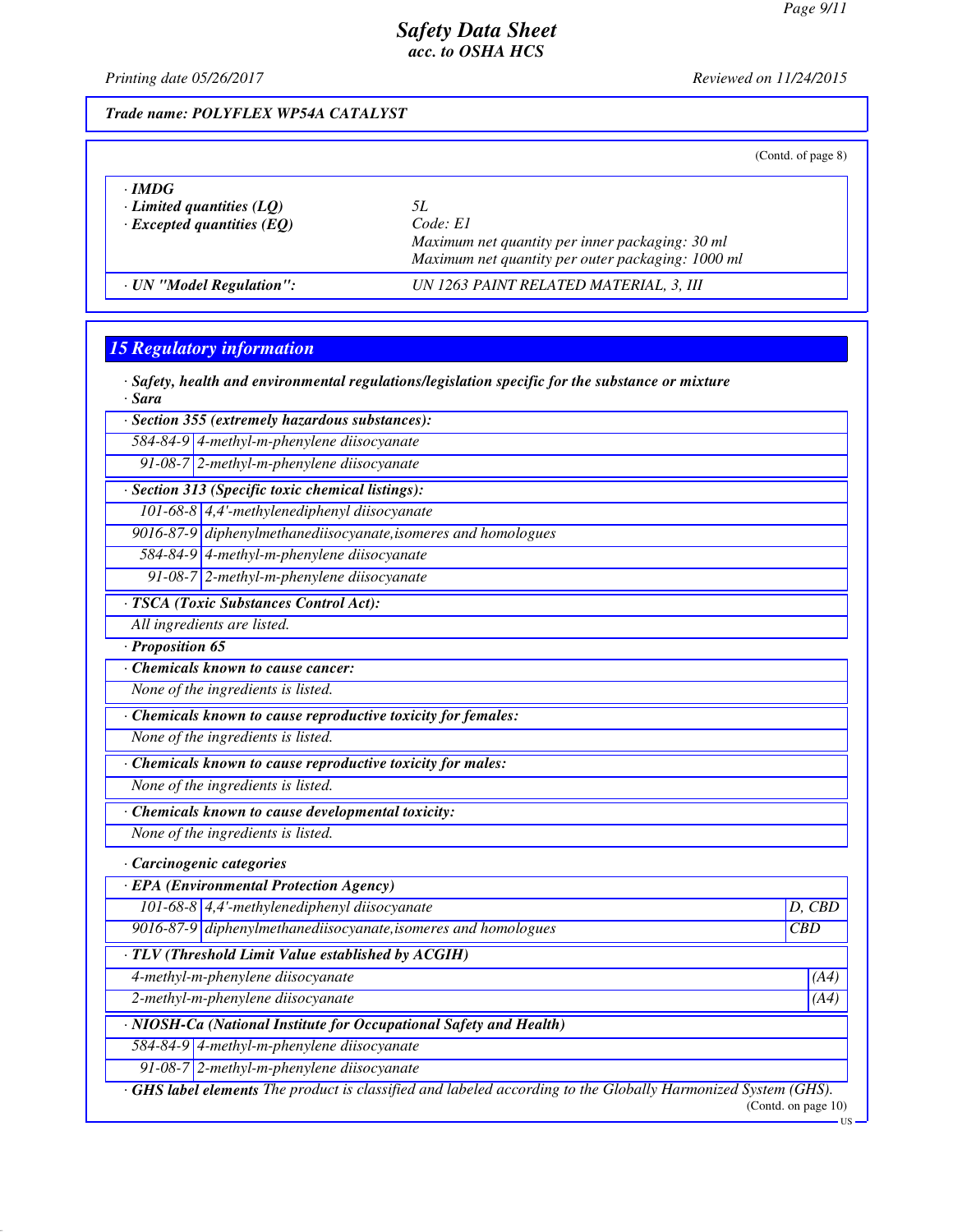*Printing date 05/26/2017 Reviewed on 11/24/2015*

*Trade name: POLYFLEX WP54A CATALYST*

|                              | (Contd. of page 9)                                                                                                                                 |
|------------------------------|----------------------------------------------------------------------------------------------------------------------------------------------------|
| · Hazard pictograms          |                                                                                                                                                    |
|                              |                                                                                                                                                    |
|                              |                                                                                                                                                    |
|                              |                                                                                                                                                    |
|                              |                                                                                                                                                    |
| GHS02<br>GHS07               | GHS08                                                                                                                                              |
|                              |                                                                                                                                                    |
| · Signal word Danger         |                                                                                                                                                    |
|                              | · Hazard-determining components of labeling:                                                                                                       |
|                              | 4,4'-methylenediphenyl diisocyanate                                                                                                                |
|                              | diphenylmethanediisocyanate, isomeres and homologues                                                                                               |
|                              | o-(p-isocyanatobenzyl)phenyl isocyanate                                                                                                            |
|                              | 4-methyl-m-phenylene diisocyanate                                                                                                                  |
| · Hazard statements          |                                                                                                                                                    |
|                              | H226 Flammable liquid and vapor.                                                                                                                   |
| H332 Harmful if inhaled.     |                                                                                                                                                    |
| H315 Causes skin irritation. |                                                                                                                                                    |
|                              | H319 Causes serious eye irritation.                                                                                                                |
|                              | H334 May cause allergy or asthma symptoms or breathing difficulties if inhaled.                                                                    |
|                              | H317 May cause an allergic skin reaction.                                                                                                          |
|                              | H351 Suspected of causing cancer.                                                                                                                  |
|                              | H335 May cause respiratory irritation.                                                                                                             |
|                              | H373 May cause damage to organs through prolonged or repeated exposure.                                                                            |
| · Precautionary statements   |                                                                                                                                                    |
| P210                         | Keep away from heat/sparks/open flames/hot surfaces. No smoking.                                                                                   |
| P241                         | Use explosion-proof electrical/ventilating/lighting/equipment.                                                                                     |
| P260                         | Do not breathe dust/fume/gas/mist/vapors/spray.                                                                                                    |
| P284                         | [In case of inadequate ventilation] wear respiratory protection.                                                                                   |
| P280                         | Wear protective gloves/protective clothing/eye protection/face protection.                                                                         |
| P240                         | Ground/bond container and receiving equipment.                                                                                                     |
| P242                         | Use only non-sparking tools.                                                                                                                       |
| P <sub>243</sub>             | Take precautionary measures against static discharge.                                                                                              |
| P264                         | Wash thoroughly after handling.                                                                                                                    |
| P271                         | Use only outdoors or in a well-ventilated area.                                                                                                    |
| P <sub>272</sub>             | Contaminated work clothing must not be allowed out of the workplace.                                                                               |
| P <sub>201</sub>             | Obtain special instructions before use.                                                                                                            |
| P202                         | Do not handle until all safety precautions have been read and understood.                                                                          |
|                              | P303+P361+P353 If on skin (or hair): Take off immediately all contaminated clothing. Rinse skin with water/                                        |
|                              | shower.                                                                                                                                            |
|                              | P305+P351+P338 If in eyes: Rinse cautiously with water for several minutes. Remove contact lenses, if present<br>and easy to do. Continue rinsing. |
| P321                         |                                                                                                                                                    |
| $P342 + P311$                | Specific treatment (see on this label).                                                                                                            |
| P304+P340                    | If experiencing respiratory symptoms: Call a POISON CENTER/doctor.<br>IF INHALED: Remove person to fresh air and keep comfortable for breathing.   |
| <i>P312</i>                  | Call a POISON CENTER/doctor if you feel unwell.                                                                                                    |
| P363                         | Wash contaminated clothing before reuse.                                                                                                           |
| P308+P313                    | IF exposed or concerned: Get medical advice/attention.                                                                                             |
| P333+P313                    | If skin irritation or rash occurs: Get medical advice/attention.                                                                                   |
| P337+P313                    | If eye irritation persists: Get medical advice/attention.                                                                                          |
| P314                         | Get medical advice/attention if you feel unwell.                                                                                                   |
| P370+P378                    | In case of fire: Use for extinction: CO2, powder or water spray.                                                                                   |
| P362+P364                    | Take off contaminated clothing and wash it before reuse.                                                                                           |
| P405                         | Store locked up.                                                                                                                                   |
| P403+P233                    | Store in a well-ventilated place. Keep container tightly closed.                                                                                   |

(Contd. on page 11)

US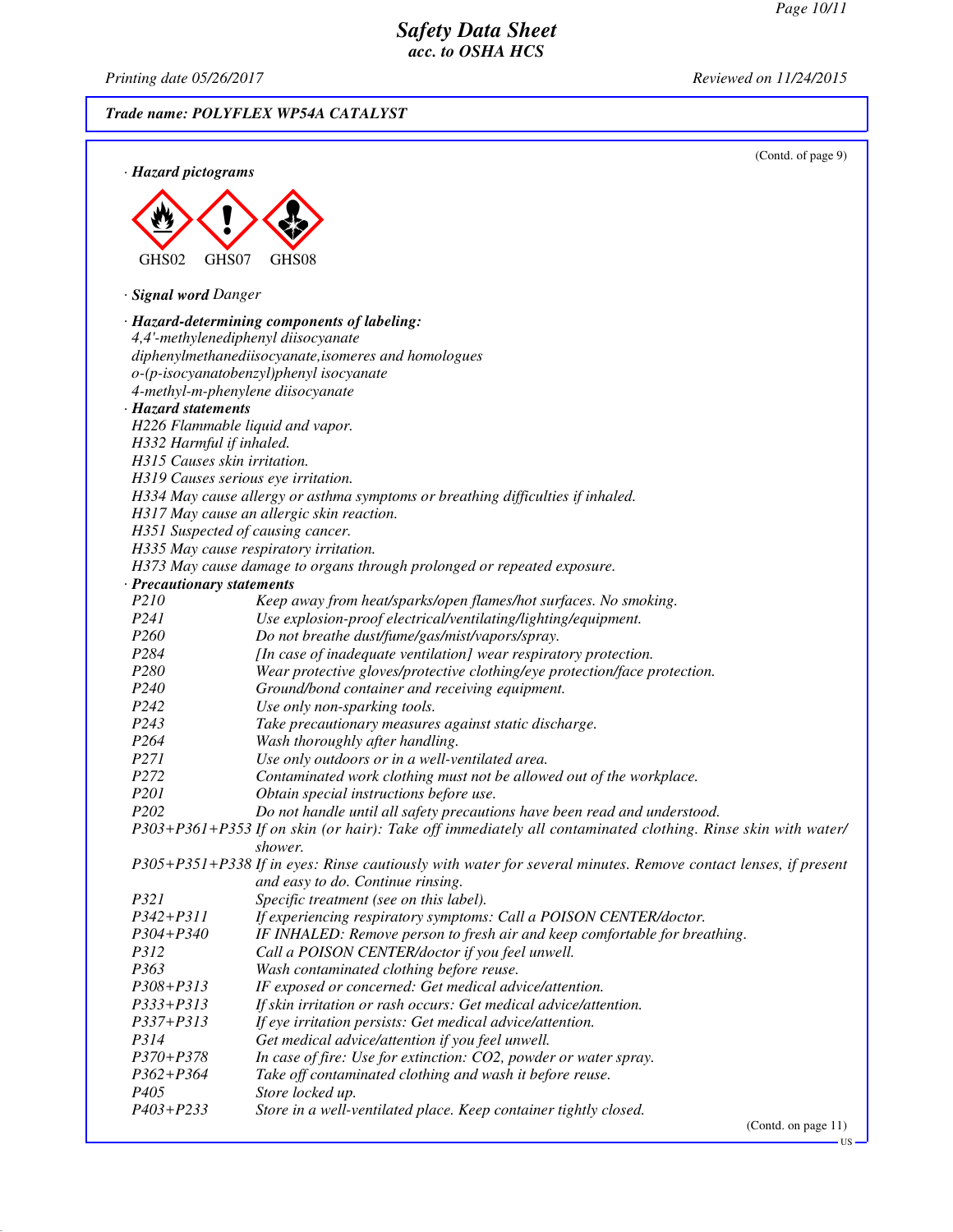## *Safety Data Sheet acc. to OSHA HCS*

*Printing date 05/26/2017 Reviewed on 11/24/2015*

| $P403 + P235$<br>P501                        | (Contd. of page 10)<br>Store in a well-ventilated place. Keep cool.<br>Dispose of contents/container in accordance with local/regional/national/international                                             |
|----------------------------------------------|-----------------------------------------------------------------------------------------------------------------------------------------------------------------------------------------------------------|
|                                              | regulations.                                                                                                                                                                                              |
|                                              | · Chemical safety assessment: A Chemical Safety Assessment has not been carried out.                                                                                                                      |
| <b>16 Other information</b>                  |                                                                                                                                                                                                           |
|                                              |                                                                                                                                                                                                           |
|                                              | This information is based on our present knowledge. However, this shall not constitute a guarantee for any<br>specific product features and shall not establish a legally valid contractual relationship. |
|                                              | · Department issuing SDS: Product safety department                                                                                                                                                       |
|                                              | · Contact: HS REG.DEPART.REG.SS                                                                                                                                                                           |
|                                              | - Date of preparation / last revision 05/26/2017/-                                                                                                                                                        |
| · Abbreviations and acronyms:                |                                                                                                                                                                                                           |
|                                              | ADR: Accord européen sur le transport des marchandises dangereuses par Route (European Agreement concerning the International                                                                             |
|                                              | Carriage of Dangerous Goods by Road)                                                                                                                                                                      |
|                                              | <b>IMDG</b> : International Maritime Code for Dangerous Goods                                                                                                                                             |
|                                              | DOT: US Department of Transportation                                                                                                                                                                      |
|                                              | IATA: International Air Transport Association                                                                                                                                                             |
|                                              | ACGIH: American Conference of Governmental Industrial Hygienists<br><b>EINECS: European Inventory of Existing Commercial Chemical Substances</b>                                                          |
|                                              | <b>ELINCS: European List of Notified Chemical Substances</b>                                                                                                                                              |
|                                              | CAS: Chemical Abstracts Service (division of the American Chemical Society)                                                                                                                               |
|                                              | NFPA: National Fire Protection Association (USA)                                                                                                                                                          |
|                                              | HMIS: Hazardous Materials Identification System (USA)                                                                                                                                                     |
|                                              | VOC: Volatile Organic Compounds (USA, EU)                                                                                                                                                                 |
| LC50: Lethal concentration, 50 percent       |                                                                                                                                                                                                           |
| LD50: Lethal dose, 50 percent                |                                                                                                                                                                                                           |
|                                              | PBT: Persistent, Bioaccumulative and Toxic                                                                                                                                                                |
|                                              | vPvB: very Persistent and very Bioaccumulative<br>NIOSH: National Institute for Occupational Safety                                                                                                       |
| OSHA: Occupational Safety & Health           |                                                                                                                                                                                                           |
| TLV: Threshold Limit Value                   |                                                                                                                                                                                                           |
|                                              |                                                                                                                                                                                                           |
| PEL: Permissible Exposure Limit              |                                                                                                                                                                                                           |
| REL: Recommended Exposure Limit              |                                                                                                                                                                                                           |
| Flam. Liq. 3: Flammable liquids - Category 3 |                                                                                                                                                                                                           |
|                                              | Acute Tox. 4: Acute toxicity - Category 4                                                                                                                                                                 |
|                                              | Skin Irrit. 2: Skin corrosion/irritation - Category 2                                                                                                                                                     |
|                                              | Eye Irrit. 2A: Serious eye damage/eye irritation - Category 2A                                                                                                                                            |
|                                              | Resp. Sens. 1: Respiratory sensitisation - Category 1                                                                                                                                                     |
|                                              | Skin Sens. 1: Skin sensitisation - Category 1                                                                                                                                                             |
| Carc. 2: Carcinogenicity - Category 2        | STOT SE 3: Specific target organ toxicity (single exposure) – Category 3                                                                                                                                  |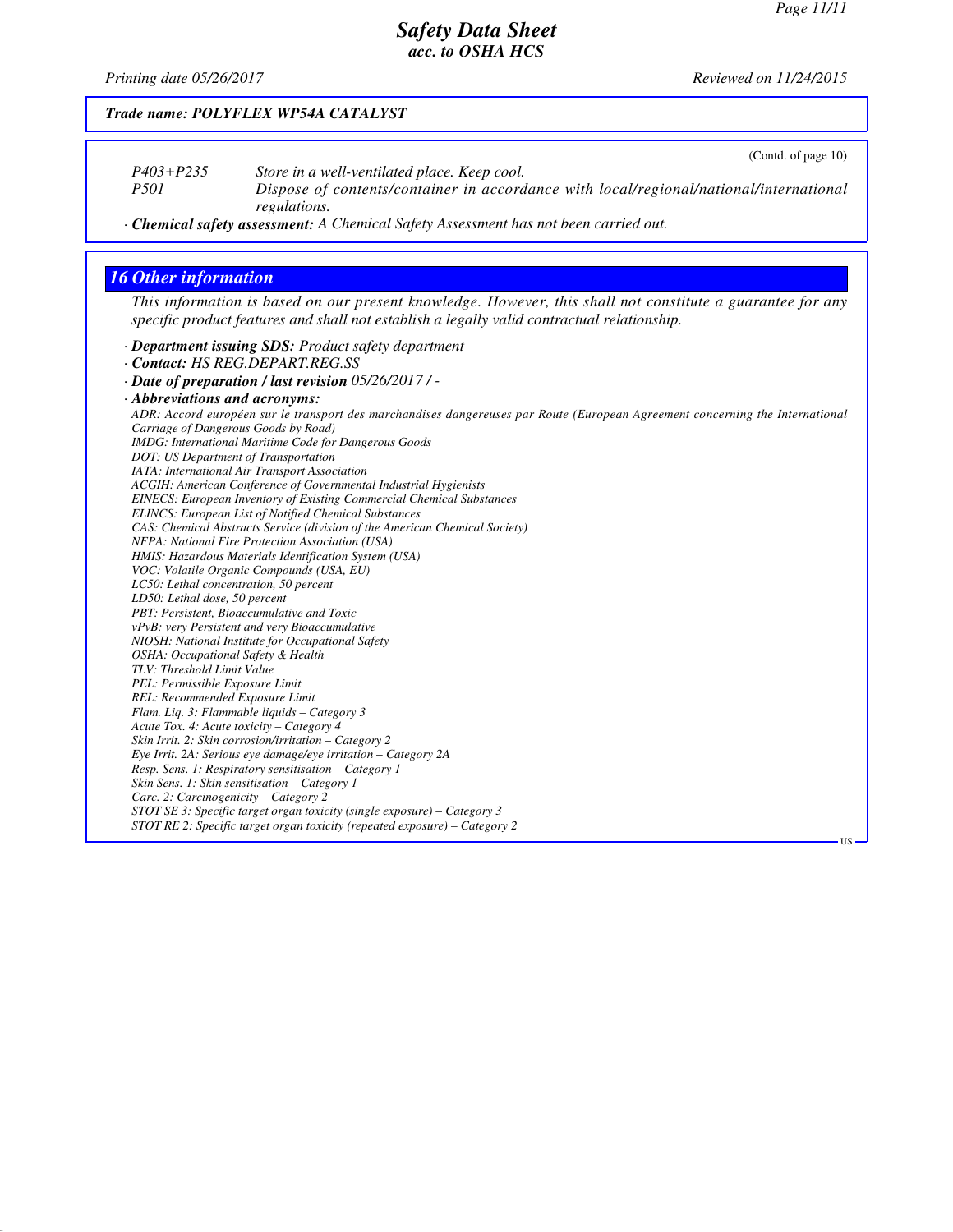*Printing date 05/26/2017 Reviewed on 05/26/2017*

### *1 Identification*

- *· Product identifer*
- *· Trade name: POLYFLEX WP54B RED RAL 3003*
- *· Article number: WP54B.0301*
- *· Details of the supplier of the safety data sheet*

*· Manufacturer/Supplier: Wasser Corporation 4118 B PL NW, Suite B Auburn, WA 98001, US Phone 253-850-2967*

*· Information department: Product safety department*

*· Emergency telephone number: EMERGENCY PHONE NUMBERS: USA and Canada: 1-800 424-9300 International: 1-703 527-3887*

### *2 Hazard(s) identification*

*· Classification of the substance or mixture*

*Flam. Liq. 3 H226 Flammable liquid and vapor.*

*Skin Irrit. 2 H315 Causes skin irritation.*

*Eye Irrit. 2A H319 Causes serious eye irritation.*

*Skin Sens. 1 H317 May cause an allergic skin reaction.*

*Carc. 1A H350 May cause cancer.*

*STOT SE 3 H335 May cause respiratory irritation.*

*STOT RE 1 H372 Causes damage to organs through prolonged or repeated exposure.*

#### *· Label elements*

*· GHS label elements The product is classified and labeled according to the Globally Harmonized System (GHS). · Hazard pictograms*



*· Signal word Danger*

*· Hazard-determining components of labeling: Extracts (petroleum), heavy paraffinic distillate solvent Ferric oxide bis(4-(1,2-bis(ethoxycarbonyl)ethy-lamino)-3-methylcyclohexyl)methane Talc (Mg3H2(SiO3)4) · Hazard statements H226 Flammable liquid and vapor. H315 Causes skin irritation. H319 Causes serious eye irritation. H317 May cause an allergic skin reaction.*

*H350 May cause cancer.*

*H335 May cause respiratory irritation.*

*H372 Causes damage to organs through prolonged or repeated exposure.*

#### *· Precautionary statements*

*Keep out of reach from children.*

(Contd. on page 2)

US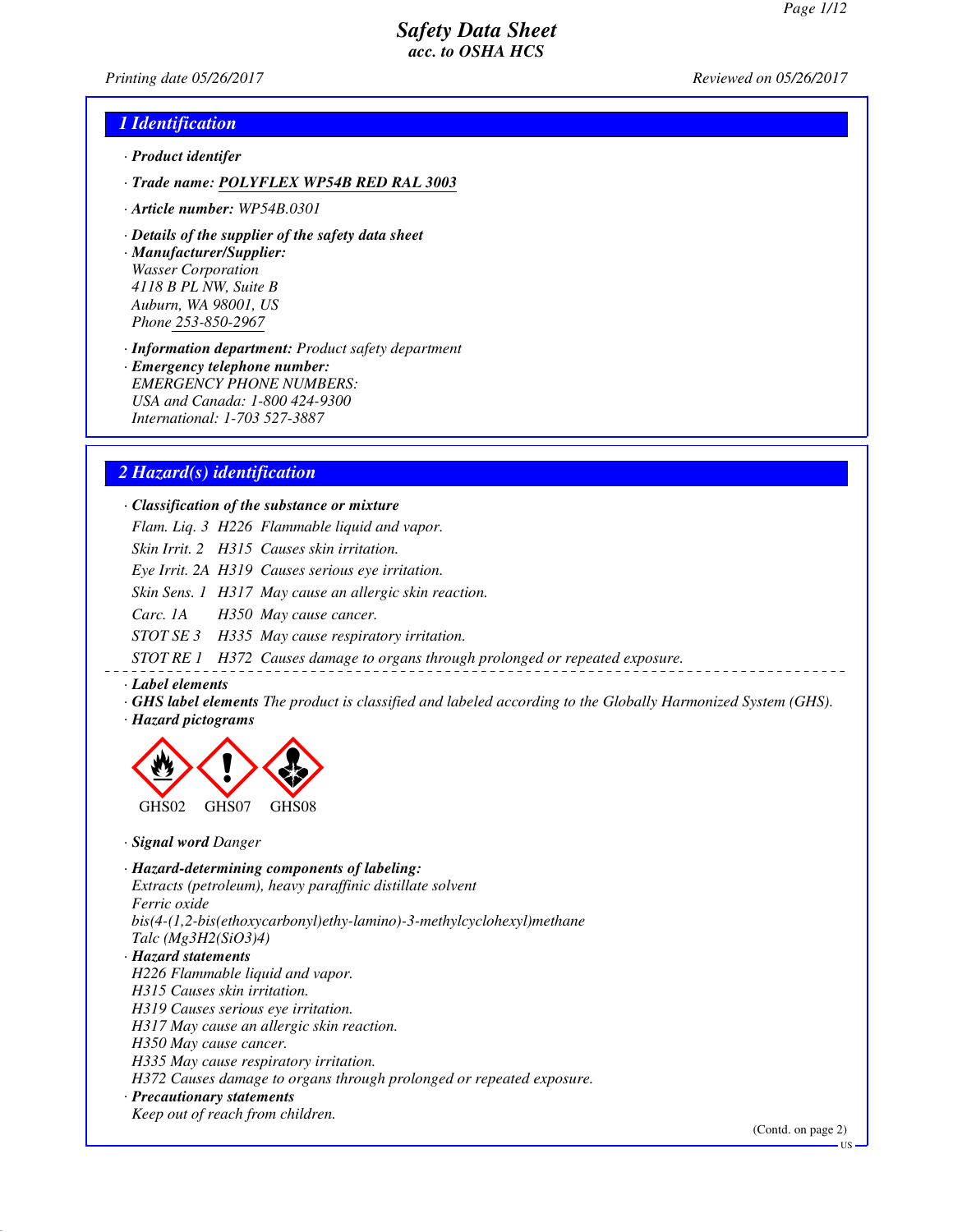*Printing date 05/26/2017 Reviewed on 05/26/2017*

### *Trade name: POLYFLEX WP54B RED RAL 3003*

|                  | (Contd. of page $1$ )                                                                                         |
|------------------|---------------------------------------------------------------------------------------------------------------|
| P210             | Keep away from heat/sparks/open flames/hot surfaces. No smoking.                                              |
| P241             | Use explosion-proof electrical/ventilating/lighting/equipment.                                                |
| P <sub>260</sub> | Do not breathe dust/fume/gas/mist/vapors/spray.                                                               |
| P280             | Wear protective gloves/protective clothing/eye protection/face protection.                                    |
| P <sub>240</sub> | Ground/bond container and receiving equipment.                                                                |
| P <sub>242</sub> | Use only non-sparking tools.                                                                                  |
| P <sub>243</sub> | Take precautionary measures against static discharge.                                                         |
| P <sub>264</sub> | Wash thoroughly after handling.                                                                               |
| P <sub>270</sub> | Do not eat, drink or smoke when using this product.                                                           |
| <i>P271</i>      | Use only outdoors or in a well-ventilated area.                                                               |
| P <sub>272</sub> | Contaminated work clothing must not be allowed out of the workplace.                                          |
| P <sub>201</sub> | Obtain special instructions before use.                                                                       |
| P <sub>202</sub> | Do not handle until all safety precautions have been read and understood.                                     |
|                  | P303+P361+P353 If on skin (or hair): Take off immediately all contaminated clothing. Rinse skin with water/   |
|                  | shower.                                                                                                       |
|                  | P305+P351+P338 If in eyes: Rinse cautiously with water for several minutes. Remove contact lenses, if present |
|                  | and easy to do. Continue rinsing.                                                                             |
| P321             | Specific treatment (see on this label).                                                                       |
| $P304 + P340$    | IF INHALED: Remove person to fresh air and keep comfortable for breathing.                                    |
| P312             | Call a POISON CENTER/doctor if you feel unwell.                                                               |
| P363             | Wash contaminated clothing before reuse.                                                                      |
| $P308 + P313$    | IF exposed or concerned: Get medical advice/attention.                                                        |
| $P333+P313$      | If skin irritation or rash occurs: Get medical advice/attention.                                              |
| P337+P313        | If eye irritation persists: Get medical advice/attention.                                                     |
| P314             | Get medical advice/attention if you feel unwell.                                                              |
| $P370 + P378$    | In case of fire: Use for extinction: CO2, powder or water spray.                                              |
| $P362 + P364$    | Take off contaminated clothing and wash it before reuse.                                                      |
| P <sub>405</sub> | Store locked up.                                                                                              |
| $P403 + P233$    | Store in a well-ventilated place. Keep container tightly closed.                                              |
| $P403 + P235$    | Store in a well-ventilated place. Keep cool.                                                                  |
| <i>P501</i>      | Dispose of contents/container in accordance with local/regional/national/international                        |
|                  | regulations.                                                                                                  |

- *· Classification system:*
- *· NFPA ratings (scale 0 4)*



#### *· HMIS-ratings (scale 0 - 4)*

| <b>HEALTH</b> | $\frac{1}{2}$ Health = *2                    |
|---------------|----------------------------------------------|
| <b>FIRE</b>   | $\blacksquare$ 3 $\blacksquare$ Fire = 3     |
|               | REACTIVITY $\boxed{0}$ <i>Reactivity</i> = 0 |

- *· Other hazards*
- *· Results of PBT and vPvB assessment*
- *· PBT: Not applicable.*
- *· vPvB: Not applicable.*

### *3 Composition/information on ingredients*

*· Chemical characterization: Mixtures*

*· Description: Mixture of the substances listed below with nonhazardous additions.*

(Contd. on page 3)

US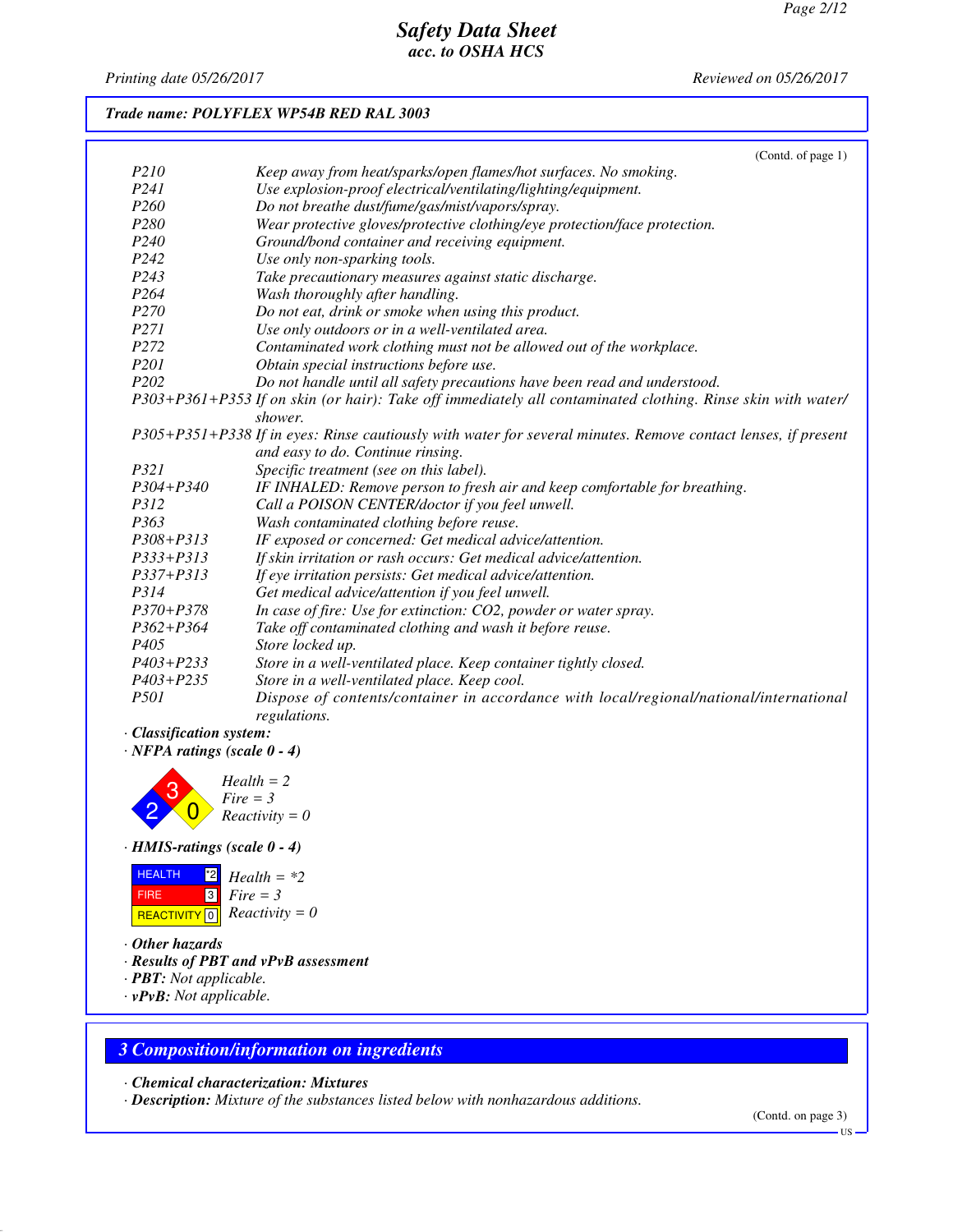*Printing date 05/26/2017 Reviewed on 05/26/2017*

#### *Trade name: POLYFLEX WP54B RED RAL 3003*

|                         |                                                                                   | (Contd. of page 2) |
|-------------------------|-----------------------------------------------------------------------------------|--------------------|
| · Dangerous components: |                                                                                   |                    |
|                         | $1309-37-1$ Ferric oxide                                                          | $10 - 30\%$ %      |
|                         | 64742-95-6 Solvent naphtha (petroleum), light arom.                               | $5 - 10\%$ %       |
|                         | 14807-96-6 Talc (Mg3H2(SiO3)4)                                                    | $5 - 10\%$ %       |
|                         | 64742-04-7 Extracts (petroleum), heavy paraffinic distillate solvent              | $5 - 10\%$ %       |
|                         | 110-43-0 methyl amyl ketone                                                       | $1 - 5\%$ %        |
|                         | 108-65-6 2-methoxy-1-methylethyl acetate                                          | $1 - 5\%$ %        |
|                         | 136210-32-7 bis(4-(1,2-bis(ethoxycarbonyl)ethy-lamino)-3-methylcyclohexyl)methane | $1 - 5\%$ %        |
|                         | 14808-60-7 Quartz (SiO2)                                                          | $0.1 - 1\%$ %      |
|                         | 13463-67-7 titanium dioxide                                                       | $0.1 - 1\%$ %      |
|                         | $100-41-4$ ethylbenzene                                                           | $0.1 - 1\%$ %      |

### *4 First-aid measures*

*· Description of first aid measures*

*· General information:*

*Symptoms of poisoning may even occur after several hours; therefore medical observation for at least 48 hours after the accident.*

*· After inhalation:*

*Supply fresh air and to be sure call for a doctor.*

- *In case of unconsciousness place patient stably in side position for transportation.*
- *· After skin contact: Immediately wash with water and soap and rinse thoroughly.*
- *· After eye contact:*

*Rinse opened eye for several minutes under running water. If symptoms persist, consult a doctor.*

*· After swallowing: If symptoms persist consult doctor.*

- *· Information for doctor:*
- *· Most important symptoms and effects, both acute and delayed No further relevant information available.*
- *· Indication of any immediate medical attention and special treatment needed*
- *No further relevant information available.*

### *5 Fire-fighting measures*

- *· Extinguishing media*
- *· Suitable extinguishing agents:*
- *CO2, extinguishing powder or water spray. Fight larger fires with water spray or alcohol resistant foam. · For safety reasons unsuitable extinguishing agents: Water with full jet*
- *· Special hazards arising from the substance or mixture No further relevant information available.*
- *· Advice for firefighters*
- *· Protective equipment: No special measures required.*

### *6 Accidental release measures*

- *· Personal precautions, protective equipment and emergency procedures Wear protective equipment. Keep unprotected persons away.*
- *· Environmental precautions: Do not allow to enter sewers/ surface or ground water.*
- *· Methods and material for containment and cleaning up:*

*Absorb with liquid-binding material (sand, diatomite, acid binders, universal binders, sawdust). Dispose contaminated material as waste according to item 13.*

(Contd. on page 4)

US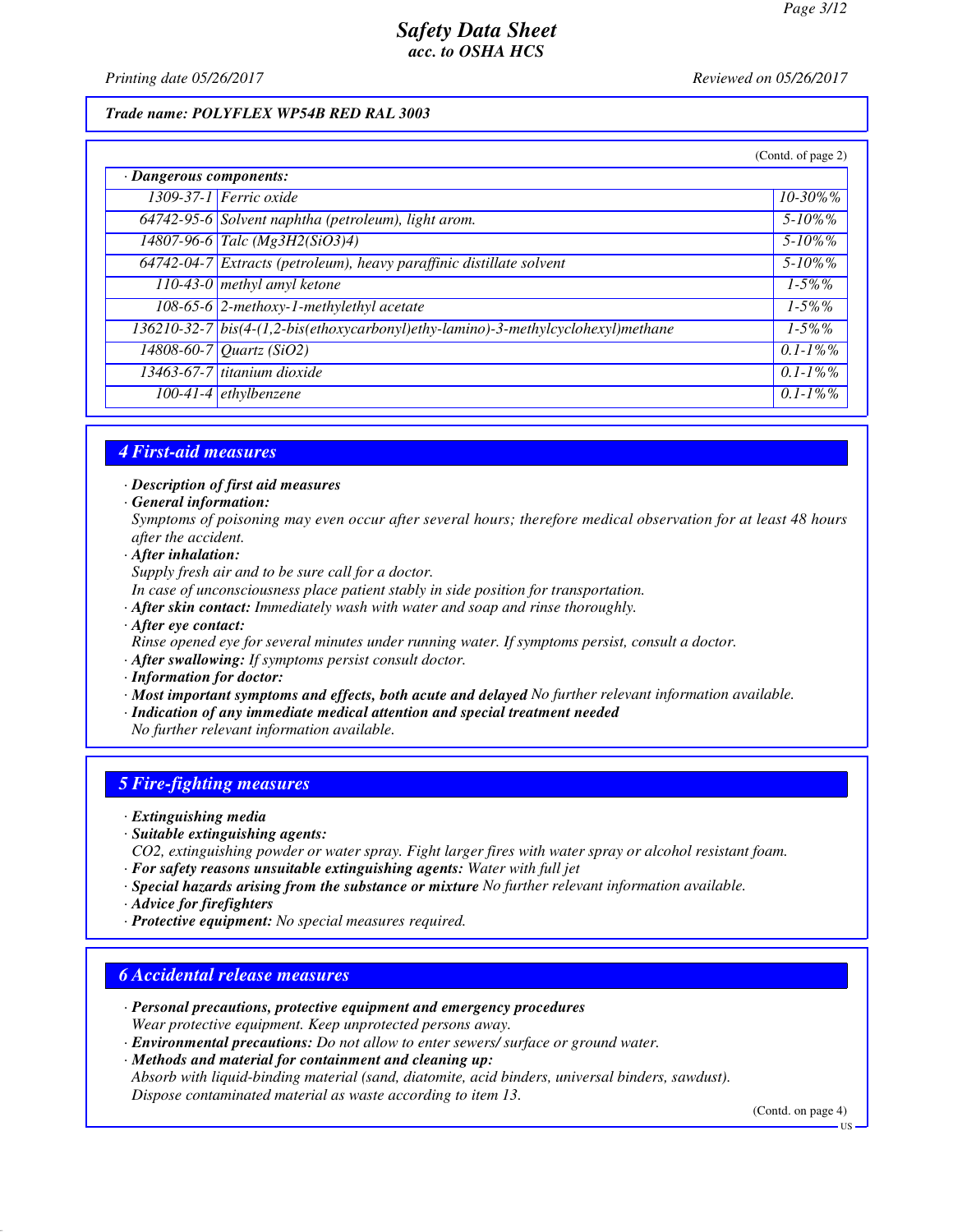*Printing date 05/26/2017 Reviewed on 05/26/2017*

#### *Trade name: POLYFLEX WP54B RED RAL 3003*

(Contd. of page 3)

*Ensure adequate ventilation.*

- *· Reference to other sections*
- *See Section 7 for information on safe handling.*
- *See Section 8 for information on personal protection equipment.*
- *See Section 13 for disposal information.*

### *7 Handling and storage*

- *· Precautions for safe handling Ensure good ventilation/exhaustion at the workplace.*
- *· Information about protection against explosions and fires: Keep ignition sources away - Do not smoke. Protect against electrostatic charges.*
- *· Conditions for safe storage, including any incompatibilities*
- *· Storage:*
- *· Requirements to be met by storerooms and receptacles: No special requirements.*
- *· Information about storage in one common storage facility: Not required.*
- *· Further information about storage conditions: Keep receptacle tightly sealed.*
- *· Specific end use(s) No further relevant information available.*

### *8 Exposure controls/personal protection*

- *· Additional information about design of technical systems: No further data; see item 7.*
- *· Control parameters*
- *· Components with limit values that require monitoring at the workplace:*

*The following constituents are the only constituents of the product which have a PEL, TLV or other recommended exposure limit.*

*At this time, the other constituents have no known exposure limits.*

#### *110-43-0 methyl amyl ketone*

|  | PEL   Long-term value: 465 mg/m <sup>3</sup> , 100 ppm |  |  |  |
|--|--------------------------------------------------------|--|--|--|
|--|--------------------------------------------------------|--|--|--|

- *REL Long-term value: 465 mg/m³, 100 ppm*
- *TLV Long-term value: 233 mg/m³, 50 ppm*

### *108-65-6 2-methoxy-1-methylethyl acetate*

#### *WEEL Long-term value: 50 ppm*

## *14808-60-7 Quartz (SiO2)*

- *PEL see Quartz listing REL Long-term value: 0.05\* mg/m³ \*respirable dust; See Pocket Guide App. A TLV Long-term value: 0.025\* mg/m³*
- *\*as respirable fraction*

### *100-41-4 ethylbenzene*

- *PEL Long-term value: 435 mg/m³, 100 ppm REL Short-term value: 545 mg/m³, 125 ppm Long-term value: 435 mg/m³, 100 ppm*
- *TLV Long-term value: 87 mg/m³, 20 ppm BEI*

(Contd. on page 5)

US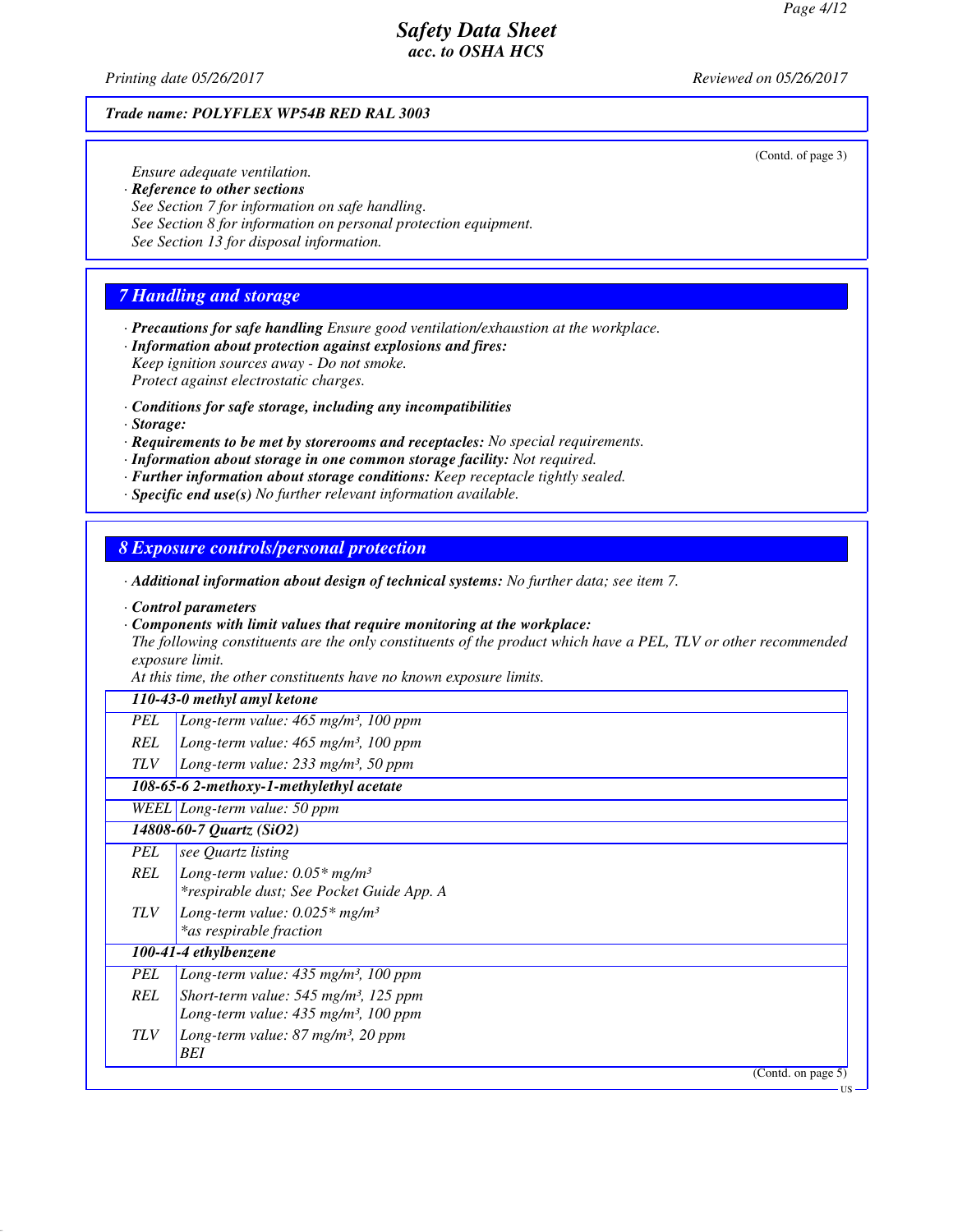*Printing date 05/26/2017 Reviewed on 05/26/2017*

# *Trade name: POLYFLEX WP54B RED RAL 3003*

| (Contd. of page 4) |  |  |
|--------------------|--|--|
|                    |  |  |

| · Ingredients with biological limit values:                                                                                                                                                                                         |
|-------------------------------------------------------------------------------------------------------------------------------------------------------------------------------------------------------------------------------------|
| 100-41-4 ethylbenzene                                                                                                                                                                                                               |
| BEI $0.7$ g/g creatinine                                                                                                                                                                                                            |
| Medium: urine                                                                                                                                                                                                                       |
| Time: end of shift at end of workweek                                                                                                                                                                                               |
| Parameter: Sum of mandelic acid and phenylglyoxylic acid (nonspecific, semi-quantitative)                                                                                                                                           |
|                                                                                                                                                                                                                                     |
|                                                                                                                                                                                                                                     |
| Medium: end-exhaled air                                                                                                                                                                                                             |
| Time: not critical                                                                                                                                                                                                                  |
| Parameter: Ethyl benzene (semi-quantitative)                                                                                                                                                                                        |
| Additional information: The lists that were valid during the creation were used as basis.                                                                                                                                           |
| · Exposure controls                                                                                                                                                                                                                 |
| · Personal protective equipment:                                                                                                                                                                                                    |
| · General protective and hygienic measures:                                                                                                                                                                                         |
| Keep away from foodstuffs, beverages and feed.                                                                                                                                                                                      |
| Immediately remove all soiled and contaminated clothing.                                                                                                                                                                            |
| Wash hands before breaks and at the end of work.                                                                                                                                                                                    |
| Store protective clothing separately.                                                                                                                                                                                               |
| Avoid contact with the eyes and skin.                                                                                                                                                                                               |
| · Breathing equipment:                                                                                                                                                                                                              |
| During mixing, handling and application: Splash goggles. Full protective clothing. Gloves (impervious). When air                                                                                                                    |
| concentrations are not known (or above the TLV), an air-supplied respirator is required. Refer to OSHA                                                                                                                              |
| Respiratory Protection Standard (29 CFR 1910.134). In presence of air movement, air-purifying (cartridge type)                                                                                                                      |
| respirators are not the best protection but can be used, if you replaced them frequently. Change cartridges after                                                                                                                   |
| 8h max or less due to their low warning properties. When in a confined space wear MSHA/NIOSH approved self-                                                                                                                         |
| contained breathing apparatus or equivalent and full protective gear.                                                                                                                                                               |
| · Protection of hands:                                                                                                                                                                                                              |
|                                                                                                                                                                                                                                     |
| Protective gloves                                                                                                                                                                                                                   |
|                                                                                                                                                                                                                                     |
|                                                                                                                                                                                                                                     |
| The glove material has to be impermeable and resistant to the product/ the substance/ the preparation.                                                                                                                              |
| Due to missing tests no recommendation to the glove material can be given for the product/ the preparation/ the                                                                                                                     |
| chemical mixture.                                                                                                                                                                                                                   |
| Selection of the glove material on consideration of the penetration times, rates of diffusion and the degradation                                                                                                                   |
| · Material of gloves                                                                                                                                                                                                                |
| The selection of the suitable gloves does not only depend on the material, but also on further marks of quality and                                                                                                                 |
| varies from manufacturer to manufacturer. As the product is a preparation of several substances, the resistance of<br>the glove material can not be calculated in advance and has therefore to be checked prior to the application. |
| · Penetration time of glove material                                                                                                                                                                                                |
| The exact break through time has to be found out by the manufacturer of the protective gloves and has to be                                                                                                                         |
| observed.                                                                                                                                                                                                                           |
| $\cdot$ Eye protection:                                                                                                                                                                                                             |
|                                                                                                                                                                                                                                     |
|                                                                                                                                                                                                                                     |
| Tightly sealed goggles                                                                                                                                                                                                              |
|                                                                                                                                                                                                                                     |
| $US -$                                                                                                                                                                                                                              |

(Contd. on page 6)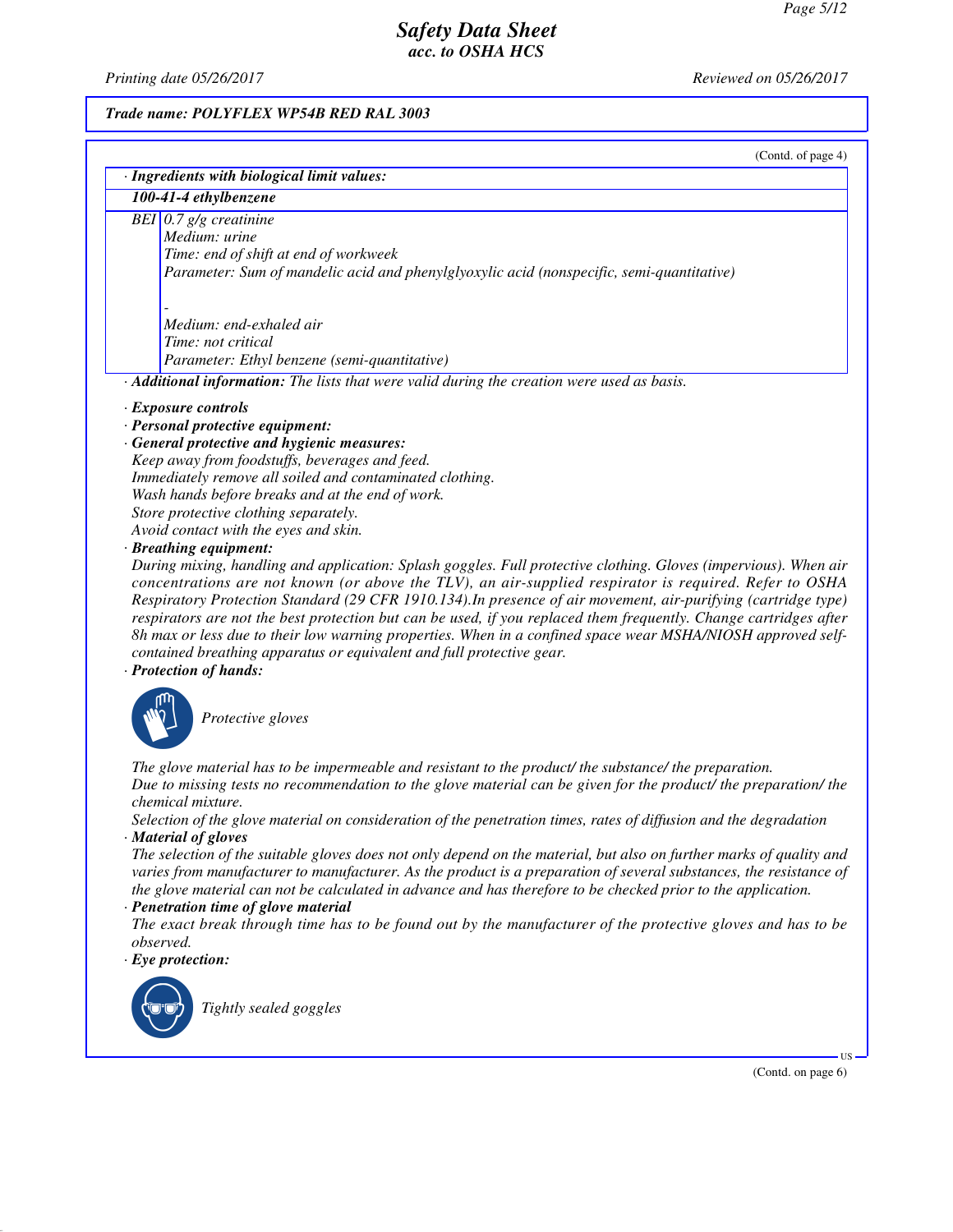*Printing date 05/26/2017 Reviewed on 05/26/2017*

*Trade name: POLYFLEX WP54B RED RAL 3003*

(Contd. of page 5)

|                                                            | 9 Physical and chemical properties                                  |  |  |
|------------------------------------------------------------|---------------------------------------------------------------------|--|--|
| · Information on basic physical and chemical properties    |                                                                     |  |  |
| <b>General Information</b>                                 |                                                                     |  |  |
| $\cdot$ Appearance:<br>Form:                               | Fluid                                                               |  |  |
| Color:                                                     | Red                                                                 |  |  |
| $\cdot$ Odor:                                              | Like aromatic solvents                                              |  |  |
| · Odor threshold:                                          | Not determined.                                                     |  |  |
| $\cdot$ pH-value:                                          | Not determined.                                                     |  |  |
| Change in condition                                        |                                                                     |  |  |
| <b>Melting point/Melting range:</b>                        | Undetermined.                                                       |  |  |
| <b>Boiling point/Boiling range:</b>                        | 351 °C (664 °F)                                                     |  |  |
| · Flash point:                                             | 24 °C (75 °F)                                                       |  |  |
| · Flammability (solid, gaseous):                           | Not applicable.                                                     |  |  |
| · Ignition temperature:                                    | 450 °C (842 °F)                                                     |  |  |
| · Decomposition temperature:                               | Not determined.                                                     |  |  |
| · Auto igniting:                                           | Product is not selfigniting.                                        |  |  |
| · Danger of explosion:                                     | Product is not explosive. However, formation of explosive air/vapor |  |  |
|                                                            | mixtures are possible.                                              |  |  |
| · Explosion limits:                                        |                                                                     |  |  |
| Lower:                                                     | Not determined.                                                     |  |  |
| <b>Upper:</b>                                              | Not determined.                                                     |  |  |
| · Vapor pressure:                                          | Not determined.                                                     |  |  |
| $\cdot$ Density at 20 $\degree$ C (68 $\degree$ F):        | 1.44 g/cm <sup>3</sup> (12.017 lbs/gal)                             |  |  |
| · Relative density                                         | Not determined.                                                     |  |  |
| · Vapor density                                            | Not determined.                                                     |  |  |
| $\cdot$ Evaporation rate                                   | Not determined.                                                     |  |  |
| · Solubility in / Miscibility with                         |                                                                     |  |  |
| Water:                                                     | Not miscible or difficult to mix.                                   |  |  |
| · Partition coefficient (n-octanol/water): Not determined. |                                                                     |  |  |
| · Viscosity:                                               |                                                                     |  |  |
| Dynamic:                                                   | Not determined.                                                     |  |  |
| Kinematic:                                                 | Not determined.                                                     |  |  |
| Other information                                          | No further relevant information available.                          |  |  |

## *10 Stability and reactivity*

*· Reactivity No further relevant information available.*

*· Chemical stability*

*· Thermal decomposition / conditions to be avoided: No decomposition if used according to specifications.*

*· Possibility of hazardous reactions No dangerous reactions known.*

*· Conditions to avoid No further relevant information available.*

*· Incompatible materials: No further relevant information available.*

(Contd. on page 7)

US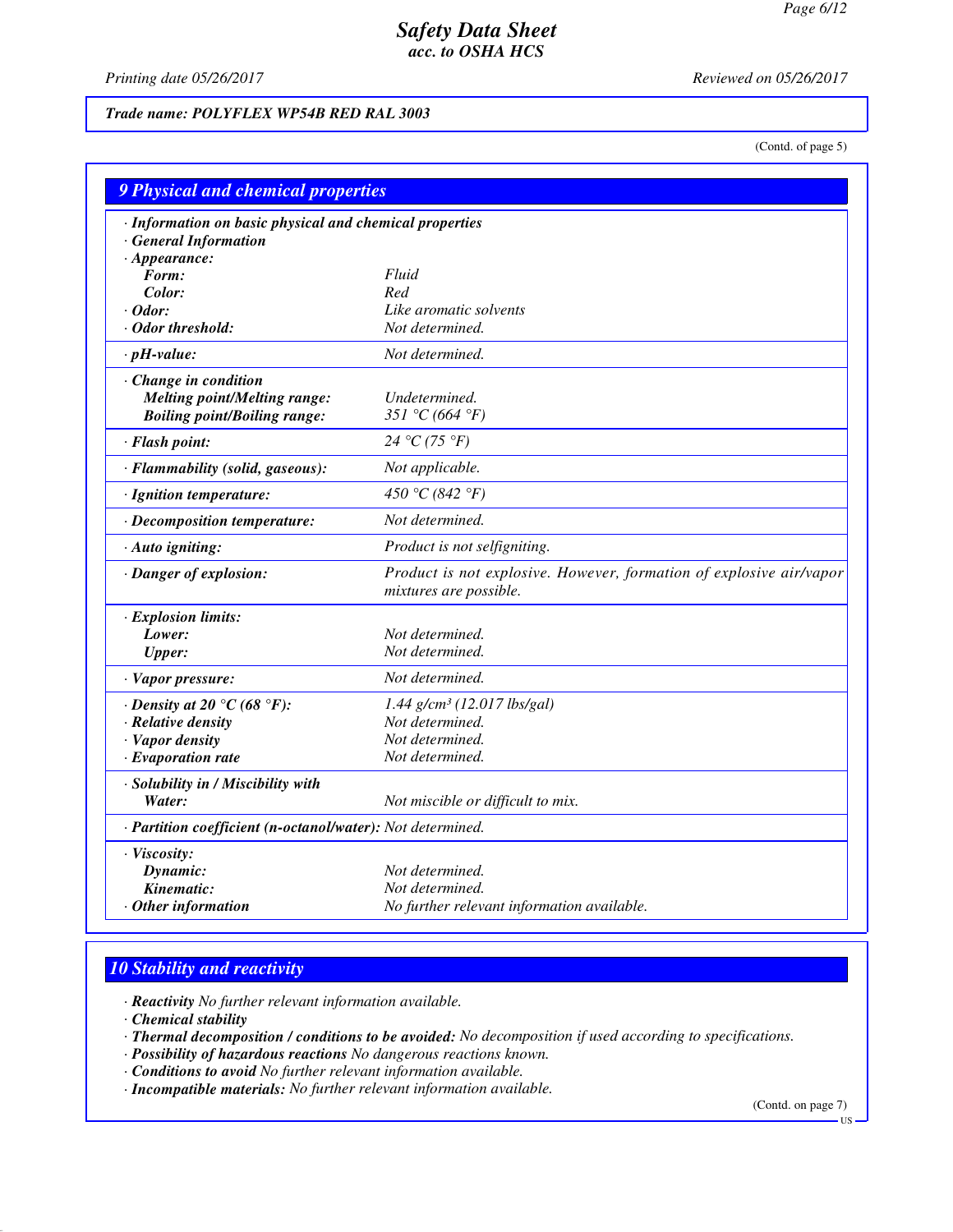(Contd. of page 6)

## *Safety Data Sheet acc. to OSHA HCS*

*Printing date 05/26/2017 Reviewed on 05/26/2017*

*Trade name: POLYFLEX WP54B RED RAL 3003*

*· Hazardous decomposition products: No dangerous decomposition products known.*

## *11 Toxicological information*

*· Information on toxicological effects*

*· Acute toxicity:*

*· LD/LC50 values that are relevant for classification:*

*1309-37-1 Ferric oxide*

|      |      | 64742-95-6 Solvent naphtha (petroleum), light arom. |
|------|------|-----------------------------------------------------|
| Oral | LD50 | $\geq$ 5000 mg/kg (rat)                             |

*Oral LD50 >6800 mg/kg (rat) Dermal LD50 >3400 mg/kg (rab)*

*Inhalative LC50/4 h >10.2 mg/l (rat)*

*· Primary irritant effect:*

*· on the skin: Irritant to skin and mucous membranes.*

*· on the eye: Irritating effect.*

*· Sensitization: Sensitization possible through skin contact.*

*· Additional toxicological information:*

*The product shows the following dangers according to internally approved calculation methods for preparations: Irritant*

*· Carcinogenic categories*

|                                                         | · IARC (International Agency for Research on Cancer) |                |  |
|---------------------------------------------------------|------------------------------------------------------|----------------|--|
|                                                         | $1309-37-1$ Ferric oxide                             | 3              |  |
|                                                         | 14807-96-6 Talc (Mg3H2(SiO3)4)                       | 3              |  |
|                                                         | $7631-86-9$ silicon dioxide, chemically prepared     | $\mathfrak{Z}$ |  |
|                                                         | $\overline{14808}$ -60-7   Quartz (SiO2)             |                |  |
|                                                         | $13463-67-7$ titanium dioxide                        | 2B             |  |
| $1330 - 20 - 7$ <i>xylene</i>                           |                                                      | $\mathfrak{Z}$ |  |
|                                                         | $100-41-4$ ethylbenzene                              | 2B             |  |
| $111-76-2$ 2-butoxyethanol<br>3                         |                                                      |                |  |
|                                                         | · NTP (National Toxicology Program)                  |                |  |
| 14808-60-7 Quartz (SiO2)<br>K                           |                                                      |                |  |
| · OSHA-Ca (Occupational Safety & Health Administration) |                                                      |                |  |
|                                                         | None of the ingredients is listed.                   |                |  |

## *12 Ecological information*

*· Toxicity*

- *· Aquatic toxicity: No further relevant information available.*
- *· Persistence and degradability No further relevant information available.*
- *· Behavior in environmental systems:*
- *· Bioaccumulative potential No further relevant information available.*
- *· Mobility in soil No further relevant information available.*
- *· Additional ecological information:*

*· General notes:*

*Water hazard class 3 (Self-assessment): extremely hazardous for water*

(Contd. on page 8)

US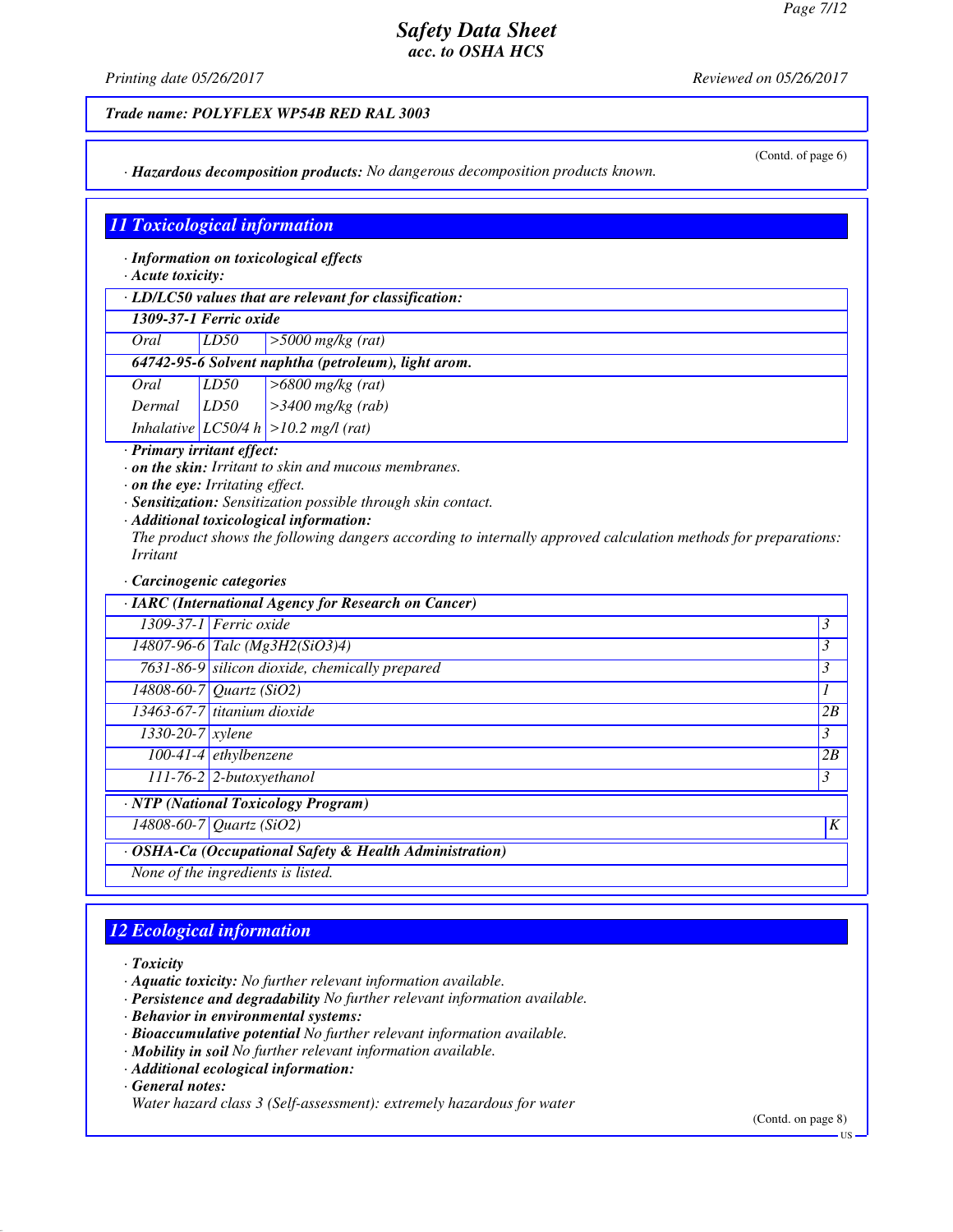(Contd. on page 9)

US

# *Printing date 05/26/2017 Reviewed on 05/26/2017 Trade name: POLYFLEX WP54B RED RAL 3003* (Contd. of page 7) *Do not allow product to reach ground water, water course or sewage system, even in small quantities. Danger to drinking water if even extremely small quantities leak into the ground. · Results of PBT and vPvB assessment · PBT: Not applicable. · vPvB: Not applicable. · Other adverse effects No further relevant information available. 13 Disposal considerations · Waste treatment methods · Recommendation: Must not be disposed of together with household garbage. Do not allow product to reach sewage system. · Uncleaned packagings: · Recommendation: Disposal must be made according to official regulations. 14 Transport information · UN-Number · DOT, ADR, IMDG, IATA UN1263 · UN proper shipping name · DOT Paint <i>·**ADR 1263 Paint PAINT PAINT · IMDG, IATA · Transport hazard class(es) · DOT* PLANMABLE LIQUO *· Class 3 Flammable liquids · Label 3 · ADR, IMDG, IATA* de la Carte de la Carte de la Carte de la Carte de la Carte de la Carte de la Carte de la Carte de la Carte de *· Class 3 Flammable liquids · Label 3 · Packing group · DOT, ADR, IMDG, IATA III · Environmental hazards: Not applicable. · Special precautions for user Warning: Flammable liquids · Danger code (Kemler):*  $30$ <br>*· EMS Number:*  $F$ -*E,S-E · EMS Number: F-E,S-E · Stowage Category A*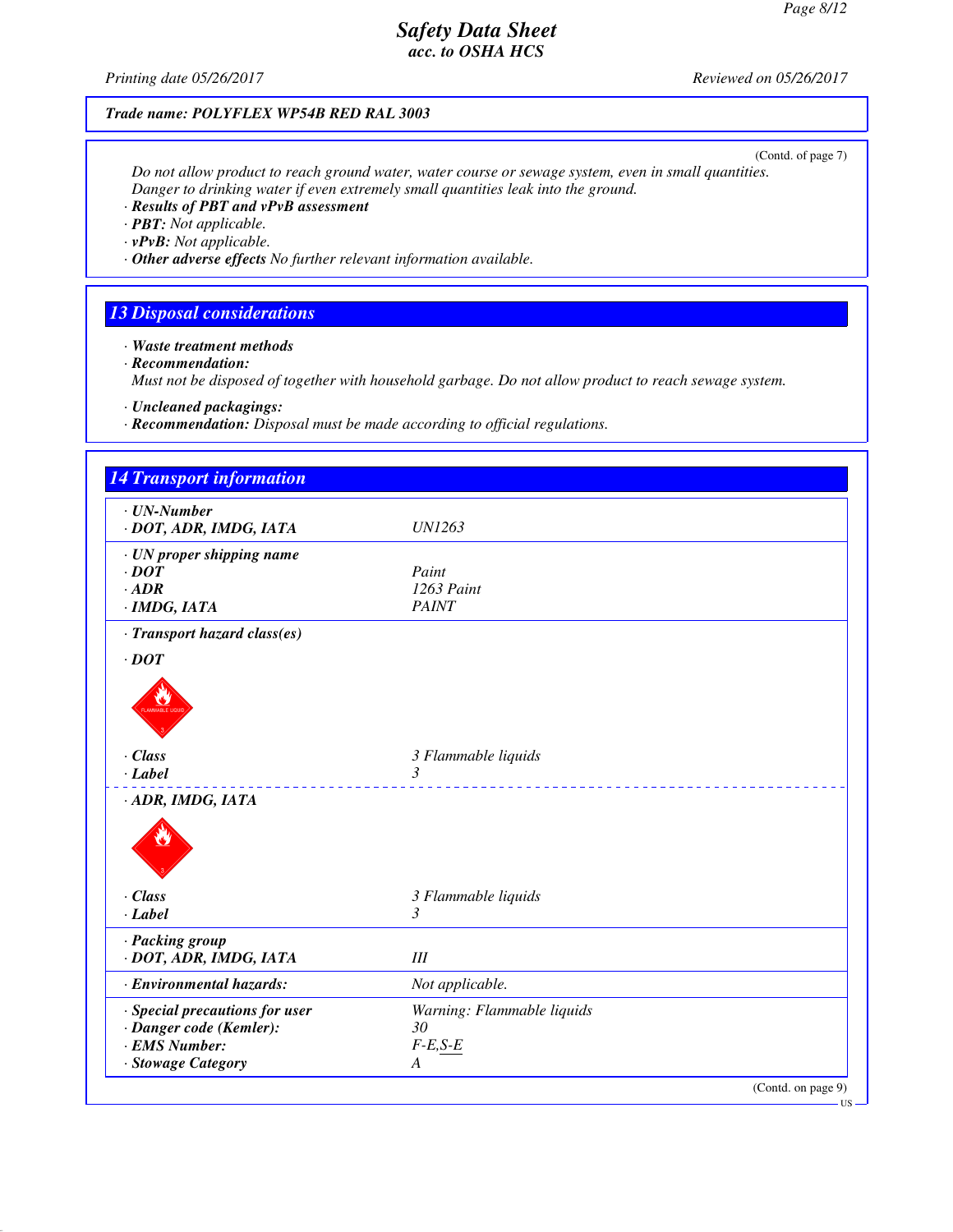*Printing date 05/26/2017 Reviewed on 05/26/2017*

*Trade name: POLYFLEX WP54B RED RAL 3003*

|                                                                                   | (Contd. of page 8)                                |
|-----------------------------------------------------------------------------------|---------------------------------------------------|
| Transport in bulk according to Annex II of<br><b>MARPOL73/78 and the IBC Code</b> | Not applicable.                                   |
| · Transport/Additional information:                                               |                                                   |
| $\cdot$ DOT                                                                       |                                                   |
| <b>Quantity limitations</b>                                                       | On passenger aircraft/rail: 60 L                  |
|                                                                                   | On cargo aircraft only: 220 L                     |
| $\cdot$ ADR                                                                       |                                                   |
| $\cdot$ Excepted quantities (EQ)                                                  | Code: El                                          |
|                                                                                   | Maximum net quantity per inner packaging: 30 ml   |
|                                                                                   | Maximum net quantity per outer packaging: 1000 ml |
| $\cdot$ IMDG                                                                      |                                                   |
| $\cdot$ Limited quantities (LQ)                                                   | 5L                                                |
| $\cdot$ Excepted quantities (EQ)                                                  | Code: El                                          |
|                                                                                   | Maximum net quantity per inner packaging: 30 ml   |
|                                                                                   | Maximum net quantity per outer packaging: 1000 ml |
| · UN "Model Regulation":                                                          | UN 1263 PAINT, 3, III                             |

## *15 Regulatory information*

*· Safety, health and environmental regulations/legislation specific for the substance or mixture · Sara*

| · Section 355 (extremely hazardous substances):             |                     |
|-------------------------------------------------------------|---------------------|
| None of the ingredients is listed.                          |                     |
| · Section 313 (Specific toxic chemical listings):           |                     |
| 1344-28-1 aluminium oxide                                   |                     |
| $1330-20-7$ xylene                                          |                     |
| $100-41-4$ ethylbenzene                                     |                     |
| 111-76-2 2-butoxyethanol                                    |                     |
| · TSCA (Toxic Substances Control Act):                      |                     |
| All ingredients are listed.                                 |                     |
| · Proposition 65                                            |                     |
| <b>Chemicals known to cause cancer:</b>                     |                     |
| 14808-60-7 Quartz (SiO2)                                    |                     |
| 13463-67-7 titanium dioxide                                 |                     |
| $\overline{100}$ -41-4 ethylbenzene                         |                     |
| Chemicals known to cause reproductive toxicity for females: |                     |
| None of the ingredients is listed.                          |                     |
| Chemicals known to cause reproductive toxicity for males:   |                     |
| None of the ingredients is listed.                          |                     |
| Chemicals known to cause developmental toxicity:            |                     |
| None of the ingredients is listed.                          |                     |
|                                                             | (Contd. on page 10) |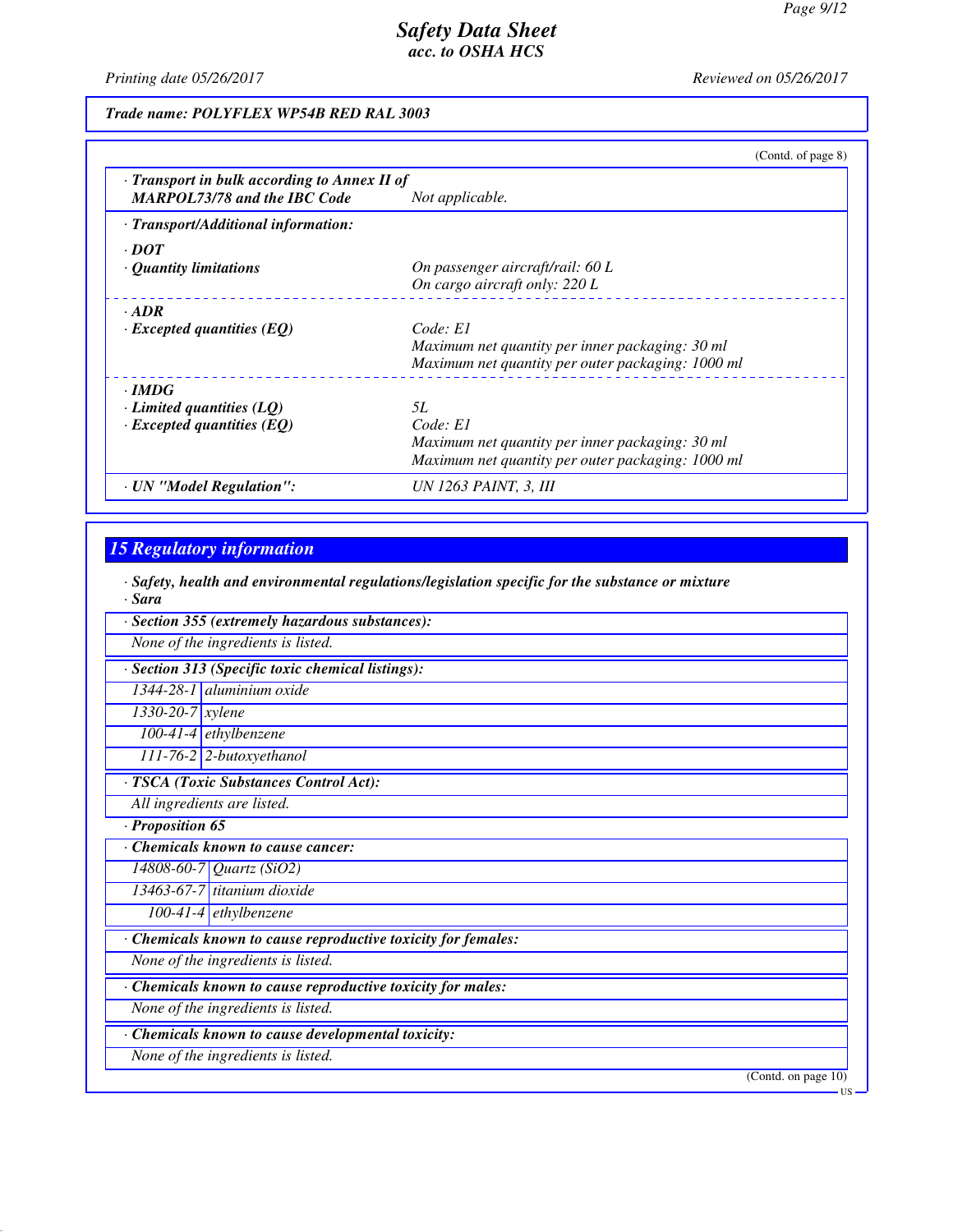*Printing date 05/26/2017 Reviewed on 05/26/2017*

## *Trade name: POLYFLEX WP54B RED RAL 3003*

| (Contd. of page 9) |
|--------------------|
|--------------------|

| · Carcinogenic categories                                          |                          |
|--------------------------------------------------------------------|--------------------------|
| $\cdot$ EPA (Environmental Protection Agency)                      |                          |
| $1330-20-7$ xylene                                                 |                          |
| $100-41-4$ ethylbenzene                                            | D                        |
| $111-76-2$ 2-butoxyethanol                                         | $\mathcal{N}\mathcal{L}$ |
| · TLV (Threshold Limit Value established by ACGIH)                 |                          |
| Ferric oxide                                                       | A4                       |
| Talc $(Mg3H2(SiO3)4)$                                              | A4                       |
| aluminium oxide                                                    | A4                       |
| A2<br>Quartz $(SiO2)$                                              |                          |
| titanium dioxide                                                   | A4                       |
| xylene                                                             | A4                       |
| ethylbenzene                                                       | A3                       |
| · NIOSH-Ca (National Institute for Occupational Safety and Health) |                          |
| 14808-60-7 Quartz (SiO2)                                           |                          |

*13463-67-7 titanium dioxide*

*· GHS label elements The product is classified and labeled according to the Globally Harmonized System (GHS). · Hazard pictograms*



*· Signal word Danger*

|                                     | · Hazard-determining components of labeling:                               |
|-------------------------------------|----------------------------------------------------------------------------|
|                                     | Extracts (petroleum), heavy paraffinic distillate solvent                  |
| <i>Ferric oxide</i>                 |                                                                            |
|                                     | $bis(4-(1,2-bis(ethoxycarbonyl)ethy-lamino)-3-methylcyclohexyl) method$    |
| Talc $(Mg3H2(SiO3)4)$               |                                                                            |
| · Hazard statements                 |                                                                            |
| H226 Flammable liquid and vapor.    |                                                                            |
| H315 Causes skin irritation.        |                                                                            |
| H319 Causes serious eye irritation. |                                                                            |
|                                     | H317 May cause an allergic skin reaction.                                  |
| H350 May cause cancer.              |                                                                            |
|                                     | H335 May cause respiratory irritation.                                     |
|                                     | H372 Causes damage to organs through prolonged or repeated exposure.       |
| · Precautionary statements          |                                                                            |
| <i>P210</i>                         | Keep away from heat/sparks/open flames/hot surfaces. No smoking.           |
| P241                                | Use explosion-proof electrical/ventilating/lighting/equipment.             |
| <i>P260</i>                         | Do not breathe dust/fume/gas/mist/vapors/spray.                            |
| P <sub>280</sub>                    | Wear protective gloves/protective clothing/eye protection/face protection. |
| P <sub>240</sub>                    | Ground/bond container and receiving equipment.                             |
| P <sub>242</sub>                    | Use only non-sparking tools.                                               |
| P <sub>243</sub>                    | Take precautionary measures against static discharge.                      |
| P <sub>264</sub>                    | Wash thoroughly after handling.                                            |
| <i>P270</i>                         | Do not eat, drink or smoke when using this product.                        |
| <i>P271</i>                         | Use only outdoors or in a well-ventilated area.                            |

(Contd. on page 11)

US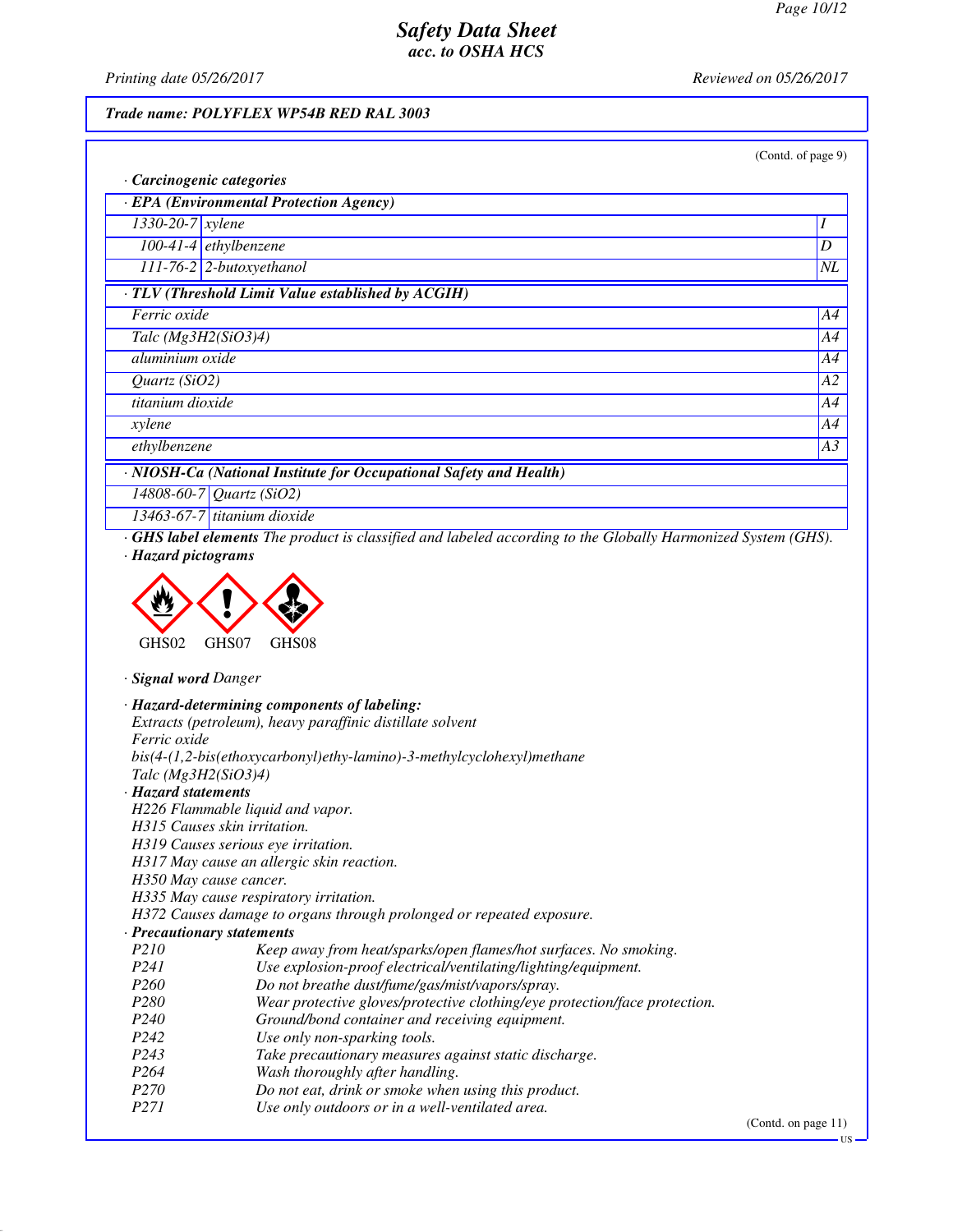*Printing date 05/26/2017 Reviewed on 05/26/2017*

#### *Trade name: POLYFLEX WP54B RED RAL 3003*

|                  | (Contd. of page $10$ )                                                                                        |
|------------------|---------------------------------------------------------------------------------------------------------------|
| P <sub>272</sub> | Contaminated work clothing must not be allowed out of the workplace.                                          |
| <i>P201</i>      | Obtain special instructions before use.                                                                       |
| P <sub>202</sub> | Do not handle until all safety precautions have been read and understood.                                     |
|                  | P303+P361+P353 If on skin (or hair): Take off immediately all contaminated clothing. Rinse skin with water/   |
|                  | shower.                                                                                                       |
|                  | P305+P351+P338 If in eyes: Rinse cautiously with water for several minutes. Remove contact lenses, if present |
|                  | and easy to do. Continue rinsing.                                                                             |
| <i>P321</i>      | Specific treatment (see on this label).                                                                       |
| $P304 + P340$    | IF INHALED: Remove person to fresh air and keep comfortable for breathing.                                    |
| <i>P312</i>      | Call a POISON CENTER/doctor if you feel unwell.                                                               |
| P <sub>363</sub> | Wash contaminated clothing before reuse.                                                                      |
| $P308 + P313$    | IF exposed or concerned: Get medical advice/attention.                                                        |
| $P333+P313$      | If skin irritation or rash occurs: Get medical advice/attention.                                              |
| $P337 + P313$    | If eye irritation persists: Get medical advice/attention.                                                     |
| P314             | Get medical advice/attention if you feel unwell.                                                              |
| $P370 + P378$    | In case of fire: Use for extinction: CO2, powder or water spray.                                              |
| $P362 + P364$    | Take off contaminated clothing and wash it before reuse.                                                      |
| P405             | Store locked up.                                                                                              |
| $P403 + P233$    | Store in a well-ventilated place. Keep container tightly closed.                                              |
| $P403 + P235$    | Store in a well-ventilated place. Keep cool.                                                                  |
| <i>P501</i>      | Dispose of contents/container in accordance with local/regional/national/international<br>regulations.        |

*· National regulations:*

*· Additional classification according to Decree on Hazardous Materials: Carcinogenic hazardous material group III (dangerous).*

*· Information about limitation of use:*

*Workers are not allowed to be exposed to the hazardous carcinogenic materials contained in this preparation. Exceptions can be made by the authorities in certain cases.*

*· Chemical safety assessment: A Chemical Safety Assessment has not been carried out.*

### *16 Other information*

*This information is based on our present knowledge. However, this shall not constitute a guarantee for any specific product features and shall not establish a legally valid contractual relationship.*

*· Department issuing SDS: Product safety department*

*· Contact: HS REG.DEPART.REG.SS*

*ADR: Accord européen sur le transport des marchandises dangereuses par Route (European Agreement concerning the International Carriage of Dangerous Goods by Road)*

*IMDG: International Maritime Code for Dangerous Goods*

- *DOT: US Department of Transportation*
- *IATA: International Air Transport Association*

*ACGIH: American Conference of Governmental Industrial Hygienists*

*EINECS: European Inventory of Existing Commercial Chemical Substances*

*ELINCS: European List of Notified Chemical Substances*

*CAS: Chemical Abstracts Service (division of the American Chemical Society)*

*NFPA: National Fire Protection Association (USA)*

*HMIS: Hazardous Materials Identification System (USA)*

*VOC: Volatile Organic Compounds (USA, EU) LC50: Lethal concentration, 50 percent*

*LD50: Lethal dose, 50 percent*

*PBT: Persistent, Bioaccumulative and Toxic*

*vPvB: very Persistent and very Bioaccumulative*

*NIOSH: National Institute for Occupational Safety*

*OSHA: Occupational Safety & Health*

(Contd. on page 12)

*<sup>·</sup> Date of preparation / last revision 05/26/2017 / -*

*<sup>·</sup> Abbreviations and acronyms:*

US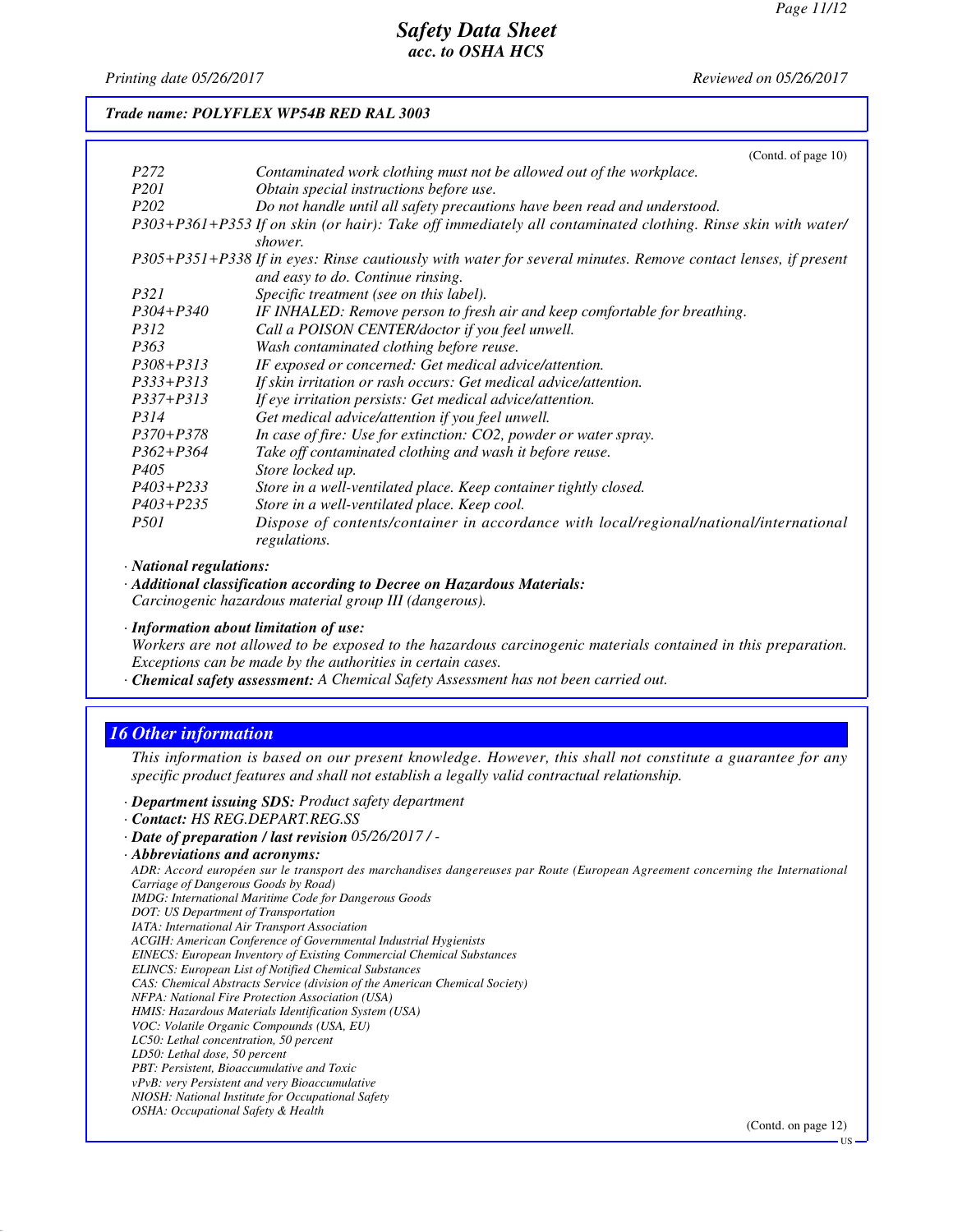*Printing date 05/26/2017 Reviewed on 05/26/2017*

### *Trade name: POLYFLEX WP54B RED RAL 3003*

*TLV: Threshold Limit Value PEL: Permissible Exposure Limit REL: Recommended Exposure Limit BEI: Biological Exposure Limit Flam. Liq. 3: Flammable liquids – Category 3 Skin Irrit. 2: Skin corrosion/irritation – Category 2 Eye Irrit. 2A: Serious eye damage/eye irritation – Category 2A Skin Sens. 1: Skin sensitisation – Category 1 Carc. 1A: Carcinogenicity – Category 1A STOT SE 3: Specific target organ toxicity (single exposure) – Category 3 STOT RE 1: Specific target organ toxicity (repeated exposure) – Category 1* (Contd. of page 11)

US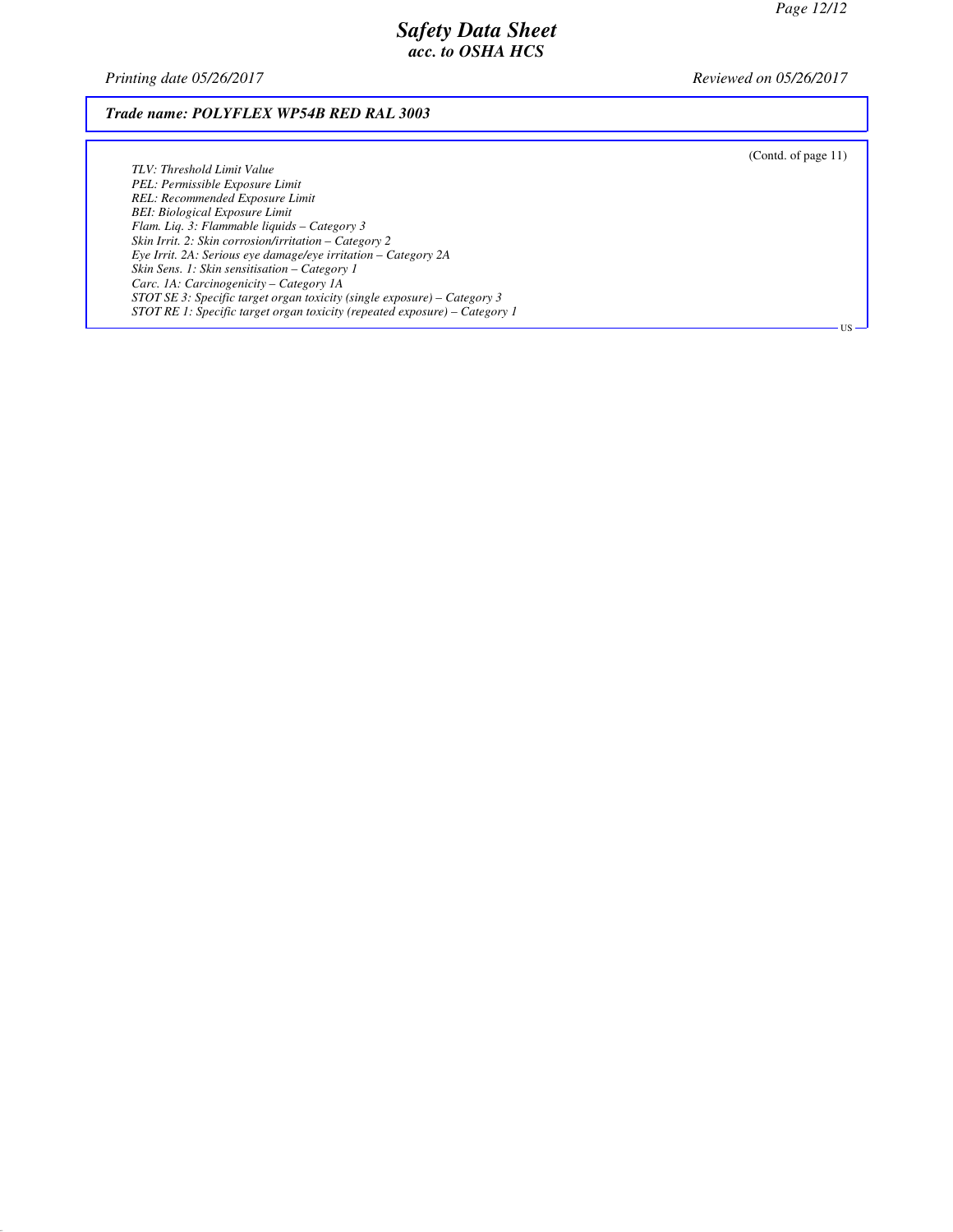*Printing date 10/17/2017 Reviewed on 10/10/2017*

### *1 Identification*

- *· Product identifer*
- *· Trade name: POLYFLEX 54B RAL 7037 GREY*
- *· Article number: WP54B.1079*
- *· Details of the supplier of the safety data sheet*

*· Manufacturer/Supplier: Wasser Corporation 4118 B PL NW, Suite B Auburn, WA 98001, US Phone 253-850-2967*

*· Information department: Product safety department*

*· Emergency telephone number: EMERGENCY PHONE NUMBERS: USA and Canada: 1-800 424-9300 International: 1-703 527-3887*

### *2 Hazard(s) identification*

*· Classification of the substance or mixture*

*Flam. Liq. 3 H226 Flammable liquid and vapor.*

*Skin Irrit. 2 H315 Causes skin irritation.*

*Eye Irrit. 2A H319 Causes serious eye irritation.*

*Skin Sens. 1 H317 May cause an allergic skin reaction.*

*Carc. 1A H350 May cause cancer.*

*STOT SE 3 H335 May cause respiratory irritation.*

*STOT RE 1 H372 Causes damage to organs through prolonged or repeated exposure.*

#### *· Label elements*

*· GHS label elements The product is classified and labeled according to the Globally Harmonized System (GHS). · Hazard pictograms*



*· Signal word Danger*

*· Hazard-determining components of labeling: Extracts (petroleum), heavy paraffinic distillate solvent Ferric oxide bis(4-(1,2-bis(ethoxycarbonyl)ethy-lamino)-3-methylcyclohexyl)methane Talc (Mg3H2(SiO3)4) · Hazard statements H226 Flammable liquid and vapor. H315 Causes skin irritation. H319 Causes serious eye irritation. H317 May cause an allergic skin reaction.*

*H350 May cause cancer.*

*H335 May cause respiratory irritation.*

*H372 Causes damage to organs through prolonged or repeated exposure.*

#### *· Precautionary statements*

*Keep out of reach from children.*

(Contd. on page 2)

US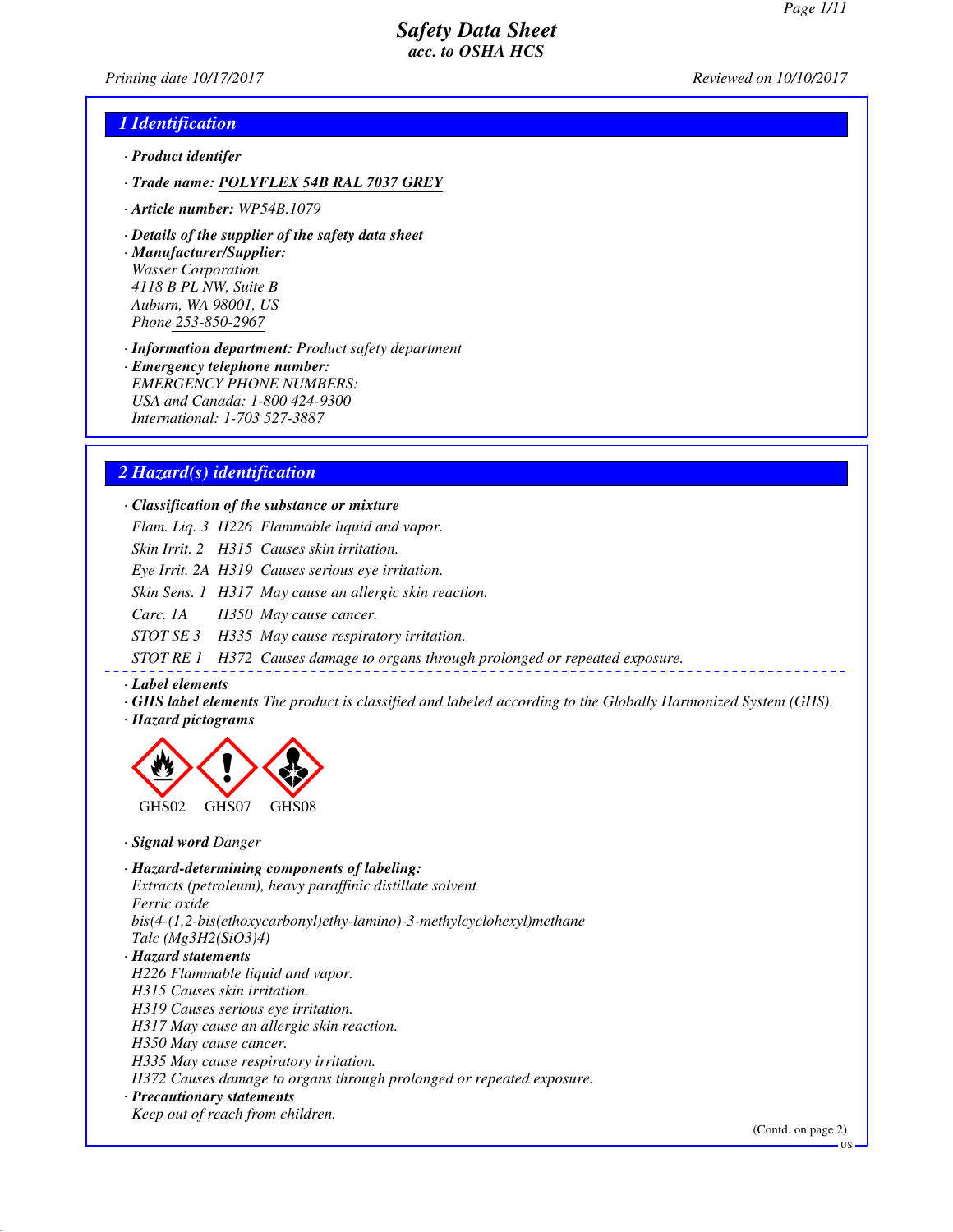*Printing date 10/17/2017 Reviewed on 10/10/2017*

## *Trade name: POLYFLEX 54B RAL 7037 GREY*

|                   | (Contd. of page 1)                                                                                            |
|-------------------|---------------------------------------------------------------------------------------------------------------|
| P <sub>210</sub>  | Keep away from heat/sparks/open flames/hot surfaces. No smoking.                                              |
| P <sub>24</sub> 1 | Use explosion-proof electrical/ventilating/lighting/equipment.                                                |
| P <sub>260</sub>  | Do not breathe dust/fume/gas/mist/vapors/spray.                                                               |
| P <sub>280</sub>  | Wear protective gloves/protective clothing/eye protection/face protection.                                    |
| P <sub>240</sub>  | Ground/bond container and receiving equipment.                                                                |
| P <sub>242</sub>  | Use only non-sparking tools.                                                                                  |
| P <sub>243</sub>  | Take precautionary measures against static discharge.                                                         |
| P <sub>264</sub>  | Wash thoroughly after handling.                                                                               |
| P <sub>270</sub>  | Do not eat, drink or smoke when using this product.                                                           |
| P271              | Use only outdoors or in a well-ventilated area.                                                               |
| P <sub>272</sub>  | Contaminated work clothing must not be allowed out of the workplace.                                          |
| P201              | Obtain special instructions before use.                                                                       |
| P <sub>202</sub>  | Do not handle until all safety precautions have been read and understood.                                     |
|                   | P303+P361+P353 If on skin (or hair): Take off immediately all contaminated clothing. Rinse skin with water/   |
|                   | shower.                                                                                                       |
|                   | P305+P351+P338 If in eyes: Rinse cautiously with water for several minutes. Remove contact lenses, if present |
|                   | and easy to do. Continue rinsing.                                                                             |
| P321              | Specific treatment (see on this label).                                                                       |
| $P304 + P340$     | IF INHALED: Remove person to fresh air and keep comfortable for breathing.                                    |
| <i>P312</i>       | Call a POISON CENTER/doctor if you feel unwell.                                                               |
| P <sub>363</sub>  | Wash contaminated clothing before reuse.                                                                      |
| $P308 + P313$     | IF exposed or concerned: Get medical advice/attention.                                                        |
| $P333+P313$       | If skin irritation or rash occurs: Get medical advice/attention.                                              |
| $P337 + P313$     | If eye irritation persists: Get medical advice/attention.                                                     |
| P314              | Get medical advice/attention if you feel unwell.                                                              |
| $P370 + P378$     | In case of fire: Use for extinction: CO2, powder or water spray.                                              |
| $P362 + P364$     | Take off contaminated clothing and wash it before reuse.                                                      |
| P <sub>405</sub>  | Store locked up.                                                                                              |
| $P403 + P233$     | Store in a well-ventilated place. Keep container tightly closed.                                              |
| $P403 + P235$     | Store in a well-ventilated place. Keep cool.                                                                  |
| <i>P501</i>       | Dispose of contents/container in accordance with local/regional/national/international                        |
|                   | regulations.                                                                                                  |

- *· Classification system:*
- *· NFPA ratings (scale 0 4)*



## *· HMIS-ratings (scale 0 - 4)*

| <b>HEALTH</b> | $^{\bullet 2}$ Health = *2            |
|---------------|---------------------------------------|
| <b>FIRE</b>   | $\lceil 2 \rceil$ Fire = 2            |
|               | REACTIVITY $\boxed{0}$ Reactivity = 0 |

- *· Other hazards*
- *· Results of PBT and vPvB assessment*
- *· PBT: Not applicable.*
- *· vPvB: Not applicable.*

# *3 Composition/information on ingredients*

*· Chemical characterization: Mixtures*

*· Description: Mixture of the substances listed below with nonhazardous additions.*

(Contd. on page 3)

US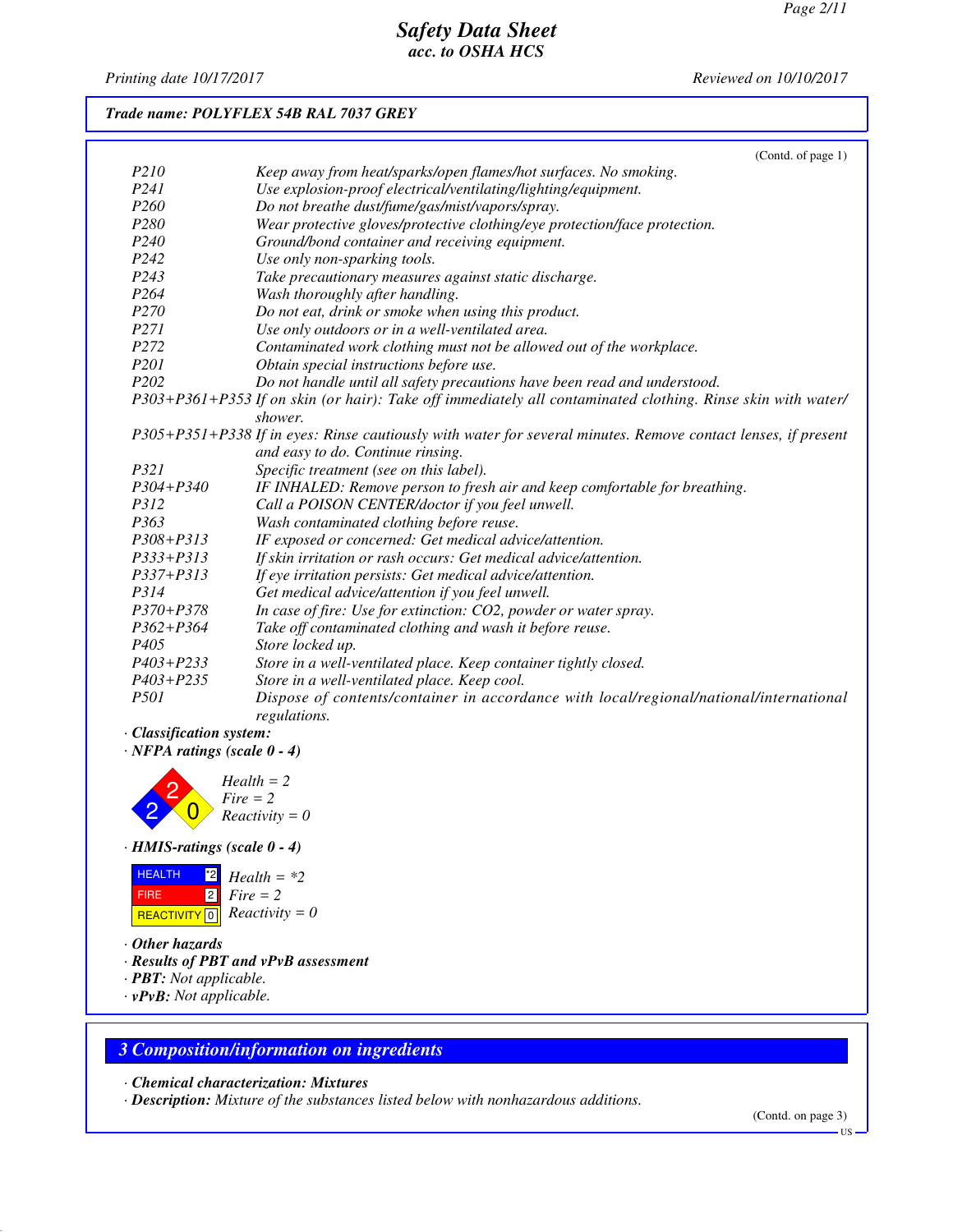*Printing date 10/17/2017 Reviewed on 10/10/2017*

### *Trade name: POLYFLEX 54B RAL 7037 GREY*

|                         |                                                                                   | (Contd. of page 2) |
|-------------------------|-----------------------------------------------------------------------------------|--------------------|
| · Dangerous components: |                                                                                   |                    |
|                         | 1309-37-1 Ferric oxide                                                            | $10 - 30\%$ %      |
|                         | 64742-95-6 Solvent naphtha (petroleum), light arom.                               | $5 - 10\%$ %       |
|                         | $14807 - 96 - 6$ Talc (Mg3H2(SiO3)4)                                              | $5 - 10\%$ %       |
|                         | 64742-04-7 Extracts (petroleum), heavy paraffinic distillate solvent              | $5 - 10\%$ %       |
|                         | 110-43-0 methyl amyl ketone                                                       | $1 - 5\%$ %        |
|                         | 13463-67-7 titanium dioxide                                                       | $1 - 5\%$ %        |
|                         | 136210-32-7 bis(4-(1,2-bis(ethoxycarbonyl)ethy-lamino)-3-methylcyclohexyl)methane | $1 - 5\%$ %        |
|                         | $\sqrt{14808 - 60 - 7}$ Quartz (SiO2)                                             | $0.1 - 1\%$ %      |

### *4 First-aid measures*

*· Description of first aid measures*

*· General information:*

*Symptoms of poisoning may even occur after several hours; therefore medical observation for at least 48 hours after the accident.*

*· After inhalation:*

*Supply fresh air and to be sure call for a doctor.*

- *In case of unconsciousness place patient stably in side position for transportation.*
- *· After skin contact: Immediately wash with water and soap and rinse thoroughly.*
- *· After eye contact:*

*Rinse opened eye for several minutes under running water. If symptoms persist, consult a doctor.*

- *· After swallowing: If symptoms persist consult doctor.*
- *· Information for doctor:*
- *· Most important symptoms and effects, both acute and delayed No further relevant information available. · Indication of any immediate medical attention and special treatment needed*
- *No further relevant information available.*

### *5 Fire-fighting measures*

- *· Extinguishing media*
- *· Suitable extinguishing agents:*
- *CO2, extinguishing powder or water spray. Fight larger fires with water spray or alcohol resistant foam.*
- *· For safety reasons unsuitable extinguishing agents: Water with full jet*
- *· Special hazards arising from the substance or mixture No further relevant information available.*
- *· Advice for firefighters*
- *· Protective equipment: No special measures required.*

### *6 Accidental release measures*

- *· Personal precautions, protective equipment and emergency procedures Wear protective equipment. Keep unprotected persons away.*
- *· Environmental precautions: Do not allow to enter sewers/ surface or ground water.*

*· Methods and material for containment and cleaning up:*

*Absorb with liquid-binding material (sand, diatomite, acid binders, universal binders, sawdust). Dispose contaminated material as waste according to item 13.*

*Ensure adequate ventilation.*

*· Reference to other sections See Section 7 for information on safe handling.*

(Contd. on page 4)

US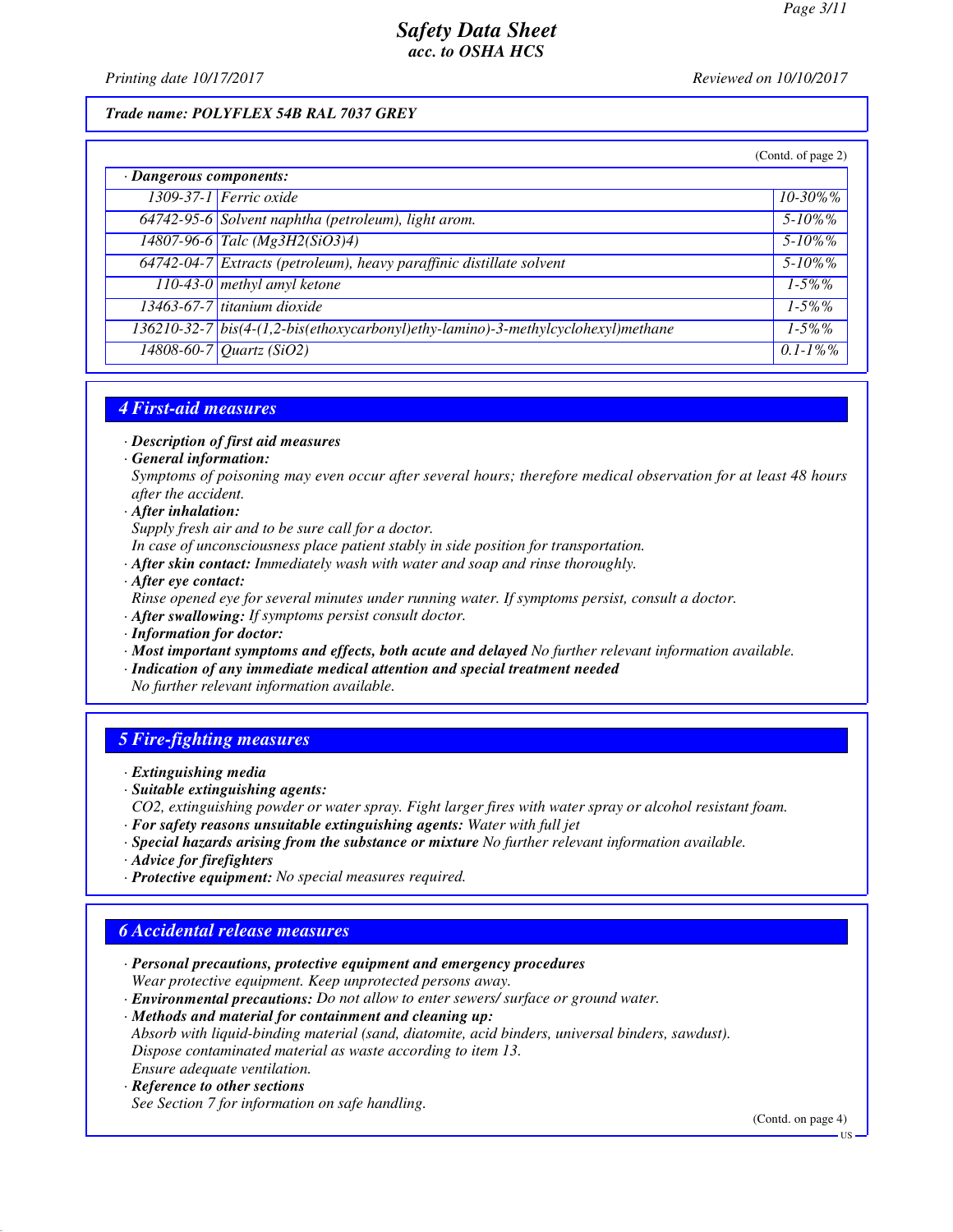(Contd. of page 3)

## *Safety Data Sheet acc. to OSHA HCS*

*Printing date 10/17/2017 Reviewed on 10/10/2017*

### *Trade name: POLYFLEX 54B RAL 7037 GREY*

*See Section 8 for information on personal protection equipment. See Section 13 for disposal information.*

#### *7 Handling and storage*

*· Precautions for safe handling Ensure good ventilation/exhaustion at the workplace.*

*· Information about protection against explosions and fires: Keep ignition sources away - Do not smoke.*

*Protect against electrostatic charges.*

*· Conditions for safe storage, including any incompatibilities*

*· Storage:*

*· Requirements to be met by storerooms and receptacles: No special requirements.*

- *· Information about storage in one common storage facility: Not required.*
- *· Further information about storage conditions: Keep receptacle tightly sealed.*
- *· Specific end use(s) No further relevant information available.*

### *8 Exposure controls/personal protection*

- *· Additional information about design of technical systems: No further data; see item 7.*
- *· Control parameters*
- *· Components with limit values that require monitoring at the workplace:*

*The following constituents are the only constituents of the product which have a PEL, TLV or other recommended exposure limit.*

*At this time, the other constituents have no known exposure limits.*

### *110-43-0 methyl amyl ketone*

*PEL Long-term value: 465 mg/m³, 100 ppm*

*REL Long-term value: 465 mg/m³, 100 ppm*

*TLV Long-term value: 233 mg/m³, 50 ppm*

#### *14808-60-7 Quartz (SiO2)*

*PEL see Quartz listing*

*REL Long-term value: 0.05\* mg/m³ \*respirable dust; See Pocket Guide App. A*

*TLV Long-term value: 0.025\* mg/m³*

*\*as respirable fraction*

*· Additional information: The lists that were valid during the creation were used as basis.*

#### *· Exposure controls*

*· Personal protective equipment:*

*· General protective and hygienic measures:*

*Keep away from foodstuffs, beverages and feed.*

*Immediately remove all soiled and contaminated clothing.*

*Wash hands before breaks and at the end of work.*

*Store protective clothing separately.*

*Avoid contact with the eyes and skin.*

*· Breathing equipment:*

(Contd. on page 5)

US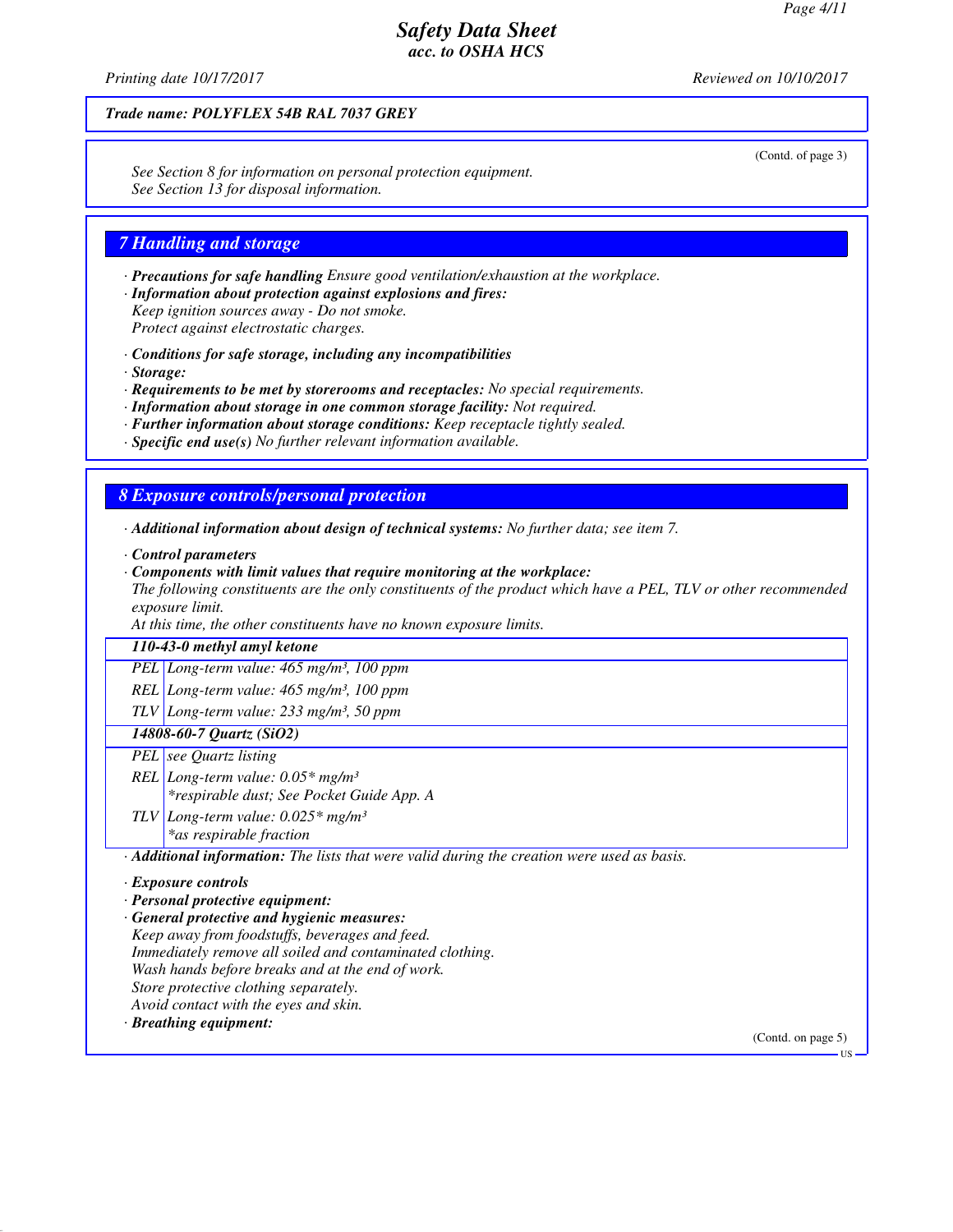*Printing date 10/17/2017 Reviewed on 10/10/2017*

### *Trade name: POLYFLEX 54B RAL 7037 GREY*

(Contd. of page 4)

*During mixing, handling and application: Splash goggles. Full protective clothing. Gloves (impervious). When air concentrations are not known (or above the TLV), an air-supplied respirator is required. Refer to OSHA Respiratory Protection Standard (29 CFR 1910.134).In presence of air movement, air-purifying (cartridge type) respirators are not the best protection but can be used, if you replaced them frequently. Change cartridges after 8h max or less due to their low warning properties. When in a confined space wear MSHA/NIOSH approved selfcontained breathing apparatus or equivalent and full protective gear.*

#### *· Protection of hands:*



\_S*Protective gloves*

*The glove material has to be impermeable and resistant to the product/ the substance/ the preparation. Due to missing tests no recommendation to the glove material can be given for the product/ the preparation/ the chemical mixture.*

*Selection of the glove material on consideration of the penetration times, rates of diffusion and the degradation · Material of gloves*

*The selection of the suitable gloves does not only depend on the material, but also on further marks of quality and varies from manufacturer to manufacturer. As the product is a preparation of several substances, the resistance of the glove material can not be calculated in advance and has therefore to be checked prior to the application.*

*· Penetration time of glove material*

*The exact break through time has to be found out by the manufacturer of the protective gloves and has to be observed.*

*· Eye protection:*



\_R*Tightly sealed goggles*

## *9 Physical and chemical properties*

| · Information on basic physical and chemical properties<br>· General Information |                              |                       |
|----------------------------------------------------------------------------------|------------------------------|-----------------------|
| $\cdot$ Appearance:                                                              |                              |                       |
| Form:                                                                            | Fluid                        |                       |
| Color:                                                                           | Grey                         |                       |
| $\cdot$ Odor:                                                                    | Aromatic                     |                       |
| · Odor threshold:                                                                | Not determined.              |                       |
| $\cdot$ pH-value:                                                                | Not determined.              |                       |
| $\cdot$ Change in condition                                                      |                              |                       |
| <i>Melting point/Melting range:</i>                                              | Undetermined.                |                       |
| <b>Boiling point/Boiling range:</b>                                              | 351 °C (664 °F)              |                       |
| · Flash point:                                                                   | 42 °C (108 °F)               |                       |
| · Flammability (solid, gaseous):                                                 | Not applicable.              |                       |
| · Ignition temperature:                                                          | 450 °C (842 °F)              |                       |
| · Decomposition temperature:                                                     | Not determined.              |                       |
| $\cdot$ Auto igniting:                                                           | Product is not selfigniting. |                       |
|                                                                                  |                              | (Contd. on page $6$ ) |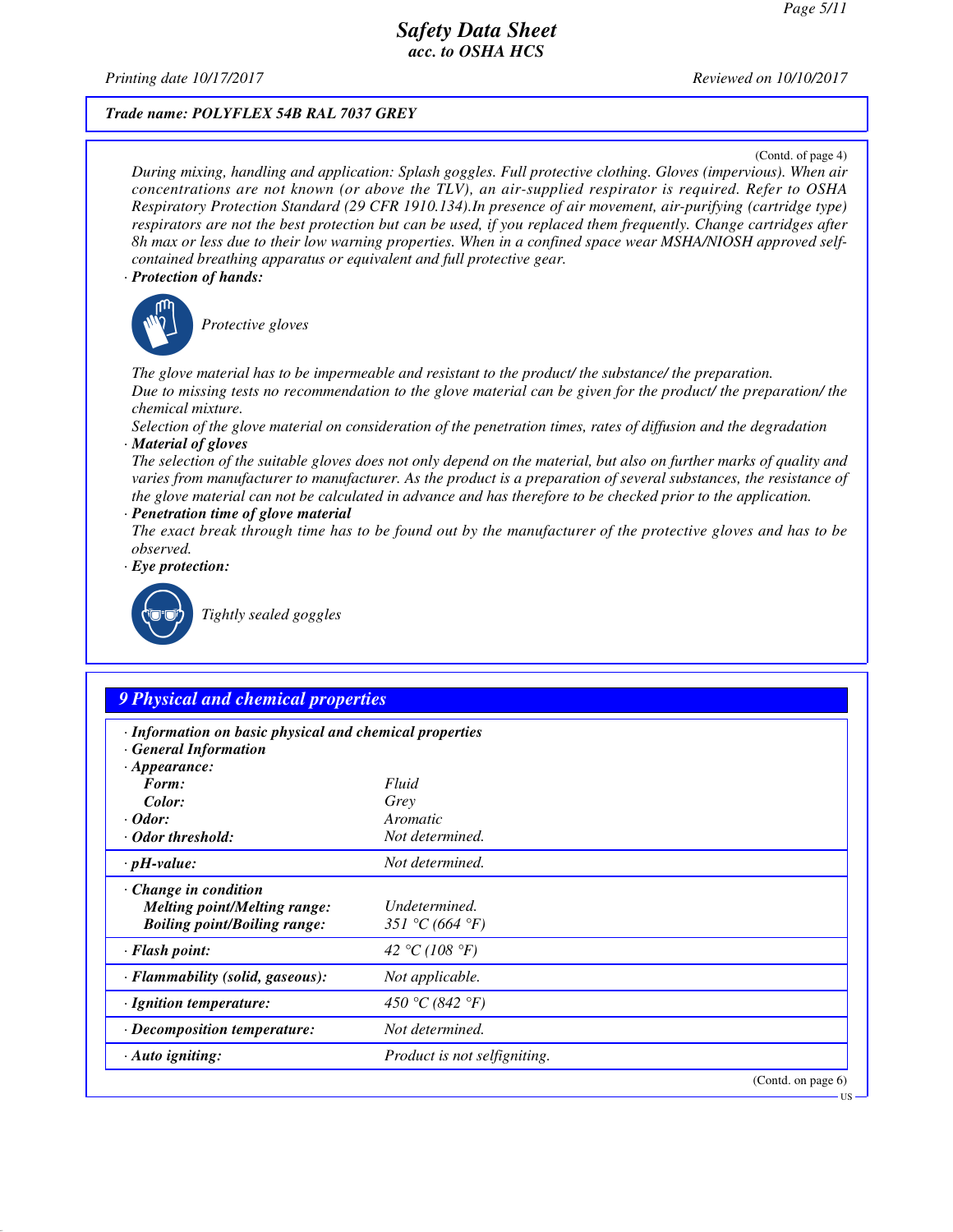*Printing date 10/17/2017 Reviewed on 10/10/2017*

### *Trade name: POLYFLEX 54B RAL 7037 GREY*

|                                                            | (Contd. of page 5)                                                                                   |
|------------------------------------------------------------|------------------------------------------------------------------------------------------------------|
| · Danger of explosion:                                     | Product is not explosive. However, formation of explosive air/vapor<br><i>mixtures are possible.</i> |
| $\cdot$ Explosion limits:                                  |                                                                                                      |
| Lower:                                                     | Not determined.                                                                                      |
| <b>Upper:</b>                                              | Not determined.                                                                                      |
| $\cdot$ Vapor pressure:                                    | Not determined.                                                                                      |
| $\cdot$ Density at 20 °C (68 °F):                          | $1.46$ g/cm <sup>3</sup> (12.184 lbs/gal)                                                            |
| · Relative density                                         | Not determined.                                                                                      |
| $\cdot$ Vapor density                                      | Not determined.                                                                                      |
| $\cdot$ Evaporation rate                                   | Not determined.                                                                                      |
| $\cdot$ Solubility in / Miscibility with                   |                                                                                                      |
| Water:                                                     | Not miscible or difficult to mix.                                                                    |
| · Partition coefficient (n-octanol/water): Not determined. |                                                                                                      |
| $\cdot$ Viscosity:                                         |                                                                                                      |
| Dynamic:                                                   | Not determined.                                                                                      |
| Kinematic:                                                 | Not determined.                                                                                      |
| $\cdot$ Other information                                  | No further relevant information available.                                                           |

## *10 Stability and reactivity*

*· Reactivity No further relevant information available.*

*· Chemical stability*

- *· Thermal decomposition / conditions to be avoided: No decomposition if used according to specifications.*
- *· Possibility of hazardous reactions No dangerous reactions known.*
- *· Conditions to avoid No further relevant information available.*
- *· Incompatible materials: No further relevant information available.*
- *· Hazardous decomposition products: No dangerous decomposition products known.*

# *11 Toxicological information*

*· Information on toxicological effects*

*· Acute toxicity:*

| $\cdot$ LD/LC50 values that are relevant for classification: |                                                     |                                           |  |
|--------------------------------------------------------------|-----------------------------------------------------|-------------------------------------------|--|
|                                                              | 1309-37-1 Ferric oxide                              |                                           |  |
| Oral                                                         | LD50                                                | $>$ 5000 mg/kg (rat)                      |  |
|                                                              | 64742-95-6 Solvent naphtha (petroleum), light arom. |                                           |  |
| Oral                                                         | LD50                                                | $>6800$ mg/kg (rat)                       |  |
|                                                              |                                                     | Dermal $LD50$ $>3400$ mg/kg (rab)         |  |
|                                                              |                                                     | Inhalative $ LCS0/4 h  > 10.2$ mg/l (rat) |  |
| · Primary irritant effect:                                   |                                                     |                                           |  |
| $\cdot$ on the skin: Irritant to skin and mucous membranes.  |                                                     |                                           |  |

*· on the eye: Irritating effect.*

*· Sensitization: Sensitization possible through skin contact.*

*· Additional toxicological information:*

*The product shows the following dangers according to internally approved calculation methods for preparations:*

(Contd. on page 7) US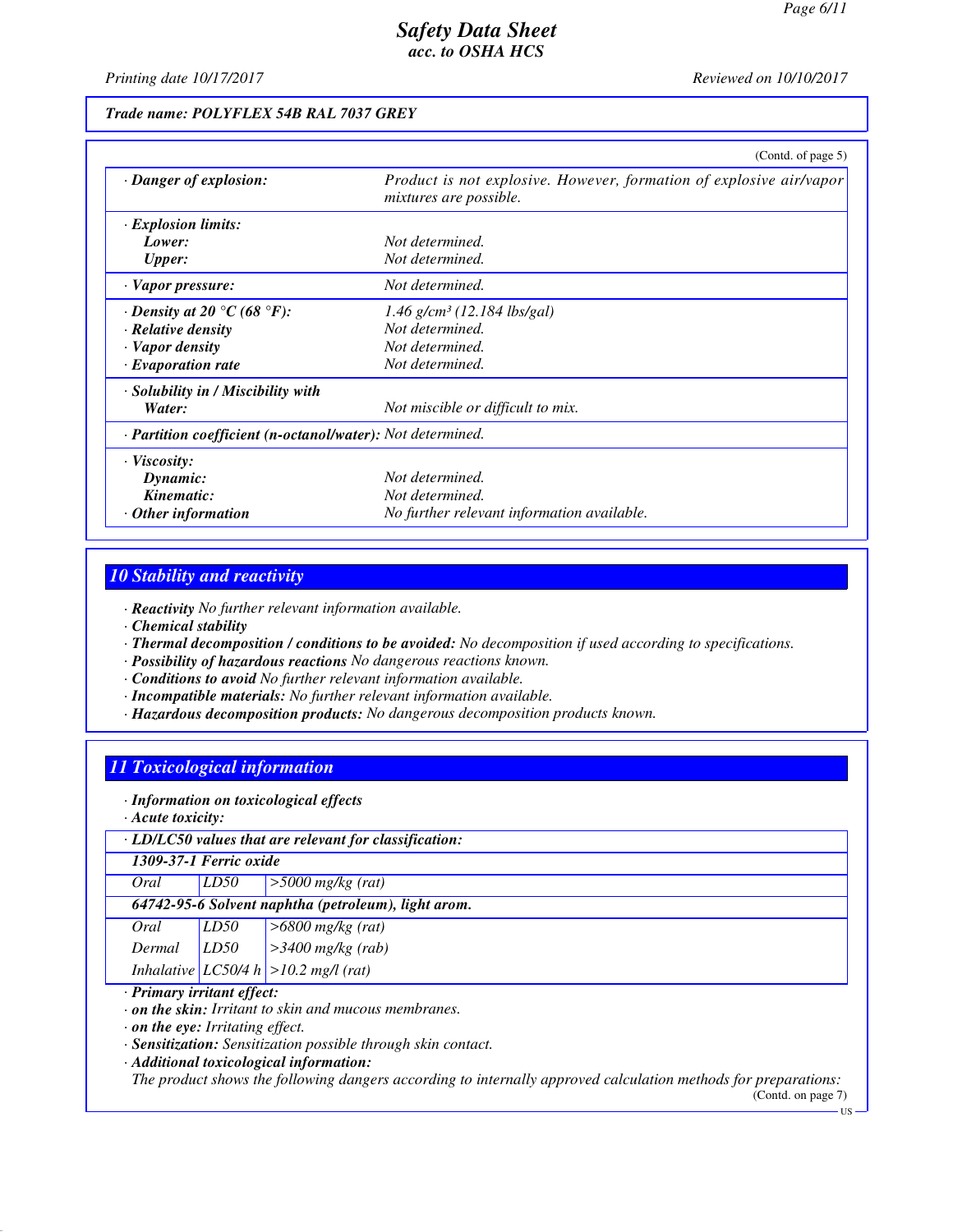(Contd. of page 6)

## *Safety Data Sheet acc. to OSHA HCS*

*Printing date 10/17/2017 Reviewed on 10/10/2017*

### *Trade name: POLYFLEX 54B RAL 7037 GREY*

| Carcinogenic categories                                 |                                                |    |  |  |
|---------------------------------------------------------|------------------------------------------------|----|--|--|
| · IARC (International Agency for Research on Cancer)    |                                                |    |  |  |
|                                                         | $1309-37-1$ Ferric oxide                       | 3  |  |  |
|                                                         | 14807-96-6 Talc (Mg3H2(SiO3)4)                 | 3  |  |  |
|                                                         | $13463-67-7$ titanium dioxide                  | 2B |  |  |
|                                                         | 7631-86-9 silicon dioxide, chemically prepared | 3  |  |  |
| $1330 - 20 - 7$ <i>xylene</i>                           |                                                | 3  |  |  |
|                                                         | 14808-60-7 Quartz (SiO2)                       |    |  |  |
|                                                         | $100-41-4$ ethylbenzene                        | 2B |  |  |
|                                                         | $1333-86-4$ Carbon black                       | 2B |  |  |
|                                                         | $\boxed{111-76-2}$ 2-butoxyethanol             | 3  |  |  |
| · NTP (National Toxicology Program)                     |                                                |    |  |  |
|                                                         | 14808-60-7 Quartz (SiO2)                       | K  |  |  |
| · OSHA-Ca (Occupational Safety & Health Administration) |                                                |    |  |  |
| None of the ingredients is listed.                      |                                                |    |  |  |

## *12 Ecological information*

*· Toxicity*

- *· Aquatic toxicity: No further relevant information available.*
- *· Persistence and degradability No further relevant information available.*
- *· Behavior in environmental systems:*
- *· Bioaccumulative potential No further relevant information available.*
- *· Mobility in soil No further relevant information available.*
- *· Additional ecological information:*

*· General notes:*

*Water hazard class 2 (Self-assessment): hazardous for water*

*Do not allow product to reach ground water, water course or sewage system.*

*Danger to drinking water if even small quantities leak into the ground.*

- *· Results of PBT and vPvB assessment*
- *· PBT: Not applicable.*
- *· vPvB: Not applicable.*
- *· Other adverse effects No further relevant information available.*

## *13 Disposal considerations*

*· Waste treatment methods*

*· Recommendation:*

*Must not be disposed of together with household garbage. Do not allow product to reach sewage system.*

- *· Uncleaned packagings:*
- *· Recommendation: Disposal must be made according to official regulations.*

(Contd. on page 8)

US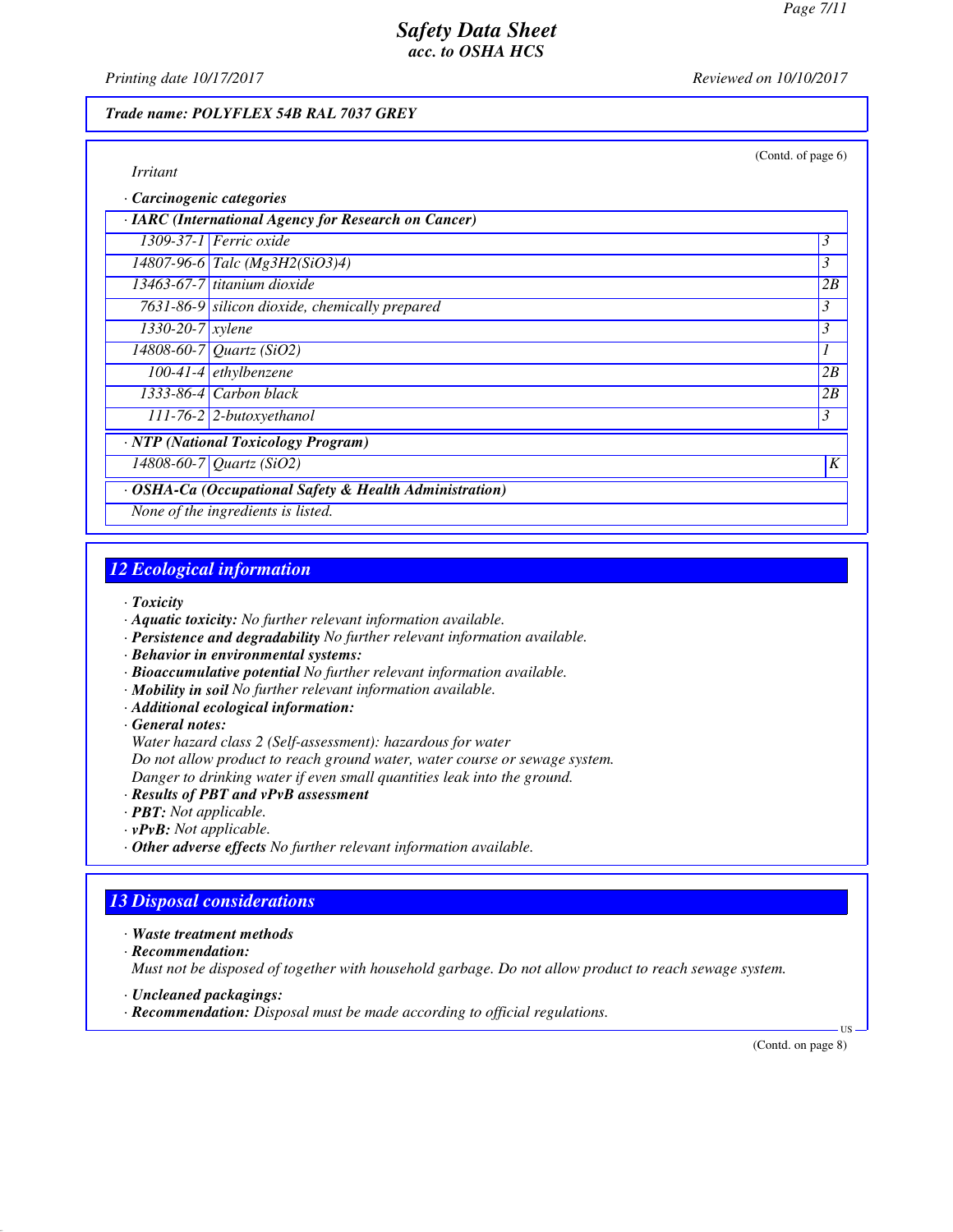*Printing date 10/17/2017 Reviewed on 10/10/2017*

# *Trade name: POLYFLEX 54B RAL 7037 GREY*

(Contd. of page 7)

| · UN-Number                                  |                                                                                                      |
|----------------------------------------------|------------------------------------------------------------------------------------------------------|
| · DOT, ADR, IMDG, IATA                       | <i>UN1263</i>                                                                                        |
| · UN proper shipping name                    |                                                                                                      |
| $\cdot$ DOT                                  | Paint                                                                                                |
| $\cdot$ ADR                                  | 1263 Paint                                                                                           |
| $\cdot$ IMDG, IATA                           | <b>PAINT</b>                                                                                         |
| · Transport hazard class(es)                 |                                                                                                      |
| $\cdot$ DOT                                  |                                                                                                      |
|                                              |                                                                                                      |
| · Class<br>$\cdot$ Label                     | 3 Flammable liquids<br>3                                                                             |
| · ADR, IMDG, IATA                            |                                                                                                      |
|                                              |                                                                                                      |
| $\cdot$ Class                                | 3 Flammable liquids                                                                                  |
| $\cdot$ Label                                | 3                                                                                                    |
| · Packing group<br>· DOT, ADR, IMDG, IATA    | $I\!I\!I$                                                                                            |
| · Environmental hazards:                     | Not applicable.                                                                                      |
| · Special precautions for user               | Warning: Flammable liquids                                                                           |
| · Danger code (Kemler):                      | 30                                                                                                   |
| · EMS Number:                                | $F-E,S-E$                                                                                            |
| · Stowage Category                           | A                                                                                                    |
| · Transport in bulk according to Annex II of |                                                                                                      |
| <b>MARPOL73/78 and the IBC Code</b>          | Not applicable.                                                                                      |
| · Transport/Additional information:          |                                                                                                      |
| $\cdot$ DOT                                  |                                                                                                      |
| · Quantity limitations                       | On passenger aircraft/rail: 60 L                                                                     |
|                                              | On cargo aircraft only: 220 L                                                                        |
| $\cdot$ ADR                                  |                                                                                                      |
| $\cdot$ Excepted quantities (EQ)             | Code: E1                                                                                             |
|                                              | Maximum net quantity per inner packaging: 30 ml<br>Maximum net quantity per outer packaging: 1000 ml |
| $\cdot$ IMDG                                 |                                                                                                      |
| $\cdot$ Limited quantities (LQ)              | 5L                                                                                                   |
| $\cdot$ Excepted quantities (EQ)             | Code: E1                                                                                             |
|                                              | Maximum net quantity per inner packaging: 30 ml                                                      |
|                                              | Maximum net quantity per outer packaging: 1000 ml                                                    |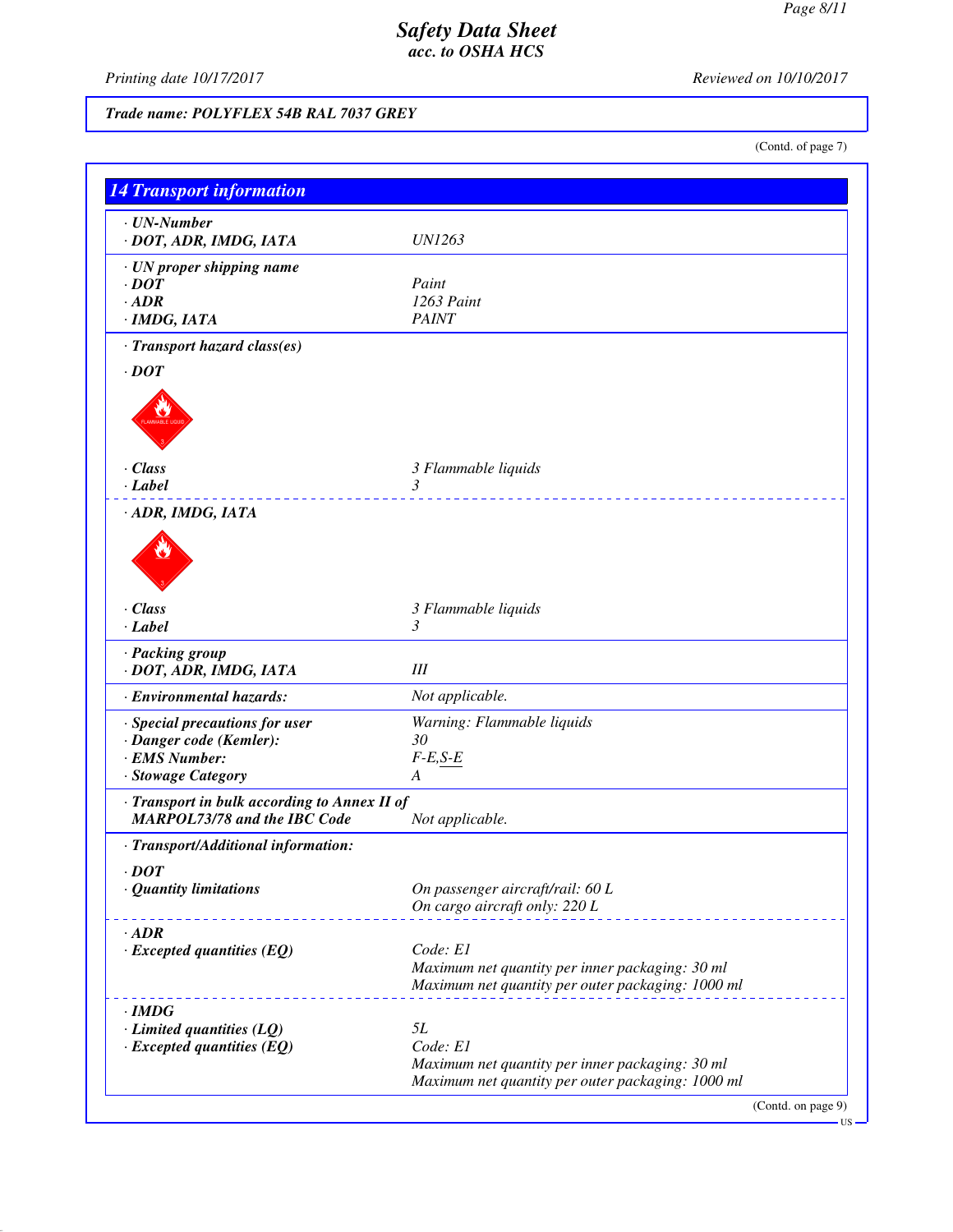(Contd. of page 8)

US

## *Safety Data Sheet acc. to OSHA HCS*

*Printing date 10/17/2017 Reviewed on 10/10/2017*

*Trade name: POLYFLEX 54B RAL 7037 GREY*

*· UN "Model Regulation": UN 1263 PAINT, 3, III*

### *15 Regulatory information*

*· Safety, health and environmental regulations/legislation specific for the substance or mixture · Sara*

*· Section 355 (extremely hazardous substances):*

*None of the ingredients is listed.*

*· Section 313 (Specific toxic chemical listings):*

*1344-28-1 aluminium oxide*

*1330-20-7 xylene*

*7727-43-7 barium sulphate, natural*

*100-41-4 ethylbenzene*

*111-76-2 2-butoxyethanol*

*· TSCA (Toxic Substances Control Act):*

*All ingredients are listed.*

*· Proposition 65*

*· Chemicals known to cause cancer: 13463-67-7 titanium dioxide*

*14808-60-7 Quartz (SiO2)*

*100-41-4 ethylbenzene 1333-86-4 Carbon black*

*· Chemicals known to cause reproductive toxicity for females:*

*None of the ingredients is listed.*

*· Chemicals known to cause reproductive toxicity for males:*

*None of the ingredients is listed.*

*· Chemicals known to cause developmental toxicity:*

*None of the ingredients is listed.*

*· Carcinogenic categories*

| · EPA (Environmental Protection Agency)            |                                    |                       |  |  |
|----------------------------------------------------|------------------------------------|-----------------------|--|--|
| $1330 - 20 - 7$ <i>xylene</i>                      |                                    |                       |  |  |
|                                                    | 7727-43-7 barium sulphate, natural | D, CBD(inh), NL(oral) |  |  |
|                                                    | $\boxed{100-41-4}$ ethylbenzene    | D                     |  |  |
|                                                    | 111-76-2 2-butoxyethanol           | NL                    |  |  |
| · TLV (Threshold Limit Value established by ACGIH) |                                    |                       |  |  |
| Ferric oxide                                       |                                    | A4                    |  |  |
| Talc $(Mg3H2(SiO3)4)$                              |                                    |                       |  |  |
| titanium dioxide                                   |                                    |                       |  |  |
| aluminium oxide                                    |                                    |                       |  |  |
| xylene                                             |                                    |                       |  |  |
| Quartz $(SiO2)$                                    |                                    |                       |  |  |
|                                                    |                                    | (Contd. on page 10)   |  |  |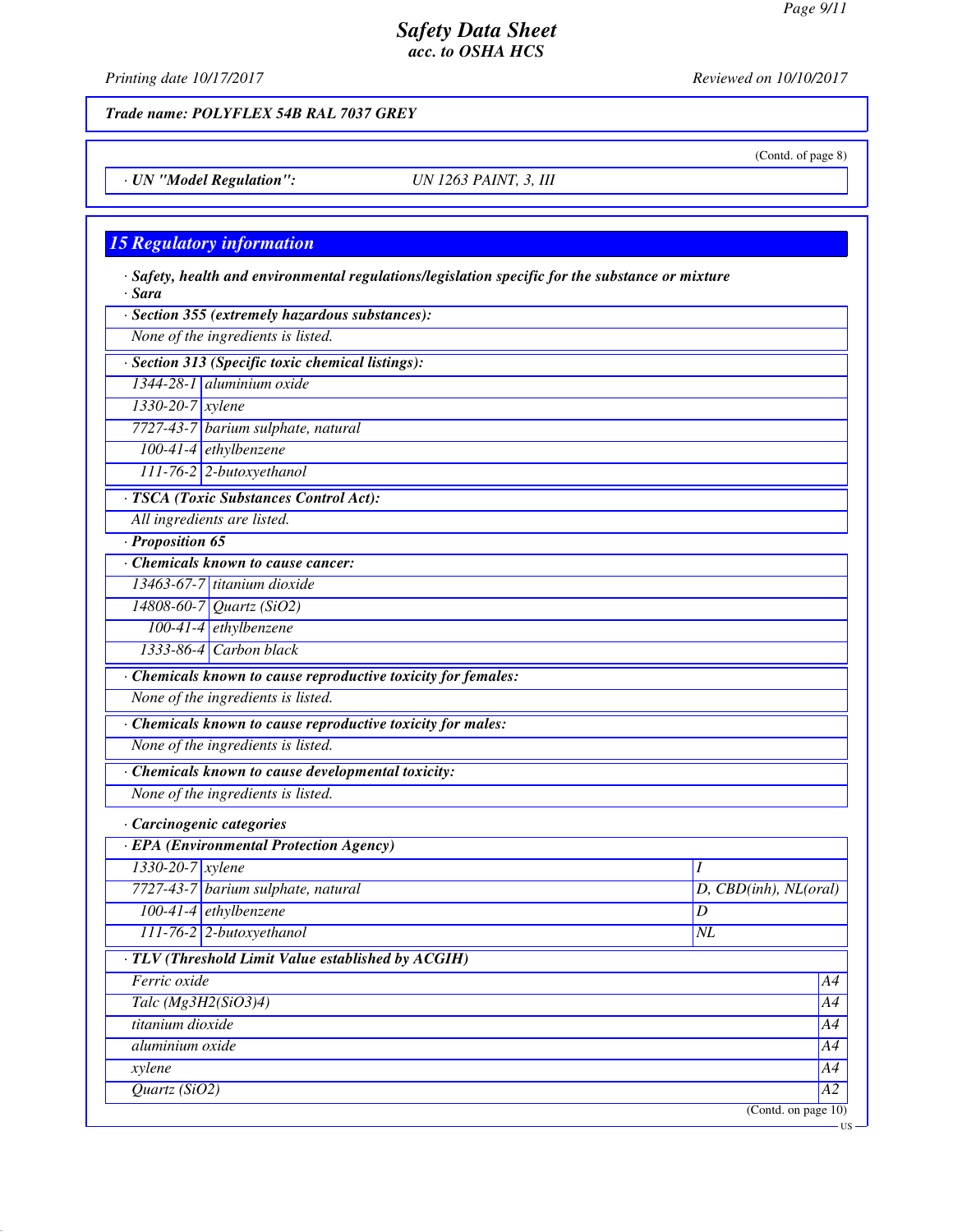*Printing date 10/17/2017 Reviewed on 10/10/2017*

*Trade name: POLYFLEX 54B RAL 7037 GREY*

| · NIOSH-Ca (National Institute for Occupational Safety and Health)<br>$13463-67-7$ titanium dioxide<br>14808-60-7 Quartz (SiO2)<br>$1333-86-4$ Carbon black<br>GHS label elements The product is classified and labeled according to the Globally Harmonized System (GHS).<br>· Hazard pictograms<br>GHS02<br>GHS07<br>GHS08<br>· Signal word Danger<br>· Hazard-determining components of labeling:<br>Extracts (petroleum), heavy paraffinic distillate solvent<br>Ferric oxide<br>bis(4-(1,2-bis(ethoxycarbonyl)ethy-lamino)-3-methylcyclohexyl)methane<br>Talc $(Mg3H2(SiO3)4)$<br>· Hazard statements<br>H226 Flammable liquid and vapor.<br>H315 Causes skin irritation.<br>H319 Causes serious eye irritation.<br>H317 May cause an allergic skin reaction.<br>H350 May cause cancer.<br>H335 May cause respiratory irritation.<br>H372 Causes damage to organs through prolonged or repeated exposure.<br>· Precautionary statements<br>P210<br>Keep away from heat/sparks/open flames/hot surfaces. No smoking.<br>P241<br>Use explosion-proof electrical/ventilating/lighting/equipment.<br>P <sub>260</sub><br>Do not breathe dust/fume/gas/mist/vapors/spray.<br>P280<br>Wear protective gloves/protective clothing/eye protection/face protection.<br>P <sub>240</sub><br>Ground/bond container and receiving equipment.<br>P242<br>Use only non-sparking tools.<br>P <sub>243</sub><br>Take precautionary measures against static discharge.<br>P264<br>Wash thoroughly after handling.<br>P <sub>270</sub><br>Do not eat, drink or smoke when using this product.<br>P271<br>Use only outdoors or in a well-ventilated area.<br>P272<br>Contaminated work clothing must not be allowed out of the workplace.<br>P201<br>Obtain special instructions before use.<br>P202<br>Do not handle until all safety precautions have been read and understood.<br>P303+P361+P353 If on skin (or hair): Take off immediately all contaminated clothing. Rinse skin with water/<br>shower.<br>P305+P351+P338 If in eyes: Rinse cautiously with water for several minutes. Remove contact lenses, if present<br>and easy to do. Continue rinsing.<br>P321<br>Specific treatment (see on this label).<br>P304+P340<br>IF INHALED: Remove person to fresh air and keep comfortable for breathing.<br>P312<br>Call a POISON CENTER/doctor if you feel unwell.<br>P363<br>Wash contaminated clothing before reuse.<br>IF exposed or concerned: Get medical advice/attention.<br>P308+P313<br>P333+P313<br>If skin irritation or rash occurs: Get medical advice/attention.<br>P337+P313<br>If eye irritation persists: Get medical advice/attention.<br>P314 | (Contd. of page 9)                               |
|------------------------------------------------------------------------------------------------------------------------------------------------------------------------------------------------------------------------------------------------------------------------------------------------------------------------------------------------------------------------------------------------------------------------------------------------------------------------------------------------------------------------------------------------------------------------------------------------------------------------------------------------------------------------------------------------------------------------------------------------------------------------------------------------------------------------------------------------------------------------------------------------------------------------------------------------------------------------------------------------------------------------------------------------------------------------------------------------------------------------------------------------------------------------------------------------------------------------------------------------------------------------------------------------------------------------------------------------------------------------------------------------------------------------------------------------------------------------------------------------------------------------------------------------------------------------------------------------------------------------------------------------------------------------------------------------------------------------------------------------------------------------------------------------------------------------------------------------------------------------------------------------------------------------------------------------------------------------------------------------------------------------------------------------------------------------------------------------------------------------------------------------------------------------------------------------------------------------------------------------------------------------------------------------------------------------------------------------------------------------------------------------------------------------------------------------------------------------------------------------------------------------------------------------------------------------------------------------------------------------------------------------------------|--------------------------------------------------|
|                                                                                                                                                                                                                                                                                                                                                                                                                                                                                                                                                                                                                                                                                                                                                                                                                                                                                                                                                                                                                                                                                                                                                                                                                                                                                                                                                                                                                                                                                                                                                                                                                                                                                                                                                                                                                                                                                                                                                                                                                                                                                                                                                                                                                                                                                                                                                                                                                                                                                                                                                                                                                                                            |                                                  |
|                                                                                                                                                                                                                                                                                                                                                                                                                                                                                                                                                                                                                                                                                                                                                                                                                                                                                                                                                                                                                                                                                                                                                                                                                                                                                                                                                                                                                                                                                                                                                                                                                                                                                                                                                                                                                                                                                                                                                                                                                                                                                                                                                                                                                                                                                                                                                                                                                                                                                                                                                                                                                                                            |                                                  |
|                                                                                                                                                                                                                                                                                                                                                                                                                                                                                                                                                                                                                                                                                                                                                                                                                                                                                                                                                                                                                                                                                                                                                                                                                                                                                                                                                                                                                                                                                                                                                                                                                                                                                                                                                                                                                                                                                                                                                                                                                                                                                                                                                                                                                                                                                                                                                                                                                                                                                                                                                                                                                                                            |                                                  |
|                                                                                                                                                                                                                                                                                                                                                                                                                                                                                                                                                                                                                                                                                                                                                                                                                                                                                                                                                                                                                                                                                                                                                                                                                                                                                                                                                                                                                                                                                                                                                                                                                                                                                                                                                                                                                                                                                                                                                                                                                                                                                                                                                                                                                                                                                                                                                                                                                                                                                                                                                                                                                                                            |                                                  |
|                                                                                                                                                                                                                                                                                                                                                                                                                                                                                                                                                                                                                                                                                                                                                                                                                                                                                                                                                                                                                                                                                                                                                                                                                                                                                                                                                                                                                                                                                                                                                                                                                                                                                                                                                                                                                                                                                                                                                                                                                                                                                                                                                                                                                                                                                                                                                                                                                                                                                                                                                                                                                                                            |                                                  |
|                                                                                                                                                                                                                                                                                                                                                                                                                                                                                                                                                                                                                                                                                                                                                                                                                                                                                                                                                                                                                                                                                                                                                                                                                                                                                                                                                                                                                                                                                                                                                                                                                                                                                                                                                                                                                                                                                                                                                                                                                                                                                                                                                                                                                                                                                                                                                                                                                                                                                                                                                                                                                                                            |                                                  |
|                                                                                                                                                                                                                                                                                                                                                                                                                                                                                                                                                                                                                                                                                                                                                                                                                                                                                                                                                                                                                                                                                                                                                                                                                                                                                                                                                                                                                                                                                                                                                                                                                                                                                                                                                                                                                                                                                                                                                                                                                                                                                                                                                                                                                                                                                                                                                                                                                                                                                                                                                                                                                                                            |                                                  |
|                                                                                                                                                                                                                                                                                                                                                                                                                                                                                                                                                                                                                                                                                                                                                                                                                                                                                                                                                                                                                                                                                                                                                                                                                                                                                                                                                                                                                                                                                                                                                                                                                                                                                                                                                                                                                                                                                                                                                                                                                                                                                                                                                                                                                                                                                                                                                                                                                                                                                                                                                                                                                                                            |                                                  |
|                                                                                                                                                                                                                                                                                                                                                                                                                                                                                                                                                                                                                                                                                                                                                                                                                                                                                                                                                                                                                                                                                                                                                                                                                                                                                                                                                                                                                                                                                                                                                                                                                                                                                                                                                                                                                                                                                                                                                                                                                                                                                                                                                                                                                                                                                                                                                                                                                                                                                                                                                                                                                                                            |                                                  |
|                                                                                                                                                                                                                                                                                                                                                                                                                                                                                                                                                                                                                                                                                                                                                                                                                                                                                                                                                                                                                                                                                                                                                                                                                                                                                                                                                                                                                                                                                                                                                                                                                                                                                                                                                                                                                                                                                                                                                                                                                                                                                                                                                                                                                                                                                                                                                                                                                                                                                                                                                                                                                                                            |                                                  |
|                                                                                                                                                                                                                                                                                                                                                                                                                                                                                                                                                                                                                                                                                                                                                                                                                                                                                                                                                                                                                                                                                                                                                                                                                                                                                                                                                                                                                                                                                                                                                                                                                                                                                                                                                                                                                                                                                                                                                                                                                                                                                                                                                                                                                                                                                                                                                                                                                                                                                                                                                                                                                                                            |                                                  |
|                                                                                                                                                                                                                                                                                                                                                                                                                                                                                                                                                                                                                                                                                                                                                                                                                                                                                                                                                                                                                                                                                                                                                                                                                                                                                                                                                                                                                                                                                                                                                                                                                                                                                                                                                                                                                                                                                                                                                                                                                                                                                                                                                                                                                                                                                                                                                                                                                                                                                                                                                                                                                                                            |                                                  |
|                                                                                                                                                                                                                                                                                                                                                                                                                                                                                                                                                                                                                                                                                                                                                                                                                                                                                                                                                                                                                                                                                                                                                                                                                                                                                                                                                                                                                                                                                                                                                                                                                                                                                                                                                                                                                                                                                                                                                                                                                                                                                                                                                                                                                                                                                                                                                                                                                                                                                                                                                                                                                                                            |                                                  |
|                                                                                                                                                                                                                                                                                                                                                                                                                                                                                                                                                                                                                                                                                                                                                                                                                                                                                                                                                                                                                                                                                                                                                                                                                                                                                                                                                                                                                                                                                                                                                                                                                                                                                                                                                                                                                                                                                                                                                                                                                                                                                                                                                                                                                                                                                                                                                                                                                                                                                                                                                                                                                                                            |                                                  |
|                                                                                                                                                                                                                                                                                                                                                                                                                                                                                                                                                                                                                                                                                                                                                                                                                                                                                                                                                                                                                                                                                                                                                                                                                                                                                                                                                                                                                                                                                                                                                                                                                                                                                                                                                                                                                                                                                                                                                                                                                                                                                                                                                                                                                                                                                                                                                                                                                                                                                                                                                                                                                                                            |                                                  |
|                                                                                                                                                                                                                                                                                                                                                                                                                                                                                                                                                                                                                                                                                                                                                                                                                                                                                                                                                                                                                                                                                                                                                                                                                                                                                                                                                                                                                                                                                                                                                                                                                                                                                                                                                                                                                                                                                                                                                                                                                                                                                                                                                                                                                                                                                                                                                                                                                                                                                                                                                                                                                                                            |                                                  |
|                                                                                                                                                                                                                                                                                                                                                                                                                                                                                                                                                                                                                                                                                                                                                                                                                                                                                                                                                                                                                                                                                                                                                                                                                                                                                                                                                                                                                                                                                                                                                                                                                                                                                                                                                                                                                                                                                                                                                                                                                                                                                                                                                                                                                                                                                                                                                                                                                                                                                                                                                                                                                                                            |                                                  |
|                                                                                                                                                                                                                                                                                                                                                                                                                                                                                                                                                                                                                                                                                                                                                                                                                                                                                                                                                                                                                                                                                                                                                                                                                                                                                                                                                                                                                                                                                                                                                                                                                                                                                                                                                                                                                                                                                                                                                                                                                                                                                                                                                                                                                                                                                                                                                                                                                                                                                                                                                                                                                                                            |                                                  |
|                                                                                                                                                                                                                                                                                                                                                                                                                                                                                                                                                                                                                                                                                                                                                                                                                                                                                                                                                                                                                                                                                                                                                                                                                                                                                                                                                                                                                                                                                                                                                                                                                                                                                                                                                                                                                                                                                                                                                                                                                                                                                                                                                                                                                                                                                                                                                                                                                                                                                                                                                                                                                                                            |                                                  |
|                                                                                                                                                                                                                                                                                                                                                                                                                                                                                                                                                                                                                                                                                                                                                                                                                                                                                                                                                                                                                                                                                                                                                                                                                                                                                                                                                                                                                                                                                                                                                                                                                                                                                                                                                                                                                                                                                                                                                                                                                                                                                                                                                                                                                                                                                                                                                                                                                                                                                                                                                                                                                                                            |                                                  |
|                                                                                                                                                                                                                                                                                                                                                                                                                                                                                                                                                                                                                                                                                                                                                                                                                                                                                                                                                                                                                                                                                                                                                                                                                                                                                                                                                                                                                                                                                                                                                                                                                                                                                                                                                                                                                                                                                                                                                                                                                                                                                                                                                                                                                                                                                                                                                                                                                                                                                                                                                                                                                                                            |                                                  |
|                                                                                                                                                                                                                                                                                                                                                                                                                                                                                                                                                                                                                                                                                                                                                                                                                                                                                                                                                                                                                                                                                                                                                                                                                                                                                                                                                                                                                                                                                                                                                                                                                                                                                                                                                                                                                                                                                                                                                                                                                                                                                                                                                                                                                                                                                                                                                                                                                                                                                                                                                                                                                                                            |                                                  |
|                                                                                                                                                                                                                                                                                                                                                                                                                                                                                                                                                                                                                                                                                                                                                                                                                                                                                                                                                                                                                                                                                                                                                                                                                                                                                                                                                                                                                                                                                                                                                                                                                                                                                                                                                                                                                                                                                                                                                                                                                                                                                                                                                                                                                                                                                                                                                                                                                                                                                                                                                                                                                                                            |                                                  |
|                                                                                                                                                                                                                                                                                                                                                                                                                                                                                                                                                                                                                                                                                                                                                                                                                                                                                                                                                                                                                                                                                                                                                                                                                                                                                                                                                                                                                                                                                                                                                                                                                                                                                                                                                                                                                                                                                                                                                                                                                                                                                                                                                                                                                                                                                                                                                                                                                                                                                                                                                                                                                                                            |                                                  |
|                                                                                                                                                                                                                                                                                                                                                                                                                                                                                                                                                                                                                                                                                                                                                                                                                                                                                                                                                                                                                                                                                                                                                                                                                                                                                                                                                                                                                                                                                                                                                                                                                                                                                                                                                                                                                                                                                                                                                                                                                                                                                                                                                                                                                                                                                                                                                                                                                                                                                                                                                                                                                                                            |                                                  |
|                                                                                                                                                                                                                                                                                                                                                                                                                                                                                                                                                                                                                                                                                                                                                                                                                                                                                                                                                                                                                                                                                                                                                                                                                                                                                                                                                                                                                                                                                                                                                                                                                                                                                                                                                                                                                                                                                                                                                                                                                                                                                                                                                                                                                                                                                                                                                                                                                                                                                                                                                                                                                                                            |                                                  |
|                                                                                                                                                                                                                                                                                                                                                                                                                                                                                                                                                                                                                                                                                                                                                                                                                                                                                                                                                                                                                                                                                                                                                                                                                                                                                                                                                                                                                                                                                                                                                                                                                                                                                                                                                                                                                                                                                                                                                                                                                                                                                                                                                                                                                                                                                                                                                                                                                                                                                                                                                                                                                                                            |                                                  |
|                                                                                                                                                                                                                                                                                                                                                                                                                                                                                                                                                                                                                                                                                                                                                                                                                                                                                                                                                                                                                                                                                                                                                                                                                                                                                                                                                                                                                                                                                                                                                                                                                                                                                                                                                                                                                                                                                                                                                                                                                                                                                                                                                                                                                                                                                                                                                                                                                                                                                                                                                                                                                                                            |                                                  |
|                                                                                                                                                                                                                                                                                                                                                                                                                                                                                                                                                                                                                                                                                                                                                                                                                                                                                                                                                                                                                                                                                                                                                                                                                                                                                                                                                                                                                                                                                                                                                                                                                                                                                                                                                                                                                                                                                                                                                                                                                                                                                                                                                                                                                                                                                                                                                                                                                                                                                                                                                                                                                                                            |                                                  |
|                                                                                                                                                                                                                                                                                                                                                                                                                                                                                                                                                                                                                                                                                                                                                                                                                                                                                                                                                                                                                                                                                                                                                                                                                                                                                                                                                                                                                                                                                                                                                                                                                                                                                                                                                                                                                                                                                                                                                                                                                                                                                                                                                                                                                                                                                                                                                                                                                                                                                                                                                                                                                                                            |                                                  |
|                                                                                                                                                                                                                                                                                                                                                                                                                                                                                                                                                                                                                                                                                                                                                                                                                                                                                                                                                                                                                                                                                                                                                                                                                                                                                                                                                                                                                                                                                                                                                                                                                                                                                                                                                                                                                                                                                                                                                                                                                                                                                                                                                                                                                                                                                                                                                                                                                                                                                                                                                                                                                                                            |                                                  |
|                                                                                                                                                                                                                                                                                                                                                                                                                                                                                                                                                                                                                                                                                                                                                                                                                                                                                                                                                                                                                                                                                                                                                                                                                                                                                                                                                                                                                                                                                                                                                                                                                                                                                                                                                                                                                                                                                                                                                                                                                                                                                                                                                                                                                                                                                                                                                                                                                                                                                                                                                                                                                                                            |                                                  |
|                                                                                                                                                                                                                                                                                                                                                                                                                                                                                                                                                                                                                                                                                                                                                                                                                                                                                                                                                                                                                                                                                                                                                                                                                                                                                                                                                                                                                                                                                                                                                                                                                                                                                                                                                                                                                                                                                                                                                                                                                                                                                                                                                                                                                                                                                                                                                                                                                                                                                                                                                                                                                                                            |                                                  |
|                                                                                                                                                                                                                                                                                                                                                                                                                                                                                                                                                                                                                                                                                                                                                                                                                                                                                                                                                                                                                                                                                                                                                                                                                                                                                                                                                                                                                                                                                                                                                                                                                                                                                                                                                                                                                                                                                                                                                                                                                                                                                                                                                                                                                                                                                                                                                                                                                                                                                                                                                                                                                                                            |                                                  |
|                                                                                                                                                                                                                                                                                                                                                                                                                                                                                                                                                                                                                                                                                                                                                                                                                                                                                                                                                                                                                                                                                                                                                                                                                                                                                                                                                                                                                                                                                                                                                                                                                                                                                                                                                                                                                                                                                                                                                                                                                                                                                                                                                                                                                                                                                                                                                                                                                                                                                                                                                                                                                                                            |                                                  |
|                                                                                                                                                                                                                                                                                                                                                                                                                                                                                                                                                                                                                                                                                                                                                                                                                                                                                                                                                                                                                                                                                                                                                                                                                                                                                                                                                                                                                                                                                                                                                                                                                                                                                                                                                                                                                                                                                                                                                                                                                                                                                                                                                                                                                                                                                                                                                                                                                                                                                                                                                                                                                                                            |                                                  |
|                                                                                                                                                                                                                                                                                                                                                                                                                                                                                                                                                                                                                                                                                                                                                                                                                                                                                                                                                                                                                                                                                                                                                                                                                                                                                                                                                                                                                                                                                                                                                                                                                                                                                                                                                                                                                                                                                                                                                                                                                                                                                                                                                                                                                                                                                                                                                                                                                                                                                                                                                                                                                                                            |                                                  |
|                                                                                                                                                                                                                                                                                                                                                                                                                                                                                                                                                                                                                                                                                                                                                                                                                                                                                                                                                                                                                                                                                                                                                                                                                                                                                                                                                                                                                                                                                                                                                                                                                                                                                                                                                                                                                                                                                                                                                                                                                                                                                                                                                                                                                                                                                                                                                                                                                                                                                                                                                                                                                                                            |                                                  |
|                                                                                                                                                                                                                                                                                                                                                                                                                                                                                                                                                                                                                                                                                                                                                                                                                                                                                                                                                                                                                                                                                                                                                                                                                                                                                                                                                                                                                                                                                                                                                                                                                                                                                                                                                                                                                                                                                                                                                                                                                                                                                                                                                                                                                                                                                                                                                                                                                                                                                                                                                                                                                                                            |                                                  |
|                                                                                                                                                                                                                                                                                                                                                                                                                                                                                                                                                                                                                                                                                                                                                                                                                                                                                                                                                                                                                                                                                                                                                                                                                                                                                                                                                                                                                                                                                                                                                                                                                                                                                                                                                                                                                                                                                                                                                                                                                                                                                                                                                                                                                                                                                                                                                                                                                                                                                                                                                                                                                                                            |                                                  |
|                                                                                                                                                                                                                                                                                                                                                                                                                                                                                                                                                                                                                                                                                                                                                                                                                                                                                                                                                                                                                                                                                                                                                                                                                                                                                                                                                                                                                                                                                                                                                                                                                                                                                                                                                                                                                                                                                                                                                                                                                                                                                                                                                                                                                                                                                                                                                                                                                                                                                                                                                                                                                                                            |                                                  |
|                                                                                                                                                                                                                                                                                                                                                                                                                                                                                                                                                                                                                                                                                                                                                                                                                                                                                                                                                                                                                                                                                                                                                                                                                                                                                                                                                                                                                                                                                                                                                                                                                                                                                                                                                                                                                                                                                                                                                                                                                                                                                                                                                                                                                                                                                                                                                                                                                                                                                                                                                                                                                                                            |                                                  |
|                                                                                                                                                                                                                                                                                                                                                                                                                                                                                                                                                                                                                                                                                                                                                                                                                                                                                                                                                                                                                                                                                                                                                                                                                                                                                                                                                                                                                                                                                                                                                                                                                                                                                                                                                                                                                                                                                                                                                                                                                                                                                                                                                                                                                                                                                                                                                                                                                                                                                                                                                                                                                                                            |                                                  |
|                                                                                                                                                                                                                                                                                                                                                                                                                                                                                                                                                                                                                                                                                                                                                                                                                                                                                                                                                                                                                                                                                                                                                                                                                                                                                                                                                                                                                                                                                                                                                                                                                                                                                                                                                                                                                                                                                                                                                                                                                                                                                                                                                                                                                                                                                                                                                                                                                                                                                                                                                                                                                                                            | Get medical advice/attention if you feel unwell. |

(Contd. on page 11)

 $-$  US –